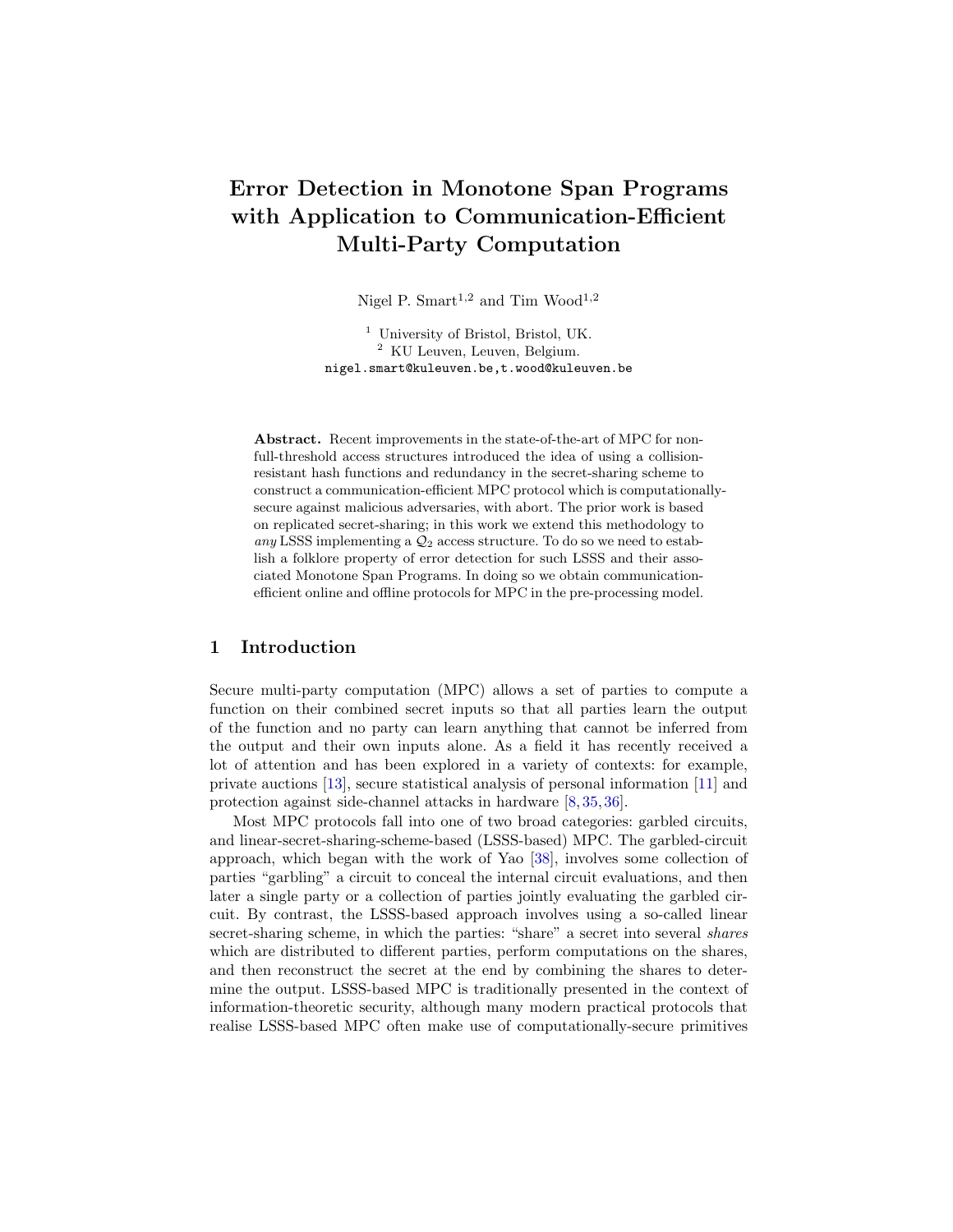such as somewhat-homomorphic encryption (SHE) [\[25\]](#page-26-0) or oblivious transfer (OT) [\[32\]](#page-26-1). In this paper, we focus on computationally-secure LSSS-based MPC.

An access structure for a set of parties defines which subsets of parties are allowed to discover the secret if they pool their information. Such quorums of parties are often called *qualified* sets of parties. An access structure is called  $\mathcal{Q}_{\ell}$ (for  $\ell \in \mathbb{N}$ ) if the union of any set of  $\ell$  unqualified sets of parties is missing at least one party. We discuss this in some detail later, but for now the reader can think of an  $(n, t)$ -threshold scheme where  $t < n/\ell$  which is where a subset of parties is qualified if and only if it is of size at least  $t + 1$ . Computationallysecure LSSS-based MPC has recently seen significant, efficient instantiations for full-threshold access structures [\[7,](#page-25-3) [23,](#page-26-2) [25,](#page-26-0) [32\]](#page-26-1), which is where the protocol is secure if at least one party is honest, even if the adversary causes the corrupt parties to run arbitrary code (though this behaviour may cause the protocol to abort rather than provide output to the parties). In the threshold case similar efficient instantiations are known, such as the older VIFF protocol [\[21\]](#page-26-3) which uses (essentially) information-theoretic primitives only.

While protocols providing full-threshold security are an important research goal, in the real world such guarantees of security do not always match the usecases that appear. Different applications call for different access structures, and not necessarily the usual threshold examples. For example, a company may have four directors (CEO, CTO, CSO and CFO) and access may be granted in the two combinations (CEO and CFO) or (CTO and CSO and CFO). In such a situation it may be more efficient to tailor the protocol to this structure, rather than try to shoe-horn the application into a more standard (i.e. full-threshold) structure. Indeed, while it is possible that a computation can be performed in a full-threshold setting and then the outputs distributed in accordance with the access structure, such a process requires all parties to participate equally in the computation, which may not be feasible in the real world, especially if the computing parties are distributed over a wide network, and susceptible to outages if the total number of parties is large.

Most LSSS-based MPC protocols split the computation into two parts: an offline phase, in which parties interact using "expensive" public-key cryptography to lay the groundwork for an online phase in which only "cheap" informationtheoretic primitives are required. The online phase is where the actual circuit evaluation takes place. For the access structures considered in this work, namely  $\mathcal{Q}_2$  structures, the offline phase is almost as fast as the online phase. Thus the goal here is to minimize the cost of communication in both phases.

Realising MPC for different access structures has been well studied: shortly following the advent of Shamir's secret-sharing scheme [\[9,](#page-25-4) [37\]](#page-27-3), the first formal  $MPC -$  as opposed to  $2PC -$  protocols  $[5, 16, 28]$  $[5, 16, 28]$  $[5, 16, 28]$  $[5, 16, 28]$  $[5, 16, 28]$  were constructed, with varying correctness guarantees for different threshold structures. These works were developed by Hirt and Maurer [\[29\]](#page-26-5), and then Beaver and Wool [\[3\]](#page-25-7) for general access structures, culminating in Maurer's relatively more recent work [\[34\]](#page-26-6). In this last work it is shown that passively-secure information-theoretic MPC is possible if the access structure is  $\mathcal{Q}_2$ , and full active security (without requiring abort) is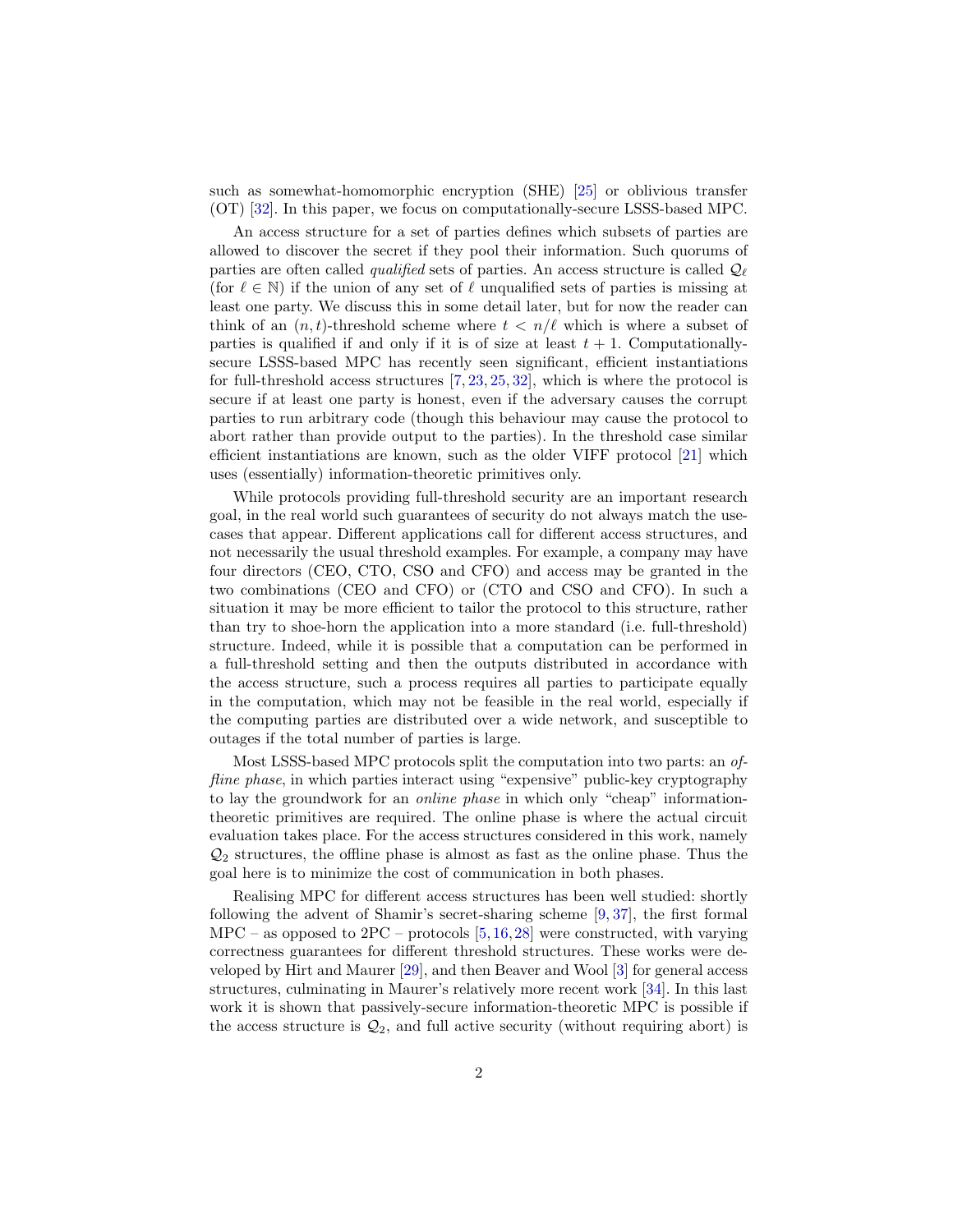possible if the access structure is  $\mathcal{Q}_3$ . The latter has seen various optimisations in the literature, for example [\[22\]](#page-26-7), making use of packed secret sharing to obtain a bandwidth-efficient perfectly-secure protocol.

In recent work [\[33\]](#page-26-8), Keller et al. show that by generalising a method of Araki et al [\[1,](#page-23-0) [27\]](#page-26-9) communication-efficient computationally-secure MPC with abort can be realised for  $\mathcal{Q}_2$  access structures, if replicated secret-sharing is used. The methodology in [\[1,](#page-23-0)[27,](#page-26-9)[33\]](#page-26-8) uses the explicit properties of replicated secret-sharing so as to authenticate various shares. This enables active security with abort to be achieved relatively cheaply, albeit at the expense in general of the predeployment of a large number, depending on the access structure, of symmetric keys to enable the generation of pseudo-random secret sharings (PRSSs) in a non-interactive manner. A disadvantage of replicated sharing is the potentially larger (than average) memory footprint needed for each party per secret, and consequently there is still a relatively large communication cost involved when the parties need to send shares across the network. In this work we extend this prior work to produce a protocol for *any* LSSS that supports the  $\mathcal{Q}_2$  access structure.

### 1.1 Authentication of Shares

Many of practical MPC protocols begin with a basic passively-secure (a.k.a. semi-honest or honest-but-curious) protocol, in which corrupt parties execute the protocol honestly but try to deduce anything they can about other parties' data from their own data and the communication tapes. Such passivelysecure protocols for  $\mathcal{Q}_2$  access structures are highly efficient, and are informationtheoretically secure. The passively secure protocols are then augmented to obtain active security with abort by using some form of "share authentication"; in this security setting, corrupt parties may deviate arbitrarily from the protocol description but if they do so the honest parties will abort the protocol.

At a high level, modern actively-secure LSSS-based MPC protocols combine:

- 1. A linear (i.e. additively homomorphic) secret sharing scheme;
- 2. A passive multiplication protocol; and
- 3. An authentication protocol.

The communication efficiency of the computation (usually an arithmetic or Boolean circuit) depends heavily on how authentication is performed.

In the full-threshold SPDZ protocol [\[25\]](#page-26-0) and its successors, e.g. [\[23,](#page-26-2) [32\]](#page-26-1), authentication is achieved with additively homomorphic message authentication codes (MACs). For each secret that is shared amongst the parties, the parties also share a MAC on that secret. Since the authentication is additively homomorphic and the sharing scheme is linear, this means that the sum (and consequently scalar multiple) of authenticated shares is authenticated "for free" by performing the addition (or scalar multiplication) on the associated MACs. More work is required for multiplication of secrets, but the general methodology for doing these operations on shared secrets is now generally considered "standard" for MPC in this setting.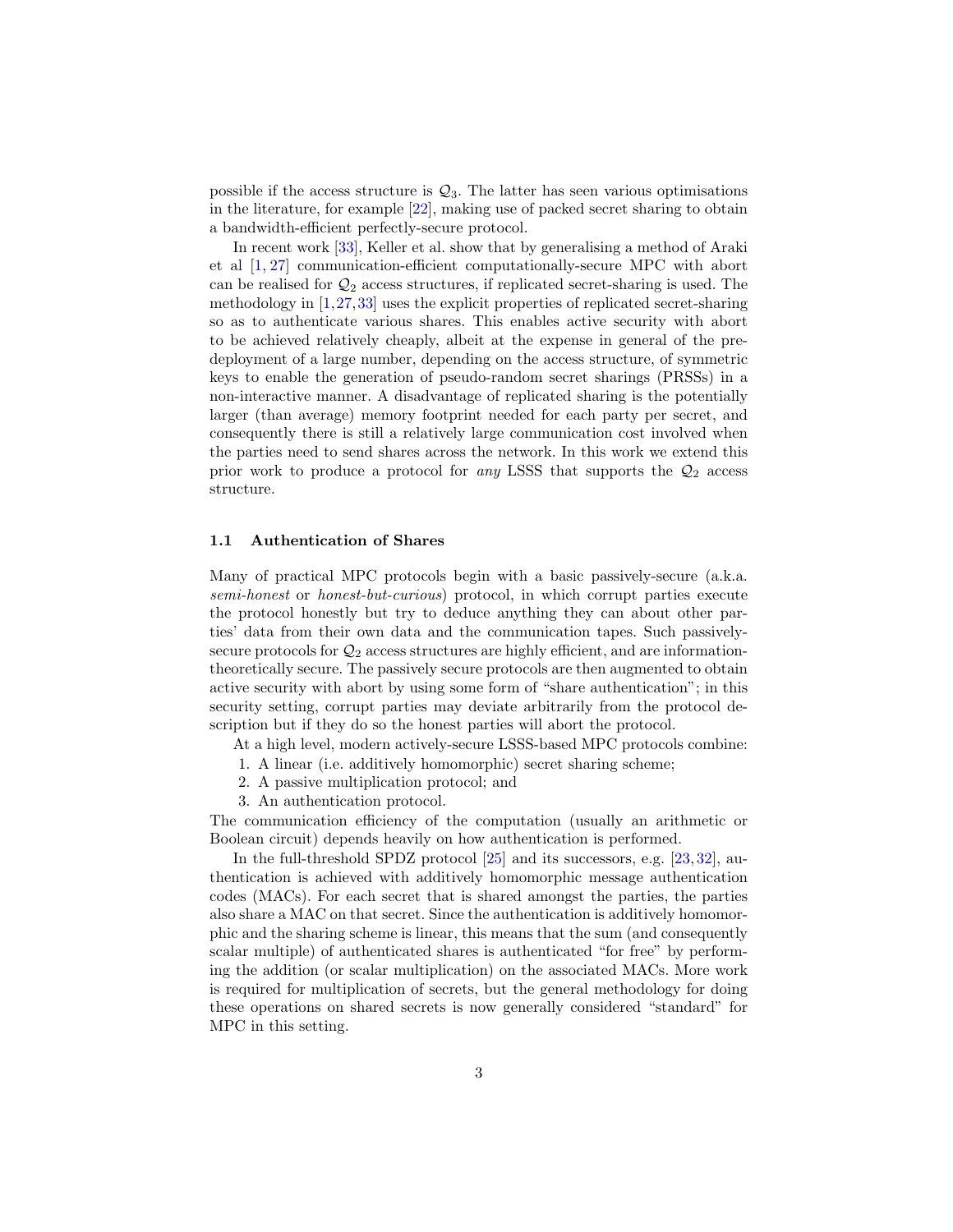One important branch of this authentication methodology contributing significantly to their practical performance is the amortisation of verification costs by batch-checking MACs, a technique developed in [\[6,](#page-25-8)[25\]](#page-26-0), amongst other works. A different approach to batch verification for authentication of shares, in the case of  $\mathcal{Q}_2$  access structures, was introduced by Furakawa et al. [\[27\]](#page-26-9), in the context of the three-party honest-majority setting, i.e. a  $(3, 1)$ -threshold access structure. This work extended a passively-secure protocol of Araki et al. [\[1\]](#page-23-0) in the same threshold setting. This approach dispenses with the MACs and instead achieves authentication of shares using a collision-resistant hash function when authenticating an open-to-all operation, and uses redundancy of the underlying secret sharing scheme in an open-to-one operation. Their protocol can be viewed as a bootstrapping of the passively-secure protocol of Beaver and Wool [\[3\]](#page-25-7), with an optimised sharing procedure (highly tailored to the  $(3, 1)$ -threshold access structure), to provide a communication-efficient actively-secure protocol (with abort). By using a hash function they sacrifice the information-theoretic security of Beaver-Wool for computational security, and also use computationally-secure share generation operations to improve the offline phase.

The above protocols for replicated sharing in a (3, 1)-threshold access structure of [\[1,](#page-23-0)[27\]](#page-26-9) simultaneously reduce the number of secure communication channels needed and the total number of bits sent per multiplication. Recent work [\[33\]](#page-26-8) has shown that these techniques can be generalised from  $(3, 1)$ -threshold to any  $\mathcal{Q}_2$  access structure, using replicated secret-sharing. Both [\[27\]](#page-26-9) and [\[33\]](#page-26-8) make use of the fact that replicated sharing provides a trivial method to authenticate a full set of shares; i.e. it somehow offers a form of error-detection.

A recent protocol due to Chida et al. [\[17\]](#page-25-9) also considers actively-secure honest-majority MPC and makes use of MACs. In their work, the communication cost is a constant number of elements per multiplication, but the messages are broadcast, so this cost is linear in the number of parties. Our protocol also has linear overhead, but following the methodology of [\[33\]](#page-26-8), the total number of uni-directional channels is reduced and so the asymptotic cost is lower (for threshold access structures). The benefit of the Chida protocol is that there is no offline processing, and the total cost of active computation is less than ours (they achieve roughly twice the cost of passive multiplication as opposed to our roughly threefold cost). However, if one is interested purely in online times then our protocol is more efficient than that of Chida et al.

#### 1.2 Our contribution

While the replicated secret-sharing of [\[33\]](#page-26-8) offers flexibility in being able to realise any access structure, unfortunately it can require an exponentially-large number of shares to be held by each party for each shared secret. As threshold access structures illustrate, using a general MSP may enable the same access structure to be realised in a more efficient manner, which motivates our work in this area.

The two main contributions of this work are as follows:

– Showing we can get authentication of shares almost for free for any MSP realising  $\mathcal{Q}_2$  access structures. Assuming an offline phase which produces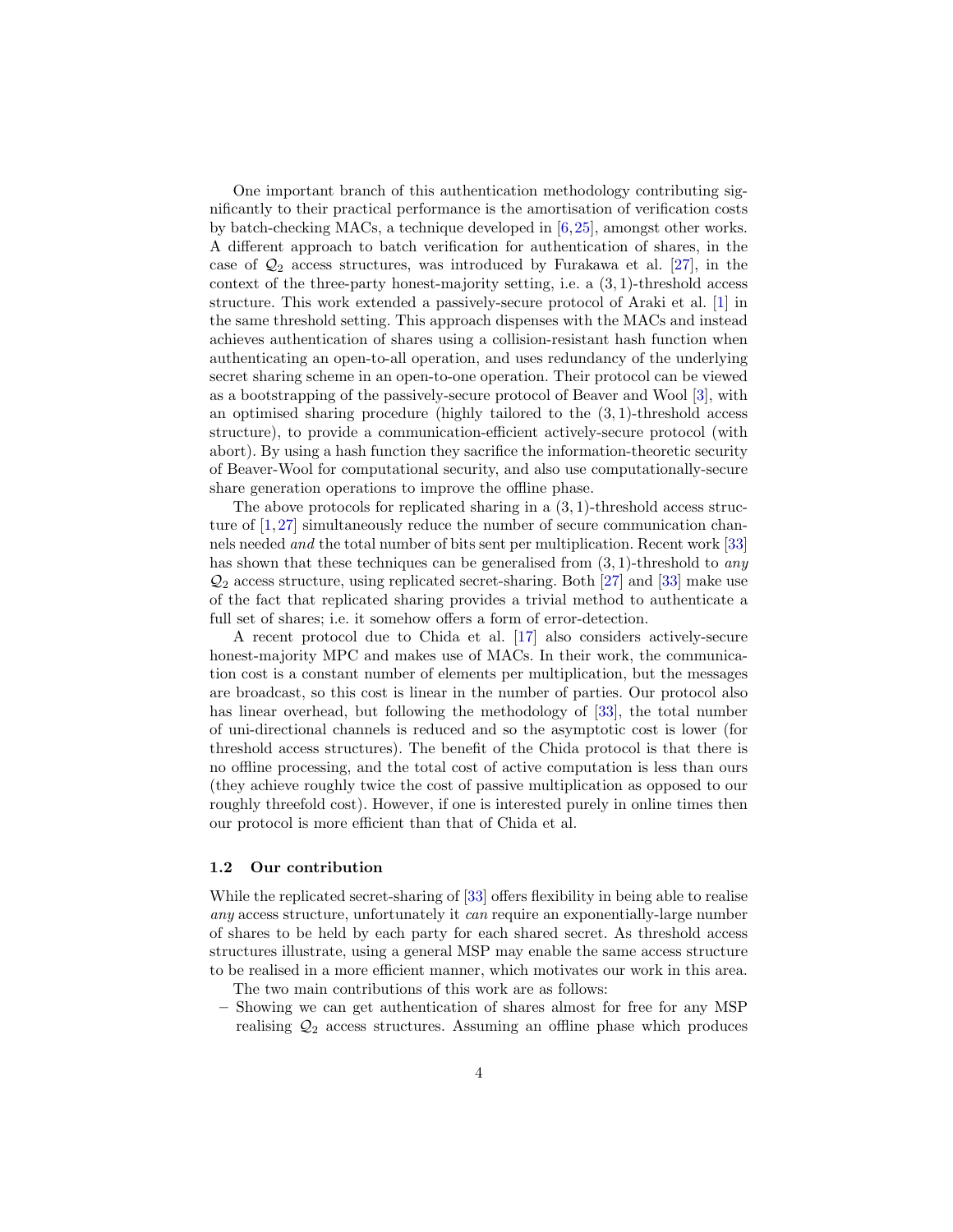Beaver triples, this gives us active security with abort, at the cost of replacing information-theoretic with computational security.

– We also provide, a generic way to reduce the amount of communication required for the passive multiplication subprotocol in the offline phase for multiplicative MSPs.

Thus we generalise the online phase of [\[33\]](#page-26-8) to arbitrary MSPs, hence allowing the benefits of that work to be achieved without necessarily requiring the cost of replicated secret sharing. Whereas many of the previous protocols are optimised for access structures on specific numbers of parties, or use specific secret-sharing schemes, our optimisation of the passive online multiplication is generic in the sense that it only uses the  $\mathcal{Q}_2$  nature of the access structure for authentication: [\[27\]](#page-26-9) and [\[33\]](#page-26-8) are special cases of our optimisation.

Our contribution, then, is not so much our full MPC protocol as it is the mechanism for an actively-secure multiplication in the  $\mathcal{Q}_2$  setting. Viewing the protocol in this more modular sense allows us to separate the LSSS from the actual multiplication and thus allows us to reduce the search for finding an efficient MPC protocol for a given  $\mathcal{Q}_2$  access structure to finding an LSSS with a small total number of shares.

To conclude this section, we briefly remark how our work relates to the correspondence between LSSSs and linear codes. Cramer et al. [\[20\]](#page-26-10) showed how the correspondence between linear secret-sharing schemes and linear codes reveals an efficient method by which qualified parties can correct any errors in a set of shares for some secret. The ability to do so requires the access structure to be  $\mathcal{Q}_3$ , since if this holds then a strongly-multiplicative LSSS realising it allows honest parties to correct any errors introduced by the adversary. This is not a direct connection to error-correction codes since such LSSSs do not necessarily allow unique decoding of the entire share vector: it is only the component of the share vector corresponding to the secret that is guaranteed to be correct. In our work we show that if the access structure is  $\mathcal{Q}_2$  then any LSSS realising it allows honest parties to agree on whether or not the secret is correct: thus we obtain a form of error-detection. This reveals why the protocols above (viz., [\[27,](#page-26-9) [33\]](#page-26-8)) are able to perform the error-detection causing abort. This result seems to be folklore – but we could find no statement or proof in the literature to this effect, and so we prove the required properties here.

# 2 Preliminaries

### 2.1 Notation

Let  $\mathbb F$  denote a finite field; we write  $\mathbb F = \mathbb F_q$  for q some prime power if  $\mathbb F$  is the field of q elements. We write  $r \stackrel{\$}{\leftarrow} \mathbb{F}$  to mean that r is sampled uniformly at random from F. Vectors are written in bold and are taken to be column vectors. We denote by **0** a vector consisting entirely of zeros of appropriate dimension, determined by the context, and similarly by 1 a vector consisting entirely of ones. For a vector **x** we write the  $i<sup>th</sup>$  component as  $\mathbf{x}_i$ , whereas  $\mathbf{x}^i$  denotes the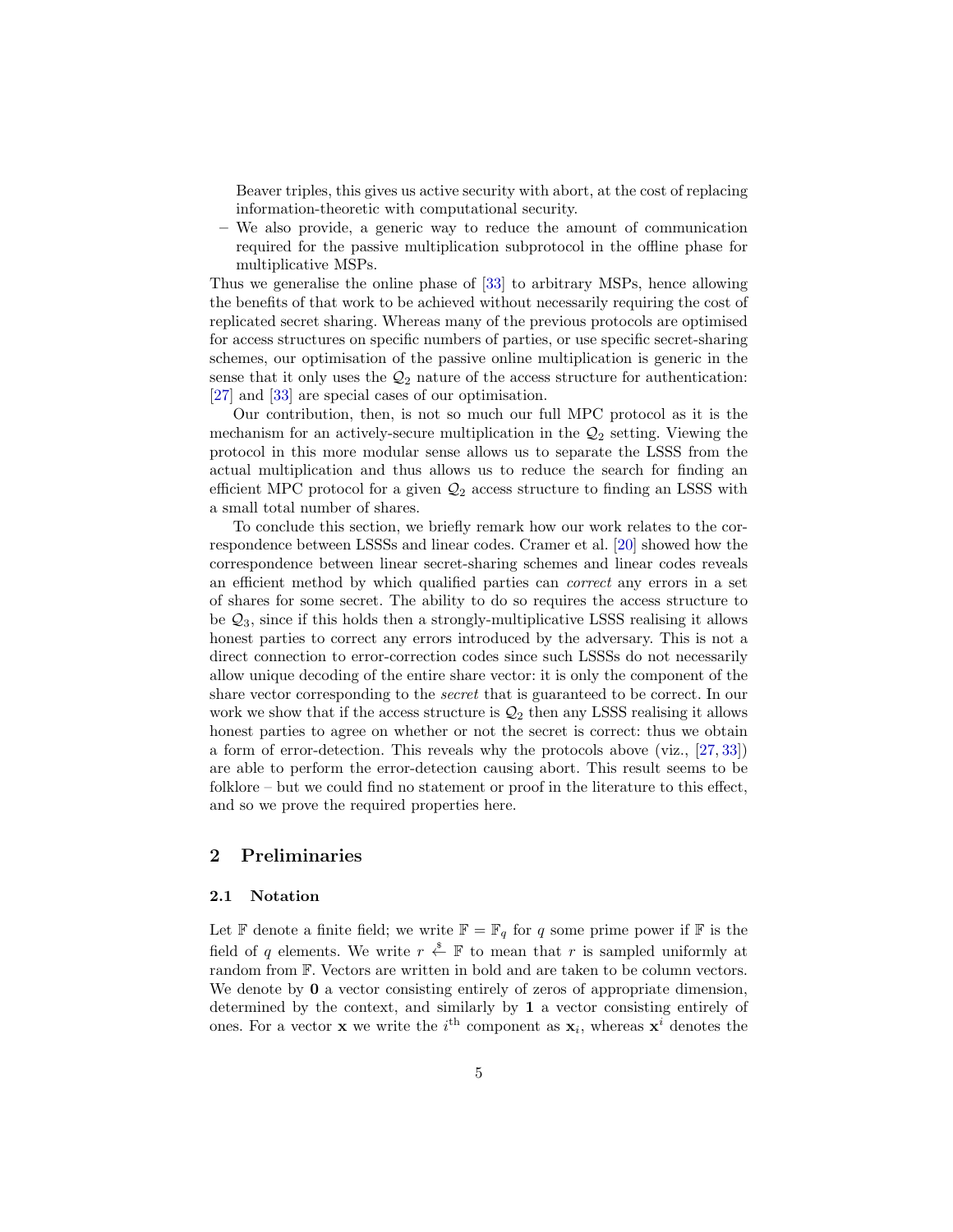$i<sup>th</sup>$  vector from a sequence of vectors. We use the notation  $e<sup>i</sup>$  for the  $i<sup>th</sup>$  standard basis vector (defined by  $\mathbf{e}_j^i := \delta_{ij}$  where  $\delta_{ij}$  is the Kronecker delta). We denote by [n] the set  $\cup_{i=1}^n \{i\}$ , and by  $\mathcal P$  the complete set of parties, which we take to be  ${P_i}_{i\in[n]}$ . Given some set S, a subset of some larger set S', we write  $a \notin S$ to indicate that element a is in  $S' \setminus S$ ; in general, S' will be implicit, according to context. We define the function  $supp : \mathbb{F}^m \to 2^{\mathcal{P}}$  via  $\mathbf{s} \mapsto \{i \in [m] : \mathbf{s}_i \neq 0\}.$ We use the notation  $A \subseteq B$  to mean that A is a (not necessarily proper) subset of B, contrasted with  $A \subseteq B$  where A is a proper subset of B. We write  $\lambda$  and  $\kappa$  for the statistical and computational security parameters respectively.

Given a vector space  $V \subseteq \mathbb{F}^d$ , we denote by  $V^{\perp}$  the orthogonal complement; that is,  $V^{\perp} = {\mathbf{w} \in \mathbb{F}^d : \langle \mathbf{v}, \mathbf{w} \rangle = 0}$ , where  $\langle \mathbf{v}, \mathbf{w} \rangle = {\mathbf{v}^\top \cdot \mathbf{w}}$  is the standard inner product. From basic linear algebra,  $(V^{\perp})^{\perp} = V$ . For a matrix  $M \in \mathbb{F}^{m \times d}$ , we write  $M^{\top}$  for the transpose. If M is a matrix representing a linear map  $\mathbb{F}^d \to \mathbb{F}^m$ , then  $\text{im}(M^{\top}) = \text{ker}(M)^{\perp}$  by the fundamental theorem of linear algebra.

### 2.2 Access Structures, MSPs, LSSSs and Linear Codes

**Access structures:** Fix  $\mathcal{P} = \{P_i\}_{i \in [n]}$  and let  $\Gamma \subseteq 2^{\mathcal{P}}$  be a monotonically increasing set, i.e.  $\Gamma$  is closed under taking supersets: if  $Q \in \Gamma$  and  $Q' \supseteq Q$ then  $Q' \in \Gamma$ . Similarly, let  $\Delta \subseteq 2^{\mathcal{P}}$  be a monotonically decreasing set, i.e.  $\Delta$  is closed under taking subsets: if  $U \in \Delta$  and  $U' \subseteq U$  then  $U' \in \Delta$ . We call the pair  $(\Gamma, \Delta)$  a monotone access structure if  $\Gamma \cap \Delta = \emptyset$ . If  $\Delta = 2^{\mathcal{P}} \setminus \Gamma$ , then we say the access structure is *complete*. In this paper, we will only be concerned with complete monotone access structures and so this is assumed throughout without qualification. The sets in  $\Gamma$ , usually denoted by  $Q$ , are called *qualified*, and the sets in  $\Delta$ , usually denoted by U, are called *unqualified*. Partial ordering is induced on  $\Gamma$  and  $\Delta$  by the standard subset relation denoted by "⊂": we write  $\Gamma^-$  for the set of *minimally qualified sets* where minimality is with respect to " $\subseteq$ ":  $\Gamma^- = \{Q \in \Gamma : \text{ if } Q' \in \Gamma \text{ and } Q' \subseteq Q \text{ then } Q' = Q\};\$  similarly,  $\Delta^+$ denotes the set of maximally unqualified sets where maximality is with respect to " $\subseteq$ ":  $\Delta^+ = \{U \in \Delta : \text{ if } U' \in \Delta \text{ and } U \subseteq U' \text{ then } U' = U\}$ 

An access structure is said to be  $\mathcal{Q}_2$  (resp.  $\mathcal{Q}_3$ ) if the union of no two (resp. three) sets in  $\Delta$  is the whole of P. A consequence of this is that in a  $\mathcal{Q}_2$  access structure, the complement of a qualified set is unqualified, and vice versa.

In an  $(n, t)$ -threshold access structure, any set of  $t + 1$  parties is qualified, whilst any set of t or fewer parties is unqualified. Thus  $\Gamma^-$  contains  $\binom{n}{t+1}$  sets in total. The term full threshold refers to an  $(n, n - 1)$ -threshold access structure. For an arbitrary complete monotone access structure, the set of minimally qualified sets together with the set of maximally unqualified sets uniquely determine the entire structure. The dual access structure  $\Gamma^*$  of an access structure  $\Gamma$  is defined by  $\Gamma^* := \{Q \in 2^{\mathcal{P}} : 2^{\mathcal{P}} \setminus Q \notin \Gamma\}$ . Cramer et al. [\[20\]](#page-26-10) showed that an access structure  $\Gamma$  is  $\mathcal{Q}_2$  if and only if  $\Gamma^* \subseteq \Gamma$ .

Linear Secret Sharing Schemes: An LSSS is a method of sharing secret data amongst parties. It consists of three multi-party algorithms: Input, Open, and ALF (affine linear function), allowing parties to provide secret inputs, reveal (or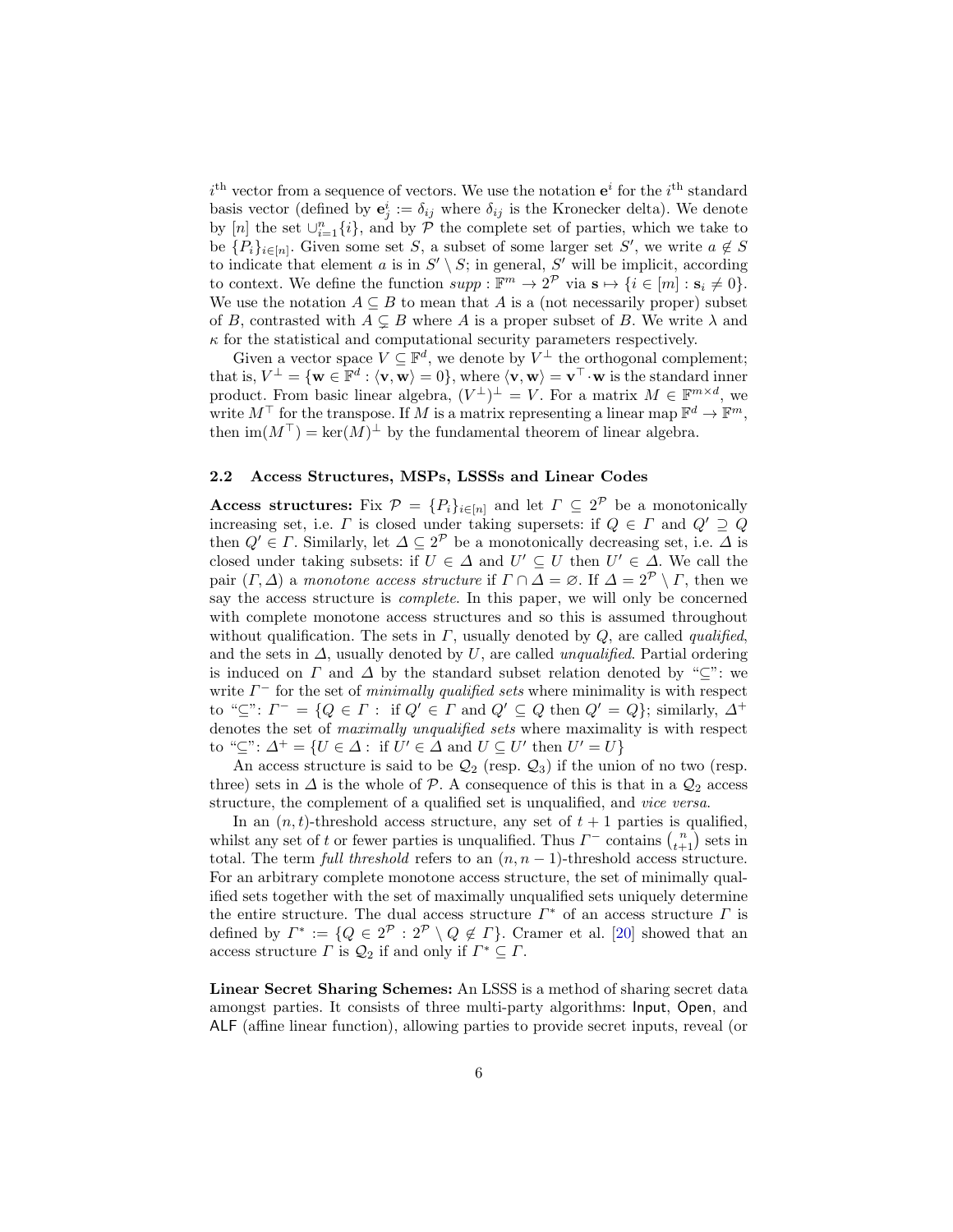open) secrets, and compute an affine linear function on shared secrets. In a practical sense, this means that the parties can add secrets, multiply by scalars, and add public constants to a shared secret, all by local computations. In this work we consider, as examples, the three most well-known secret-sharing schemes: Shamir; replicated, also known as CNF-based (conjunctive-normal-form-based); and DNF-based (disjunctive-normal-form-based). We assume the reader is familiar with these schemes, but for completeness we give a recap in Appendix [A.](#page-33-0) We will use the term *additive sharing* to mean that a secret  $s$  takes the value  $s = \sum_{i=1}^{n} s_i$  where  $s_i$  is held by  $P_i$  and the  $s_i$ 's are uniformly random subject to the constraint that they sum to s.

An LSSS is called *multiplicative* if the whole set of parties  $P$  can compute an additive sharing of the product of two secrets by performing only local computations. If the product is to be kept as a secret and used further in the computation, it is usually necessary for the parties to engage in one or more rounds of communication to convert the additive sharing into a sharing in the LSSS being used. A secret-sharing scheme is called *strongly multiplicative* if, for any  $U \in \Delta$ , the parties in  $\mathcal{P}\setminus U$  can compute an additive sharing of the product of two secrets by local computations. Such schemes offer robustness, since the adversary, corrupting an unqualified set of parties, cannot prevent the honest parties from reconstructing the desired secret. Cramer et al. [\[19\]](#page-26-11) showed that any (non-multiplicative) LSSS realising a  $\mathcal{Q}_2$  access structure can be converted to a multiplicative LSSS for the same access structure so that each party holds at most twice the number of shares it held originally. There is currently no known construction to convert an arbitrary  $\mathcal{Q}_3$  LSSS to a strongly multiplicative LSSS with only polynomial blow-up in the number of shares each party must hold [\[19,](#page-26-11) [20\]](#page-26-10).

Monotone Span Programs: Span programs, and monotone span programs specifically, were introduced by Karchmer and Wigderson [\[31\]](#page-26-12) as a model of computation. It has been shown that MSPs have a close relationship to secretsharing schemes, as discussed informally below.

**Definition 1.** A Monotone Span Program (MSP), denoted by  $M$ , is a quadruple  $(\mathbb{F}, M, \varepsilon, \psi)$  where  $\mathbb F$  is a field,  $M \in \mathbb{F}^{m \times d}$  is a full-rank matrix for some m and  $d \leq m$ ,  $\varepsilon \in \mathbb{F}^d$  is an arbitrary non-zero vector called the target vector, and  $\psi : [m] \to \mathcal{P}$  is a surjective "labelling" map of rows to parties. The size of M is defined to be m, the number of rows of the matrix M.

Typically,  $\varepsilon = e^1$  or  $\varepsilon = 1$ , but it can be an arbitrary non-zero vector: changing it simply changes how the vector  $\bf{x}$  is selected, and corresponds to performing column operations on the columns of  $M$ , which does not change the access structure the MSP realises by results of Beimel et al. [\[4\]](#page-25-10). Some definitions of MSP do not require that M have full rank, since if this is not the case, one can iteratively remove any columns which are linearly dependent on preceding columns without changing the access structure  $\mathcal M$  computes. We make this assumption for the sake of simplicity later on.

We say that the row-map  $\psi$  defines which rows are "owned" by each party. Given a set  $S \subseteq \mathcal{P}$ , we denote by  $M_S$  the submatrix of M whose rows are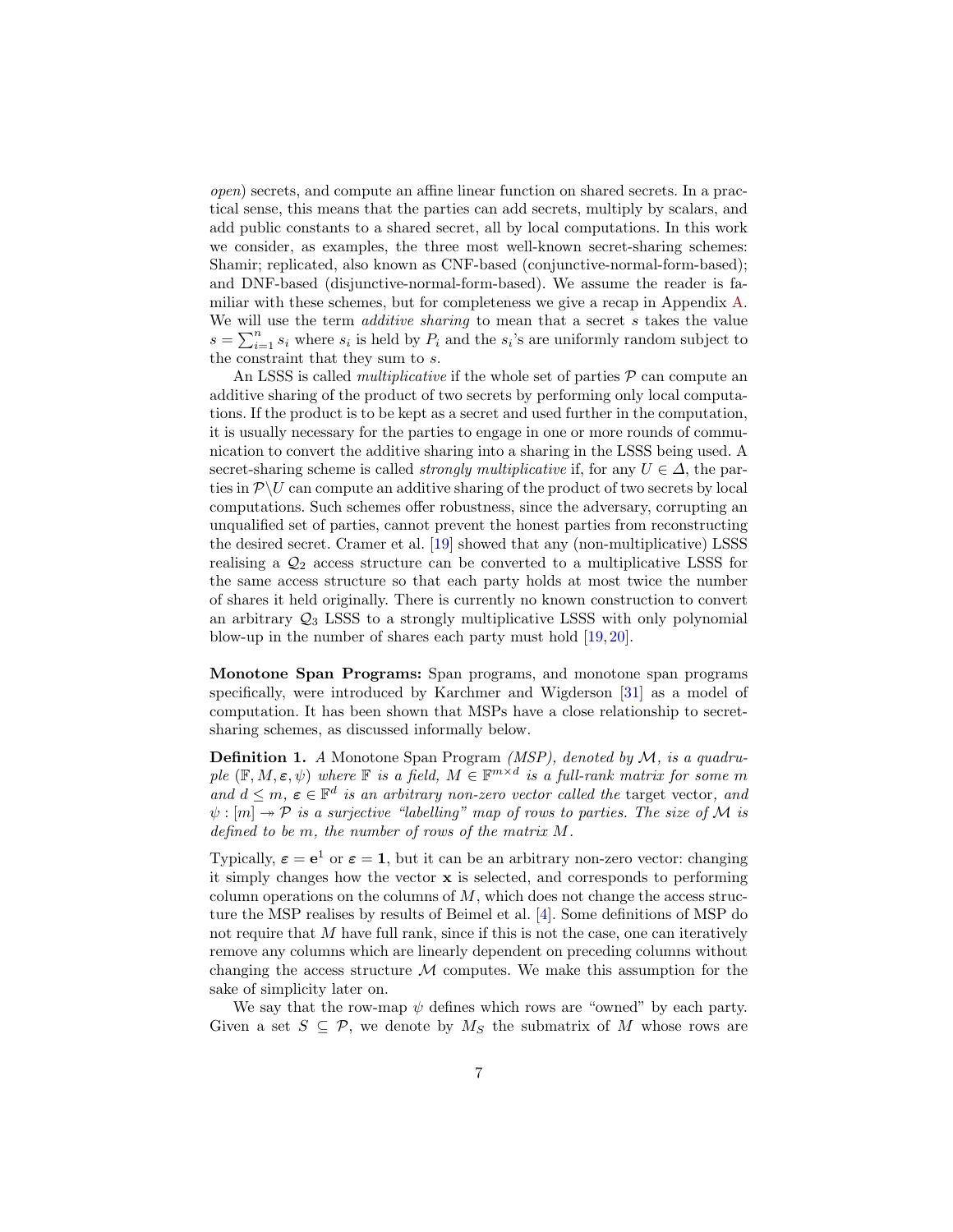indexed by the set  $\{i \in [m] : \psi(i) \in S\}$ , and similarly  $s_S$  is the subvector of s whose entries are indexed by the same. Later, we will somewhat abuse notation by denoting again by  $M_S$ , where now  $S \subseteq [m]$ , the submatrix whose rows are indexed by S. Context will determine which matrix we mean since the indexing set is either a set of parties, or a set of row indices. If  $\mathbf{s} \in \mathbb{F}^m$ , then we call  $\mathbf{s}_Q$  a qualified subvector of s if  $Q \in \Gamma$ , and an unqualified subvector otherwise. An MSP M is said to compute an access structure  $\Gamma$  if it holds that  $Q \in \Gamma$  if and only if  $\exists \ \mathbf{\lambda}^Q \in \mathbb{F}^m$  (i.e. depending on Q) such that  $M^\top \cdot \mathbf{\lambda}^Q = \varepsilon$  and  $\psi(supp(\mathbf{\lambda}^Q)) \subseteq Q$ . In other words,  $\varepsilon \in \text{Im}(M_Q^{\top})$  if and only if Q is qualified. Note that we write  $\lambda^Q$  to show that this vector is associated to the set  $Q$ ; compare with  $\lambda_Q^Q$ , which is the subvector of  $\lambda^Q$  whose co-ordinates are indexed by  $Q$ , to be consistent with the notation above. This means that the parties in the set  $Q$  "own" rows of the matrix M which can be combined in a public, known linear combination encoded as the vector  $\lambda^Q$ , to obtain the target vector  $\varepsilon$ .

Monotone Span Programs induce LSSSs in the following way: Sample  $\mathbf{x} \stackrel{\$}{\leftarrow} \mathbb{F}^d$ subject to  $\langle \mathbf{x}, \varepsilon \rangle = s$ , the secret. Now let  $\mathbf{s} = M \cdot \mathbf{x}$  and for each  $i \in [m]$ , give  $\mathbf{s}_i$ (that is, the i<sup>th</sup> co-ordinate) to party  $\psi(i)$ . Thus party  $P_i$  has the vector  $\mathbf{s}_{\{P_i\}}$ . We call  $x$  the *randomness vector* since  $x$  is chosen uniformly at random, subject to  $\langle \mathbf{x}, \boldsymbol{\varepsilon} \rangle = s$ , to generate  $\mathbf{s} := M \cdot \mathbf{x}$ , the *share vector*. The co-ordinates of s are precisely the shares of the secret which are distributed to parties according to the mapping  $\psi$ . We say that a share vector **s** encodes a secret s if  $\mathbf{s} = M \cdot \mathbf{x}$ for some x where  $\langle x, \varepsilon \rangle = s$ . An MSP is called *ideal* if  $\psi$  is injective; since it is surjective by definition, an ideal MSP is an MSP for which  $\psi$  is bijective – i.e. each party receives exactly one share.

The associated access structure for an MSP is such that  $\varepsilon$  is contained in the linear span of the rows of M owned by any qualified set of parties, and also so that  $\varepsilon$  is *not* in the linear span of the rows owned by any unqualified set of parties. It is well known that, given a monotone access structure  $(\Gamma, \Delta)$ , there exists an MSP  $\mathcal M$  computing it [\[26,](#page-26-13) [30,](#page-26-14) [31\]](#page-26-12).

In more detail: A qualified set of parties  $Q \in \Gamma$  can compute the secret from the qualified subvector  $s_Q$  because by construction of M there is a publiclyknown recombination vector  $\lambda$  associated to this set Q such that  $\psi(supp(\lambda)) \subseteq Q$ and  $M^{\top} \lambda = \varepsilon$ . Note that while  $\psi(supp(\lambda)) \subseteq Q$ , this subset of Q must still be qualified – it just may be the case that not all of the parties' shares are required to reconstruct the secret (for example, if multiple parties hold the same share). Since  $\psi(supp(\lambda)) \subseteq Q$ , we have  $\langle \lambda, s \rangle = \langle \lambda_Q, s_Q \rangle$ , so given  $s_Q$  the parties can compute  $\langle \lambda_Q, s_Q \rangle$ , and since  $\langle \lambda_Q, s_Q \rangle = \langle \lambda, s \rangle = \langle \lambda, M \cdot x \rangle = \langle M^\top \lambda, x \rangle = \langle \varepsilon, x \rangle = s$ , they can thus determine the secret.

Conversely, for any unqualified set of parties  $U \in \Delta$ , again by construction of M we have that  $\varepsilon \notin \text{im}(M_U^{\top})$ , which is equivalent to each of the following three statements:

- $\texttt{-} \ \boldsymbol{\varepsilon} \not\in \text{ker}(M_U)^\perp$
- $\exists \mathbf{k} \in \text{ker}(M_U)$  such that  $\langle \boldsymbol{\varepsilon}, \mathbf{k} \rangle \neq 0$
- $\exists \mathbf{k} \in \mathbb{F}^d$  such that  $M_U \cdot \mathbf{k} = \mathbf{0}$  with  $\langle \boldsymbol{\varepsilon}, \mathbf{k} \rangle = 1$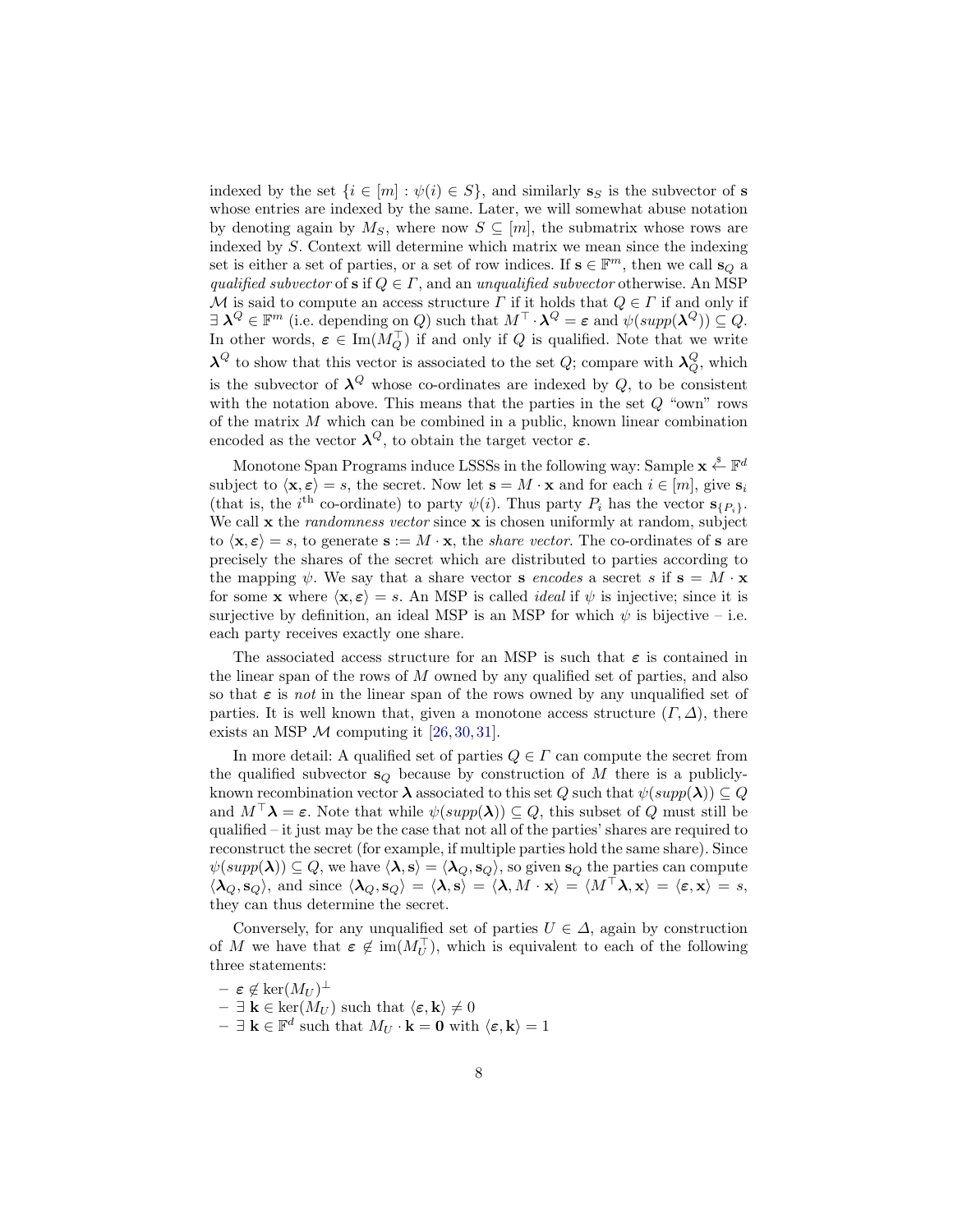From the last statement, we can see that for any secret s, for any randomness vector  $\mathbf{x} \in \mathbb{F}^d$  encoding it – i.e. where  $\langle \mathbf{x}, \varepsilon \rangle = s$  – for any other secret  $s' \in \mathbb{F}$  we have  $M_U \mathbf{x} = M_U \mathbf{x} + \mathbf{0} = M_U \mathbf{x} + M_U((s'-s) \cdot \mathbf{k}) = M_U(\mathbf{x} + (s'-s) \cdot \mathbf{k})$ . Thus if **x** encodes the secret s, then the randomness vector  $\mathbf{x} + (s' - s) \cdot \mathbf{k}$  encodes s' by linearity of the inner product, but the share vectors held by parties in  $U$  are the same. Thus the set of shares received by an unqualified set of parties provides no information about the secret.

In this work we show that for any MSP computing any  $\mathcal{Q}_2$  access structure, there exists a matrix N such that for any vector  $e \neq 0$  for which  $\psi(supp(e)) \notin \Gamma$ , we either have  $N \cdot e \neq 0$ , or  $N \cdot e = 0$  and  $\langle e, \varepsilon \rangle = 0$ . The matrix N is essentially the parity-check matrix of the code generated by the matrix  $M$  of the MSP and turns out to be very useful for efficiently detecting cheating behaviour.

### 2.3 MPC

Network: We assume secure point-to-point channels. When broadcasting shares but we do not assume broadcast channels: in this context we mean an honest party sends the same element to each other party over the given secure channel.

Security Model: Our protocols are modelled and proved secure in the Universal Composability (UC) framework introduced by Canetti [\[14\]](#page-25-11) and we assume the reader is familiar with it. We assume static corruptions by the adversary, meaning that the adversary corrupts some set of parties once at the beginning of the protocol. We will usually denote the set of parties the adversary corrupts by  $A \subseteq \mathcal{P}$ . We assume the adversary is active, meaning that the corrupted parties may execute arbitrary code determined by the adversary, and additionally we allow the protocol to abort prematurely  $-$  i.e. the protocols are *actively-secure* with abort. The protocol is secure against a computationally bounded adversary, who must find a collision of the hash function to cheat without causing the protocol to abort.

Pre-processing: Many modern MPC protocols split computation into two phases, the offline or pre-processing phase and the online phase. In the offline phase, the parties engage in several rounds of communication to produce data which can then be used in the online phase. The purpose of doing this is that the pre-processing can be done at any time prior to the execution of the online phase, can be made independent of the function to be computed, and may use expensive public-key primitives, in order to allow the online phase to use only fast information-theoretic primitives. In our protocol design, we follow this model, although we only require symmetric-key primitives throughout since the access structure is  $\mathcal{Q}_2$ .

Hash authentication: The work of Furakawa et al. [\[27\]](#page-26-9) is in the three-party honest majority case. A secret is additively split into three parts, and each party is given a different set of two of them. To open a secret, each party sends to one other party the share that party is missing, symmetrically. This suffices for all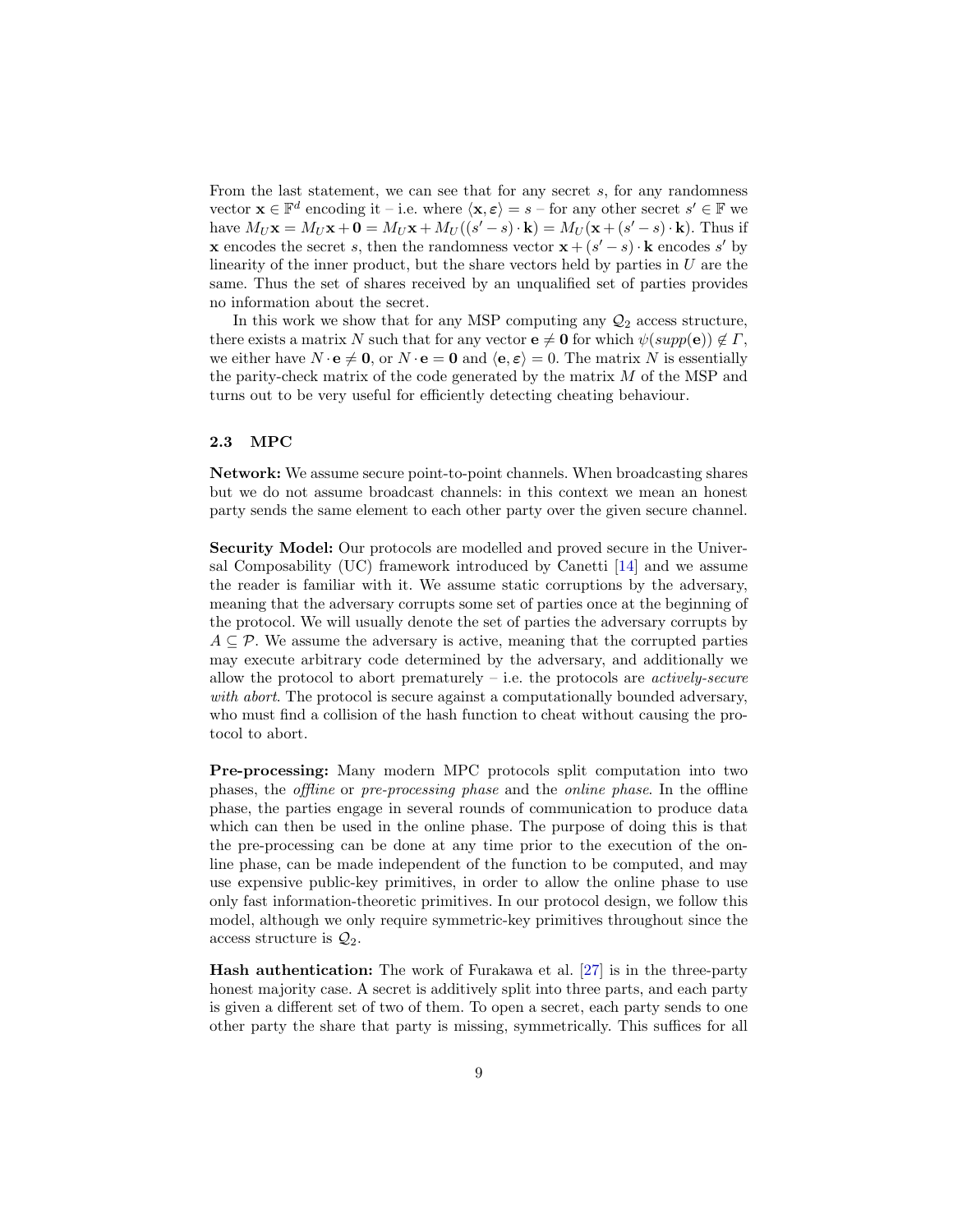### Hash API

The hash API implemented via the hash function  $H : \mathbb{F}^* \to \{0,1\}^{\lambda}$  consists of the following three algorithms:

- $H$ .Initialise(): the hash function is initialised.
- $H.\mathsf{Update}(s)$ : the hash function is updated with the vector s.
- $H.$ Output $()$ : the hash function is evaluated and output provided.

### <span id="page-9-0"></span>Figure 1. Hash API

parties to obtain all shares, but does not ensure that the one corrupt party sent the correct share. This is where the hash evaluation comes in: after a secret is opened, all parties update their hash function locally with all three shares (the two they held and the one they received); after possibly many secrets are opened, the parties broadcast (here meaning each party sends to the other two parties over a secure channel) the outputs of their hash evaluations and compare what they received with what they computed themselves. If any hashes differ, they abort. This process ensures that the shares held by all parties are consistent, even though each party need only send one share to one party per opening. If many shares are opened in the execution of the protocol (as is the case in SPDZlike protocols, since every multiplication requires two secrets to be opened), this significantly reduces communication overhead, at the cost of cryptographic assumptions for the existence of a collision-resistant hash function. This was generalised to any replicated scheme  $\mathcal{Q}_2$  LSSS by Keller et al. [\[33\]](#page-26-8).

In our work, we apply similar techniques to Furukawa et al. and Keller et al. to the problem of opening values to parties, but in a significantly more general case. We achieve this by proving the folklore results that say an LSSS is errordetecting if and only if it is  $\mathcal{Q}_2$ . Our protocol will use the "standard" hash function API given in Figure [1;](#page-9-0) in brief, our methods are as follows:

- $-$  If single party  $P_i$  is required to learn a secret, all the other parties send all of their shares to  $P_i$ , and then  $P_i$  performs an error-detection check on the shares received, telling all parties to abort if errors are detected.
- If all parties are required to learn a secret, the parties engage in a round of communication in which not all parties need to communicate with each other. The parties reconstruct a view of what they think other parties have received, even if they have not communicated with all other parties. After opening possibly many secrets, each party calls Output on the hash function, broadcasts their output, and checks every other party's hash value against their own; we will see that this process authenticates the secrets.

In the next two sections we outline why the methodologies for the two cases are correct. The proof of security of our protocol can be found in Figure [14](#page-45-0) and Figure [15](#page-46-0) in Appendix [B,](#page-36-0) but it is best read in the context of the next sections.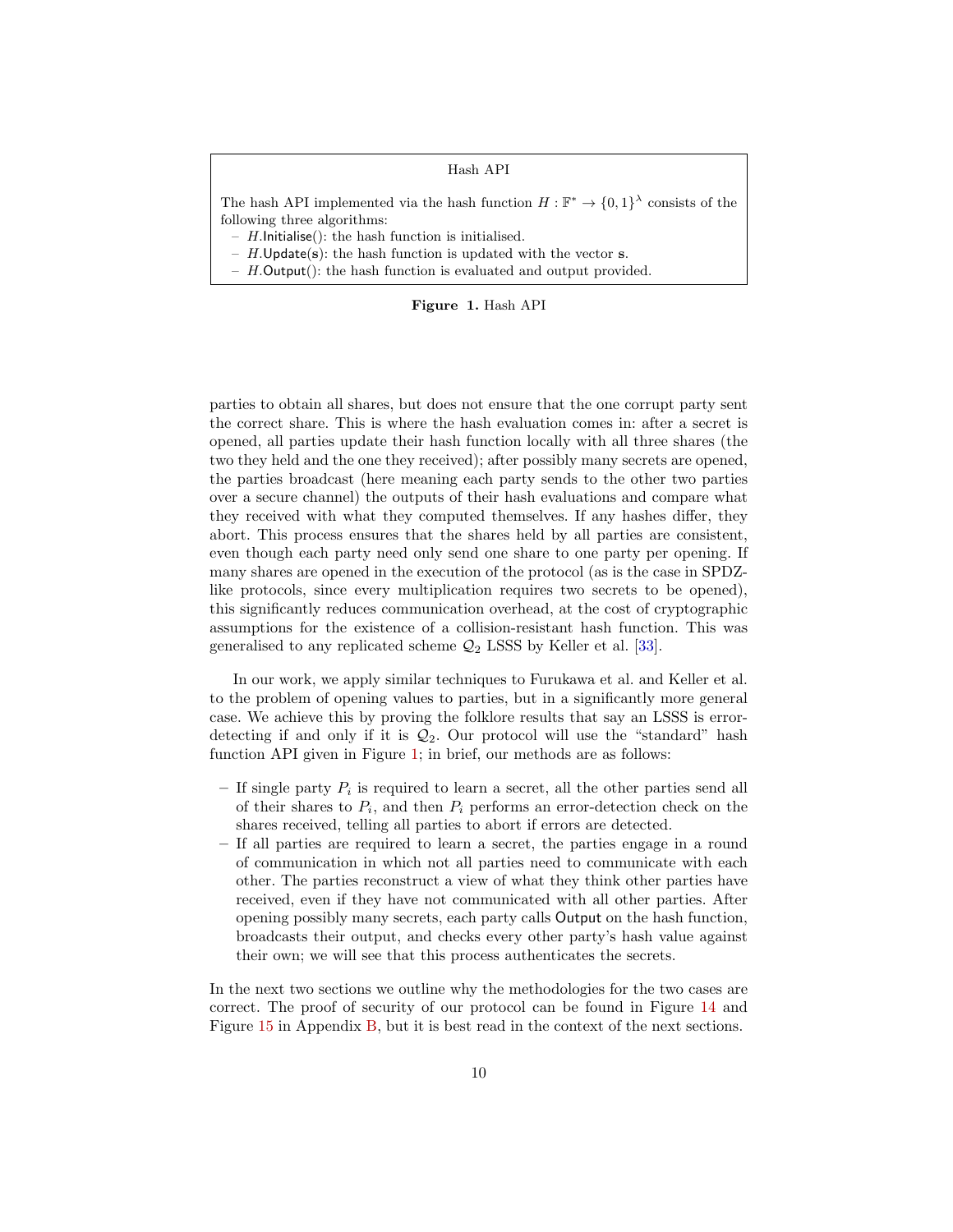# 3 Opening a Value to One Party

In this section, we show that for an LSSS realising a  $\mathcal{Q}_2$  access structure, if the share vector  $s$  for some secret  $s$  is modified with an error vector  $e$  with unqualified support then  $s + e$  is either no longer a valid share vector (i.e. is not in  $\text{im}(M)$ , or the error vector encodes 0, and so by linearity  $s + e$  also encodes s. In our MPC protocol, this will provide an efficient method by which a party to whom a secret is opened (by all other parties sending that party all of their shares) can check whether or not the adversary has introduced an error. The procedure of opening to a single party is necessary in order for the parties to provide input and obtain output in an actively-secure manner.

<span id="page-10-0"></span>**Lemma 1.** For any MSP  $M = (\mathbb{F}, M, \varepsilon, \psi)$  computing a  $\mathcal{Q}_2$  access structure  $\Gamma$ , for any vector  $\mathbf{s} \in \mathbb{F}^m$ ,

$$
\psi(supp(\mathbf{s})) \notin \Gamma \implies \begin{cases} \mathbf{s} \notin im(M), \text{ or} \\ \mathbf{s} \in im(M) \text{ and } \mathbf{s} = M\mathbf{x} \text{ for some } \mathbf{x} \in \mathbb{F}^d \text{ where } \langle \mathbf{x}, \varepsilon \rangle = 0. \end{cases}
$$

*Proof.* If  $\psi(supp(\mathbf{s})) \notin \Gamma$  then  $\mathcal{P} \setminus \psi(supp(\mathbf{s})) \in \Gamma$  since the access structure is  $\mathcal{Q}_2$ . Thus there is at least one set  $Q \in \Gamma$  where  $Q \subseteq \mathcal{P} \setminus \psi(supp(\mathbf{s}))$  for which  $s_i = 0$  for all  $i \in [m]$  where  $\psi(i) \in Q$  (i.e.  $s_Q = 0$ ), by definition of supp.

Recall that for a qualified set Q of parties to reconstruct the secret, they take the appropriate recombination vector  $\lambda$  (which has the property that  $\psi(supp(\lambda)) \subseteq$ Q) and compute  $s = \langle \lambda, s \rangle$ . For this particular Q and corresponding recombination vector  $\lambda$ , we have  $\langle \lambda, s \rangle = \langle \lambda_Q, s_Q \rangle$  since  $\psi(supp(\lambda)) \subseteq Q$ , and  $\langle \lambda_Q, s_Q \rangle =$  $\langle \lambda_Q, 0 \rangle = 0$  by the above, so the secret is 0.

If  $s \in im(M)$  then every set  $Q \in \Gamma$  must compute the secret as 0 by the definition of MSP (though note that it is not necessarily the case that  $s_Q = 0$ for all  $Q \in \Gamma$ ). Thus the share vector **s** is in im(M) and encodes the secret  $s = 0$ . Otherwise,  $s \notin \text{im}(M)$ , and we are done.

We now show that if the adversary (controlling an unqualified set of parties) adds an error vector **e** to a share vector **s**, the resulting vector  $\mathbf{c} := \mathbf{s} + \mathbf{e}$  will either not be a valid share vector, or will encode the same secret as s (by linearity). Adding in an error e that does not change the value of the secret can be viewed as the adversary re-randomising the shares he holds for corrupt parties.

<span id="page-10-1"></span>**Lemma 2.** Let  $\mathcal{M} = (\mathbb{F}, M, \varepsilon, \psi)$  be an MSP computing  $\mathcal{Q}_2$  access structure  $\Gamma$  and  $\mathbf{c} = \mathbf{s} + \mathbf{e}$  be the observed set of shares, given as a valid share vector  $\mathbf{s}$ encoding secret s, with error  $e$ . Then there exists a matrix N such that

 $\psi(supp(\mathbf{e})) \notin \Gamma \implies either \mathbf{e} \ encodes the error \ e = 0, \ or \ N \cdot \mathbf{c} \neq \mathbf{0}$ 

*Proof.* Let N be any matrix whose rows form a basis of  $\ker(M^{\top})$  and suppose  $e \in \mathbb{F}^m$ . By the fundamental theorem of linear algebra,  $\ker(M^{\top}) = \text{im}(M)^{\perp}$ , so  $\mathbf{s} \in \text{im}(M)$  if and only if  $N \cdot \mathbf{s} = \mathbf{0}$ . Since  $\psi(supp(\mathbf{e})) \notin \Gamma$ , then by Lemma [1](#page-10-0) we have that either  $e \notin \text{im}(M)$ , or  $e \in \text{im}(M)$  and  $e = 0$ .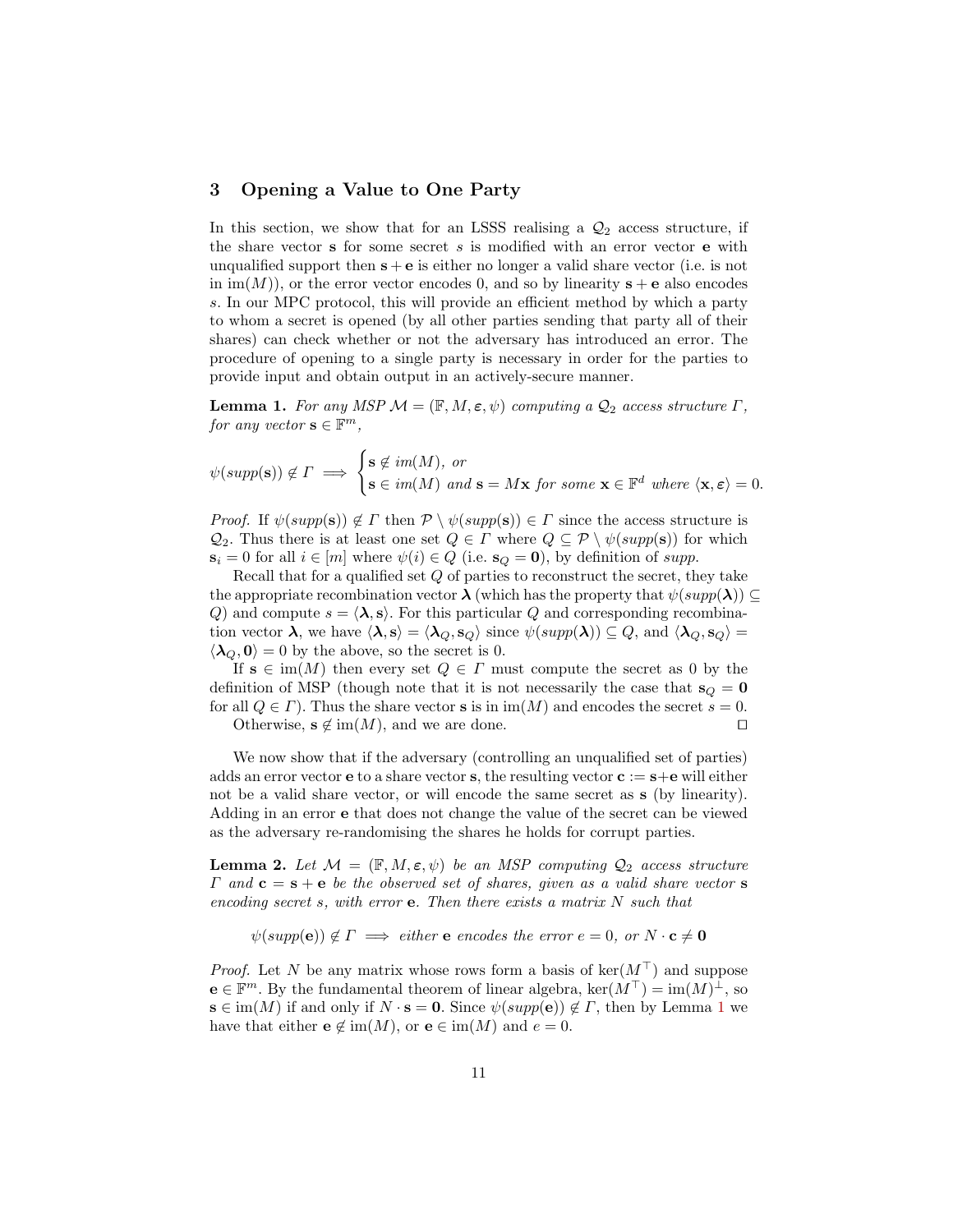If  $e \in \text{im}(M)$  then  $e = 0$  and we are done, whilst if  $e \notin \text{im}(M)$  then  $N \cdot e \neq 0$ . In the latter case, since  $s \in \text{im}(M)$  we have  $N \cdot s = 0$  and hence  $N \cdot c = N \cdot (s+e) =$  $N \cdot \mathbf{s} + N \cdot \mathbf{e} = \mathbf{0} + N \cdot \mathbf{e} \neq \mathbf{0}.$ 

The matrix N is usually called the *cokernel* of  $M$ , and can be viewed as the parity-check matrix of the code defined by generator matrix  $M$ . The method to open a secret to a single party  $P_i$  is then immediate: all parties send their shares to  $P_i$ , who then concatenates the shares into a share vector **s** and computes  $N \cdot$ **s**. Since the adversary controls an unqualified set of parties, if  $N \cdot s = 0$  then by Lemma [2](#page-10-1) the share vector **s** encodes the correct secret. In this case,  $P_i$  recalls any recombination vector  $\lambda$  and computes the secret as  $s = \langle \lambda, s \rangle$ , and otherwise tells the parties to abort.

# <span id="page-11-0"></span>4 Opening a Value to All Parties

To motivate our procedure for opening to all parties and to show that it is correct, we first discuss the naïve method of opening shares in a semi-honest protocol, then show how to reduce the communication, and then explain how to obtain a version which is actively-secure (with abort).

To open a secret in a passively-secure protocol, all parties can broadcast all of their shares so that all parties can reconstruct the secret. This method contains redundancy if the access structure is not full-threshold since proper subsets of parties can reconstruct the secret by definition of the access structure. This implies the existence of "minimal" communication patterns for each access structure and LSSS, in which parties only communicate sufficiently for every party to have all shares corresponding to a qualified set of parties.

When bootstrapping to active security, we see that the redundancy allows verification of opened secrets: honest parties can check all other parties' broadcasted shares for correctness. When reducing communication with the aim of avoiding the redundancy of broadcasting, honest parties must still be able to detect when the adversary sends inconsistent or erroneous shares. In particular, parties not receiving shares from the adversary must also be able to detect that cheating has occurred in spite of not directly being sent erroneous shares.

To achieve this, in our protocol each party will receive enough shares from other parties to determine "optimistically" all shares held by all parties – that is, reconstruct the entire share vector  $-$  and then all parties will compare their reconstructed share vectors. To amortise the cost of comparison, the parties will actually update a local collision-resistant hash function each time they reconstruct a new share vector and will then compare the final output of the hash function at the end of the computation, when output is required. This, in essence, is the idea behind the protocols of Furakawa et al. [\[27\]](#page-26-9) and Keller et al. [\[33\]](#page-26-8) that are tailored to replicated secret-sharing.

To fix ideas, consider the case of Shamir's scheme: a set of  $t + 1$  distinct points determines a unique polynomial of degree at most  $t$  that passes through them. This fact not only enables the secret to be computed using  $t + 1$  shares,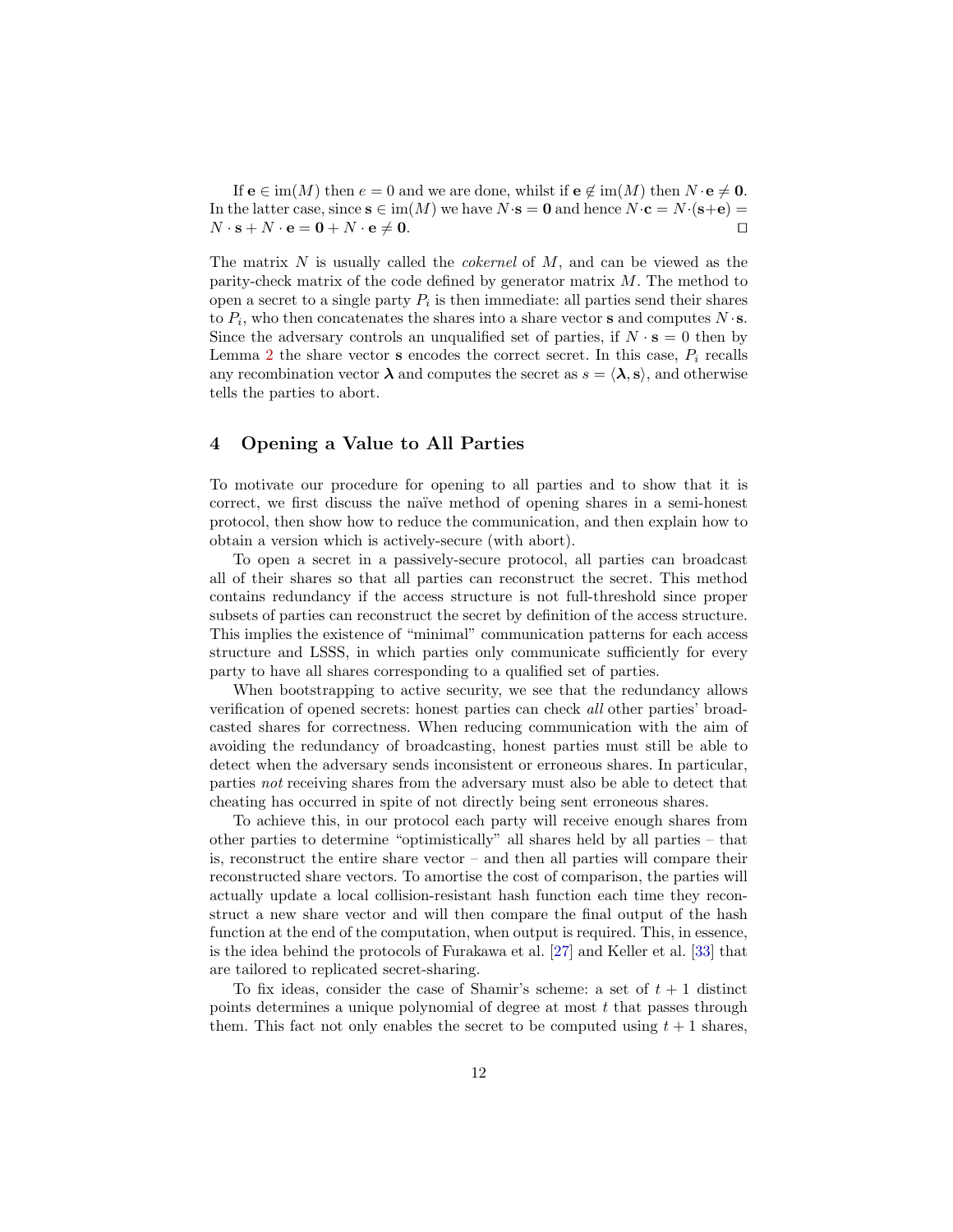but additionally enables determining the entire polynomial (the coefficients of which are the share vector for the scheme) and consequently all other shares. For some LSSSs it is not the case that *any* qualified set of parties have enough information to reconstruct all shares<sup>[3](#page-12-0)</sup>.

To allow the parties to perform reconstruction, each party is assigned a set of shares that it will receive, which we encode as a map  $q: \mathcal{P} \to 2^{[m]}$  defined as follows: for each  $P_i \in \mathcal{P}$ , define  $q(P_i)$  to be a set  $S_i \subseteq [m]$  such that:

- $\text{ ker}(M_{S_i}) = \{0\};$  that is, the kernel of the submatrix M restricted to the rows indexed by  $S_i$ , is trivial; and
- $-\psi^{-1}(\lbrace P_i \rbrace) \subseteq S_i$ , where  $\psi^{-1}$  denotes the preimage of the row-map  $\psi$ ; that is, each party includes all of their own shares in the set  $S_i$ .

These sets are used as follows. Each  $P_i$  receives a set of shares, denoted by  $\mathbf{s}_{\mathsf{q}(P_i)}^i$ , for a given secret. Then in order to reconstruct all shares,  $P_i$  tries to find  $\mathbf{x}^i$  such that  $\mathbf{s}_{\mathsf{q}(P_i)}^i = M_{\mathsf{q}(P_i)} \cdot \mathbf{x}^i$  and then computes  $\mathbf{s}^i = M \cdot \mathbf{x}^i$  as the reconstructed share vector, which is then used to update the hash function (locally). Trivially, we can take  $q(P_i) = [m]$  for all  $P_i \in \mathcal{P}$ , which corresponds to broadcasting all shares; however, better choices of q result in better communication efficiency. In Appendix [C](#page-50-0) we give a somewhat-optimised algorithm for finding a "good" map q for a given MSP. We remark that finding the map q is not always as straightforward as it is for replicated secret-sharing in which each party must obtain precisely all the shares it does not have; for many LSSSs, this is overkill: for example, Shamir sharing only requires receiving  $t$  shares from other parties, not all  $n - 1$  other shares it does not possess.

If such an  $x^i$  does not exist then it must be because the adversary sent one or more incorrect shares, because  $\mathbf{s}_{\mathsf{q}(P_i)}^i$  should be a subvector of *some* share vector. In this case, the party or parties unable to reconstruct tell all parties to abort.

If such an  $x^i$  does exist for each party then the adversary could still cause different parties to reconstruct different share vectors (and thus output different secrets), but then the hashes would differ and the honest parties would abort. The first condition,  $\text{ker}(M_{S_i}) = \{0\}$ , ensures that if all parties follow the protocol, they all reconstruct the same share vector, since there are multiple possible share vectors for a given secret, otherwise an honest execution may lead to an abort.

Indeed, the only thing the adversary can do without causing abort – either immediately or later on when hashes are compared – is to change his shares so that his shares combined with the honest parties' shares form a valid share vector. Intuitively, one can think of this as the adversary re-randomising the shares owned only by corrupt parties, which is not possible in Shamir or replicated secret-sharing, but is in DNF-based sharing, and in general is possible if and only if the LSSS admits non-trivial share vectors with unqualified support.

<span id="page-12-0"></span><sup>&</sup>lt;sup>3</sup> In Appendix [D](#page-51-0) we provide a formal description of MSPs in which all qualified sets of parties can reconstruct the entire share vector and explain how such MSPs are "good" for our protocol.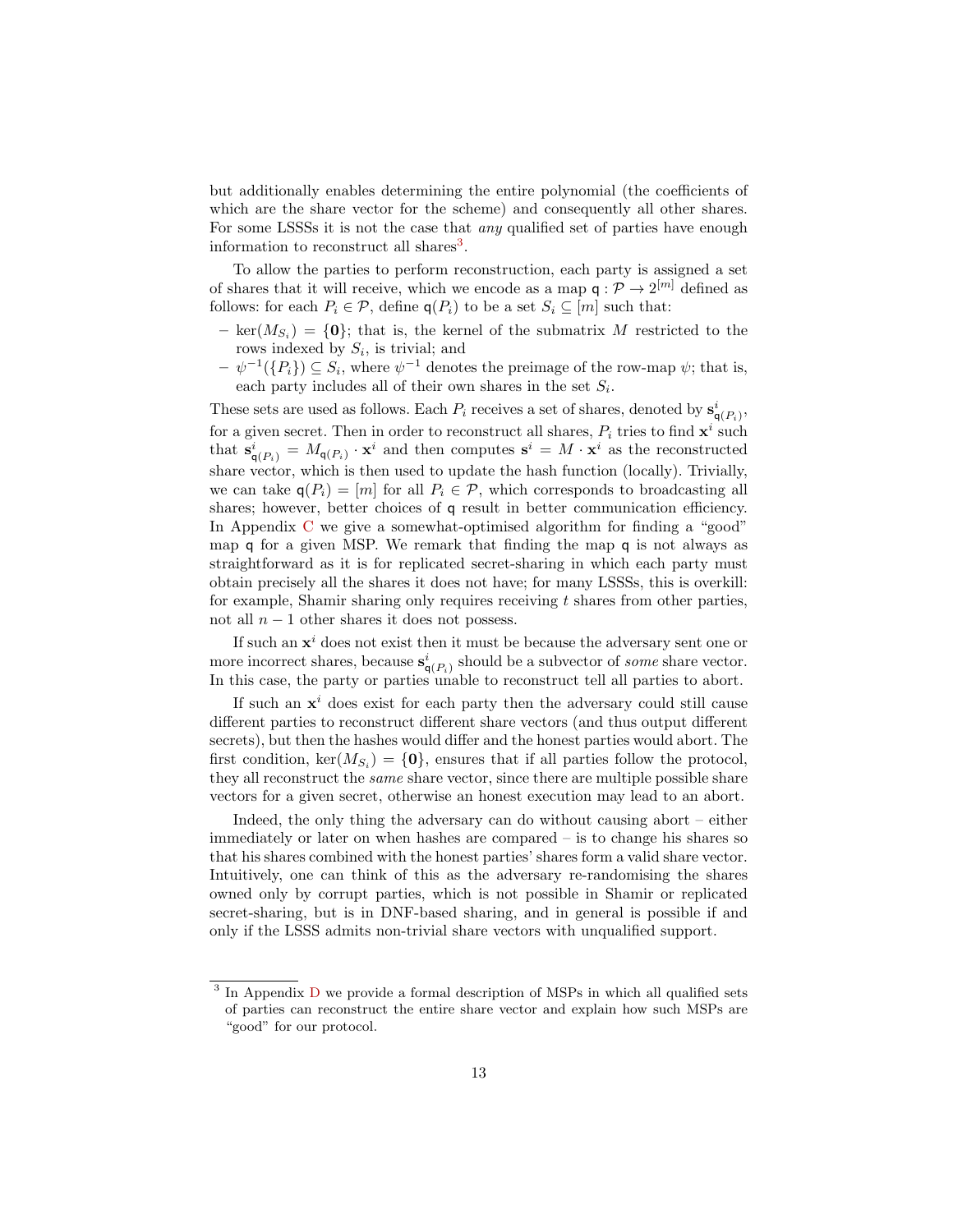### Protocol  $\Pi_{\text{Opening}}$

For each  $P_i \in \mathcal{P}$ , the parties decide on some  $\lambda^i$ , which is any recombination vector such that  $supp(\lambda^i) \subseteq q(P_i)$ . See Section [4](#page-11-0) for the definition of q. We denote by  $H^i$ the hash function updated locally by  $P_i$  which will be initialised as in Figure [5,](#page-28-0) at the start of the MPC protocol. If at any point a party receives the message Abort, it runs the subprotocol Abort.

 $OpenTo(i):$ 

If  $i = 0$ , the secret s encoded via share vector s, is to be opened to all, otherwise it is to be opened only to player  $P_i$ .

If  $i = 0$  then each  $P_i \in \mathcal{P}$  does the following:

- 1. Retrieve from memory the recombination vector  $\lambda^{j}$ .
- 2. For each  $P_\ell \in \mathcal{P}$ , for each  $k \in \mathsf{q}(P_\ell)$ , if  $\psi(k) = P_i$  then send  $\mathbf{s}_k$  to  $P_\ell$ .
- 3. For each  $k \in \mathsf{q}(P_i)$ , wait to receive  $s_k$  from party  $\psi(k)$ .
- 4. Concatenate local and received shares into a vector denoted by  $\mathbf{s}_{\mathsf{q}(P_j)}^j \in \mathbb{F}^{|\mathsf{q}(P_j)|}$ .
- 5. (Locally) output  $s = \langle \lambda_{\mathsf{q}(P_j)}^j, \mathbf{s}_{\mathsf{q}(P_j)}^j \rangle$ .
- 6. Solve  $M_{\mathsf{q}(P_j)} \cdot \mathbf{x}^j = \mathbf{s}_{\mathsf{q}(P_j)}^j$  for  $\mathbf{x}^j$ . If there are no solutions, run **Abort**.
- 7. Execute  $H^j$ . Update $(Mx^j)$ .

If  $i \neq 0$ , the secret encoded via share vector **s** is to be opened to party  $P_i$ . The parties do the following:

- 1. Each  $P_j \in \mathcal{P} \setminus \{P_i\}$  sends  $\mathbf{s}_{\{P_i\}}$  to  $P_i$ , who concatenates local and received shares into a vector s.
- 2. Party  $P_i$  computes  $N \cdot s$ ; if it is equal to **0**,  $P_i$  (locally) outputs  $s = \langle \lambda^i, s \rangle$ , and otherwise runs Abort.

**Verify:** Each  $P_i \in \mathcal{P}$  does the following:

- 1. Compute  $h^i := H^i$ . Output().
- 2. Send  $h^i$  to all other parties  $P_j \in \mathcal{P} \setminus \{P_i\}$  over pair-wise secure channels.
- 3. Wait for  $h^j$  from all other parties  $P_j \in \mathcal{P} \setminus \{P_i\}.$
- 4. If  $h^j \neq h^i$  for any j, run **Abort**.

Abort: If a party calls this subroutine, it sends a message Abort to all parties and aborts. If a party receives a message Abort, it aborts.

**Broadcast:** When  $P_i$  calls this procedure to broadcast a value  $s$ ,

1. Party  $P_i$  sends the secret s to all other players over pair-wise secure channels. 2. When party  $P_j$  receives the share, it executes  $H^j$ . Update(s).

<span id="page-13-0"></span>Figure 2. Protocol  $\Pi_{\text{Opening}}$ 

More formally, we have the following lemma that shows that if all parties can reconstruct share vectors and the share vectors are consistent, then the adversary cannot have introduced an error.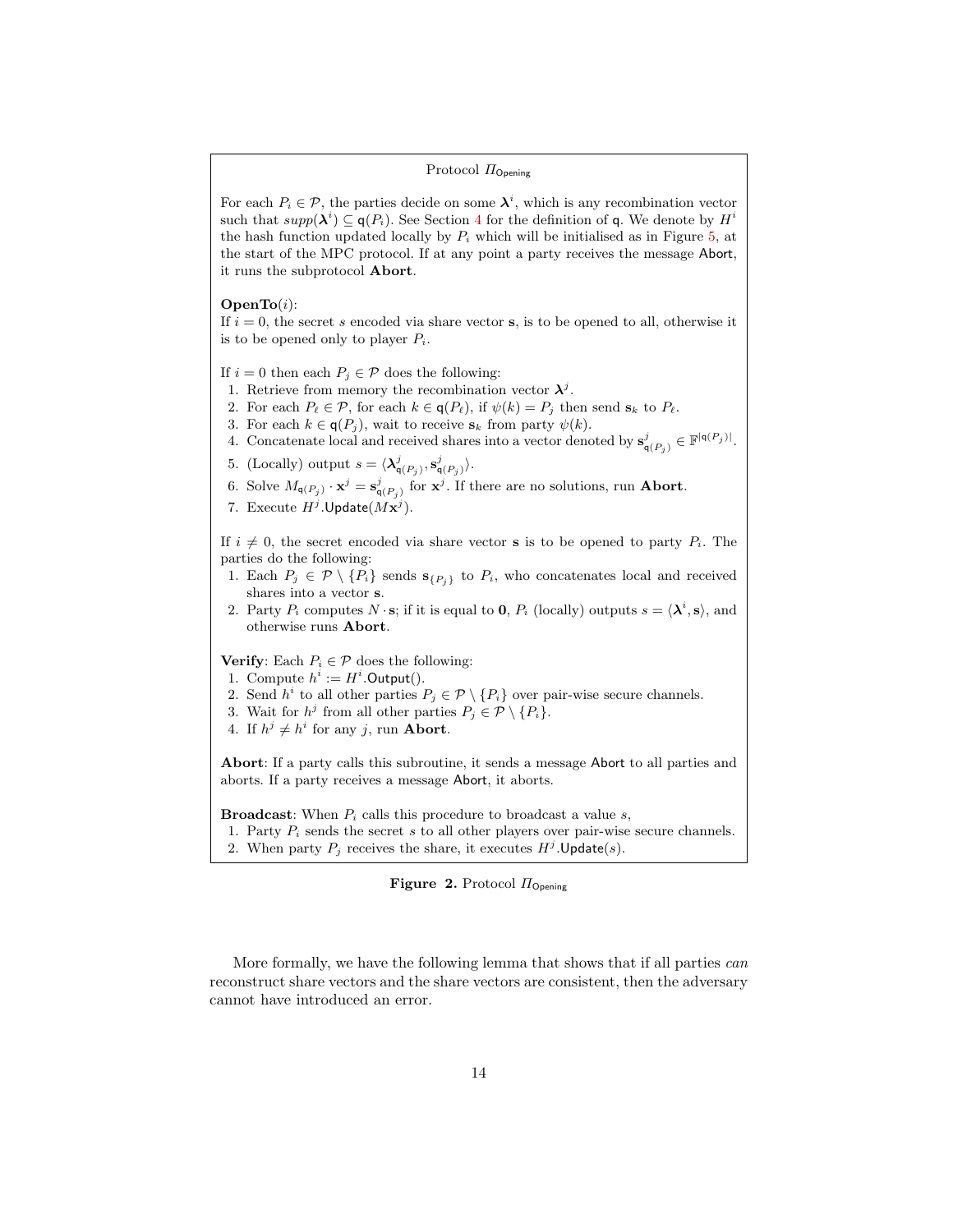**Lemma 3.** Let  $q: \mathcal{P} \to 2^{[m]}$  be defined as above and let  $\mathbf{s}_{q(i)}^i$  denote the subvector of shares received by party  $P_i$  for a given secret. Suppose it is possible for each party  $P_i \in \mathcal{P}$  to find a vector  $\mathbf{x}^i$  such that  $\mathbf{s}_{q(P_i)}^i = M_{q(P_i)} \mathbf{x}^i$ ; let  $\mathbf{s}^i := M \cdot \mathbf{x}^i$ for each  $i \in [n]$ . If  $s^i = s^j$  for all honest parties  $P_i$  and  $P_j$ , then the adversary did not introduce an error on the secret.

Proof. The existence of q follows from the fact that "at worst" we can take  $q(P_i) = [m]$  for all  $P_i \in \mathcal{P}$ . There is a unique  $\mathbf{x}^i$  solving  $\mathbf{s}_{q(P_i)}^i = M_{q(P_i)} \cdot \mathbf{x}^i$  (not a priori necessarily the same for all parties) because  $\ker(M_{q(P_i)}) = \{0\}$  for all  $P_i \in \mathcal{P}$  by the first requirement in the definition of q.

Let  $A$  denote the set of corrupt parties. Since  $A$  is unqualified, the honest parties form a qualified set  $Q = \mathcal{P} \setminus A$  since the access structure is  $\mathcal{Q}_2$ .

Each honest party uses their own shares in the reconstruction process by the second requirement in the definition of  $q$ , so if  $s^i = s^j$  for all honest parties  $P_i$  and  $P_j$ , then in particular they all agree on a qualified subvector defined by honest shares – i.e.  $s_Q^i = s_Q^j$  for all honest parties  $P_i$  and  $P_j$ . Thus some qualified subvector of the share vector is well defined, which uniquely defines the secret by definition of MSP.  $\Box$ 

As mentioned in the introduction, our results in the last two sections are somewhat analogous to the result of Cramer et al. [\[20,](#page-26-10) Thm 1] which roughly shows that for a strongly multiplicative LSSS implementing a  $\mathcal{Q}_3$  access structure, honest parties can always agree on the correct secret (when all parties broadcast their shares). In Figure [2](#page-13-0) we present the methods we use to open secret shared data in different situations.

#### Functionality  $\mathcal{F}_{\text{Pre}}$

The functionality maintains a list Value of secrets that it stores. The set  $A$  indexes the corrupt parties (unknown to the honest parties).

**Triples:** On input (Triple,  $N_T$ ) from all parties, the functionality does the following: 1. For i from 1 to  $N_T$ :

- (a) Sample  $a^i, b^i \stackrel{\$}{\leftarrow} \mathbb{F}$  and compute share vectors  $\mathbf{a}^i$  and  $\mathbf{b}^i$ .
- (b) Send  $(\mathbf{a}_A^i, \mathbf{b}_A^i)$  to the adversary.
- (c) Receive a subvector of shares  $\tilde{\mathbf{c}}_A^i$  from the adversary.
- (d) Compute a vector  $\mathbf{c}^i = M \cdot \mathbf{x}_c^i$  such that  $\langle \mathbf{x}_c^i, \varepsilon \rangle = a^i \cdot b^i$  and  $\mathbf{c}_A^i = \tilde{\mathbf{c}}_A^i$ . If no such vector  $c^i$  exists, set an internal flag Abort to true and continue.
- 2. Wait for a message OK or Abort from the adversary.
- 3. If the response is OK and the internal flag Abort has not been set to true, for each honest  $P_i \in \mathcal{P}$ , send  $(\mathbf{a}_{\{P_i\}}^i, \mathbf{b}_{\{P_i\}}^i, \mathbf{c}_{\{P_i\}}^i)_{i=1}^{N_T}$  to each honest party  $P_i$ , and otherwise output the message Abort to all honest parties and abort.

### <span id="page-14-0"></span>**Figure 3.** Functionality  $\mathcal{F}_{\text{Prep}}$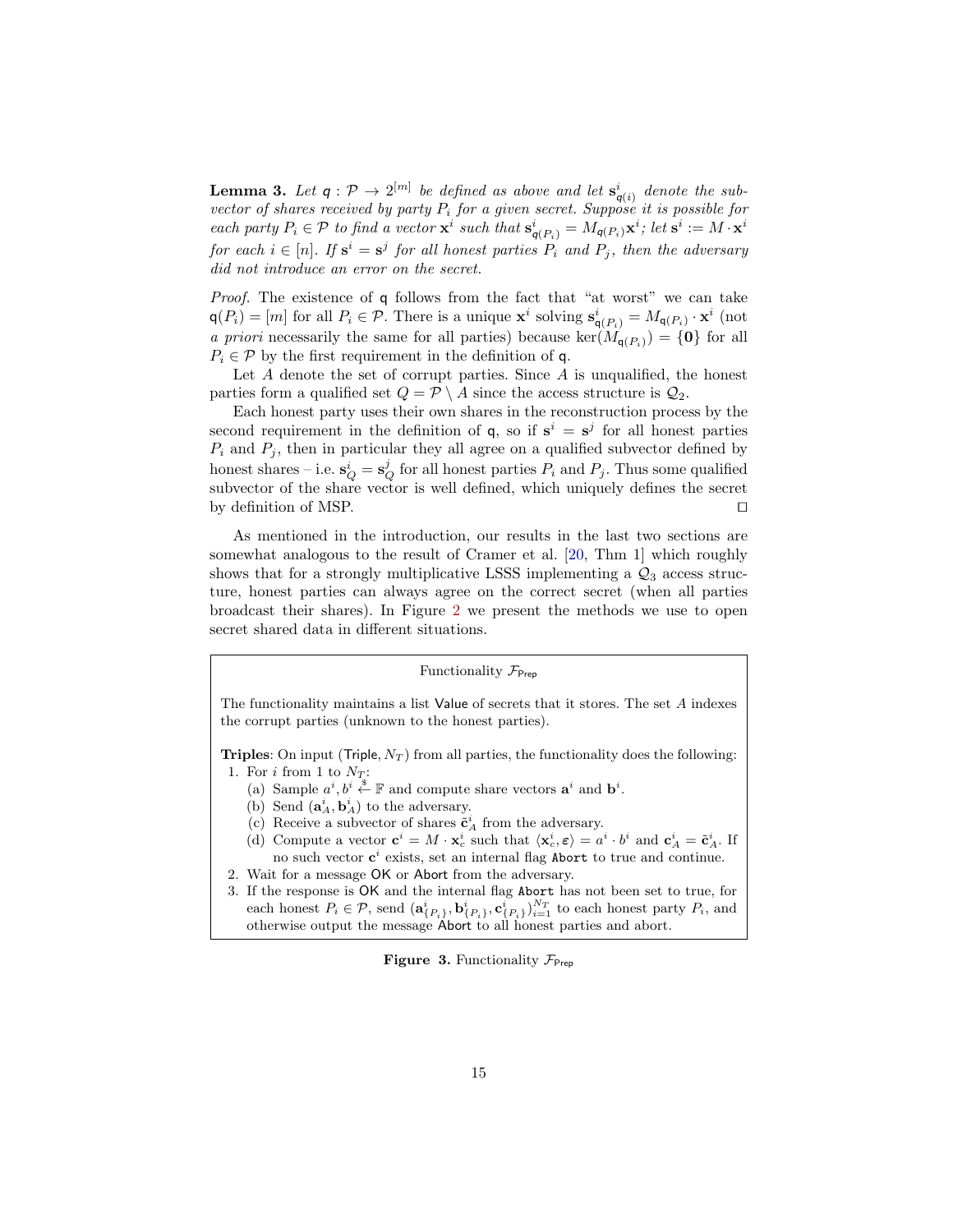### Functionality  $\mathcal{F}_{\text{MPC}}$

Initialise: On input Init from all parties, the functionality initialises the array Value[]. Accept a message OK or Abort from the adversary; if the message is OK then continue, and otherwise send the message Abort to all parties and abort.

**Input:** On input (Input, id, x) from party  $P_i$  and (Input, id,  $\perp$ ) from all other parties, where id is a fresh identifer, the functionality sets  $Value[i] := x$ .

Add: On input  $(Add, id_1, id_2, id_3)$  from all parties, if  $id_3$  is a fresh identifier and Value[id<sub>1</sub>] and Value[id<sub>2</sub>] have been defined, the functionality sets Value[id<sub>3</sub>] := Value $[id_1]$  + Value $[id_2]$ .

**Multiply:** On input (Multiply,  $id_1$ ,  $id_2$ ,  $id_3$ ) from all parties, if  $id_3$  is a fresh identifier and Value  $\mathbf{Id}_1$  and Value  $\mathbf{Id}_2$  have been defined, the functionality waits for a message OK or Abort from the adversary. If the adversary sends the message Abort, send the message Abort to all parties and the adversary and abort, and otherwise set Value[id<sub>3</sub>] := Value[id<sub>1</sub>] · Value[id<sub>2</sub>].

**Output:** On input  $(Output, id, i)$  from all parties, if  $Value[id]$  has been defined, the functionality does the following:

- If  $i = 0$ , send Value id to the adversary and wait for a signal OK or Abort in return. If it signals Abort, send the message Abort to all parties and the adversary and abort, and otherwise send Value[id] to all parties. If not aborted, wait for another signal OK or Abort. If the adversary signals Abort, send the message Abort to all parties and the adversary and abort.
- If  $i \neq 0$  and  $P_i$  is corrupt, then the functionality sends Value [id] to the adversary and waits for the adversary to signal OK or Abort. If it signals Abort, send the message Abort to all parties and abort.
- If  $i \neq 0$  and  $P_i$  is honest, the functionality waits for the adversary to signal OK or Abort. If it signals Abort, send the message Abort to all parties and the adversary and abort, and otherwise send Value [id] to  $P_i$ .

<span id="page-15-0"></span>Figure 4. Functionality  $\mathcal{F}_{\text{MPC}}$ 

# 5 MPC Protocol

We are now ready to present our protocol to implement the MPC functionality offering active security with abort as given in Figure [4.](#page-15-0) We present the online method here, leaving the offline method for Section [6.](#page-16-0) Our offline method is much more scalable than [\[33\]](#page-26-8) since the dependence on replicated secret-sharing is removed. The offline method implements the functionality given in Figure [3.](#page-14-0) Our online protocol, in Figure [5,](#page-28-0) makes use of the opening protocol  $\Pi_{\text{Opening}}$  given in Figure [2](#page-13-0) earlier. The majority of our protocol uses standard MPC techniques for secret-sharing. In particular, the equation the parties compute for the multiplication is a standard application of Beaver's circuit randomisation technique [\[2\]](#page-25-12), albeit for a general LSSS.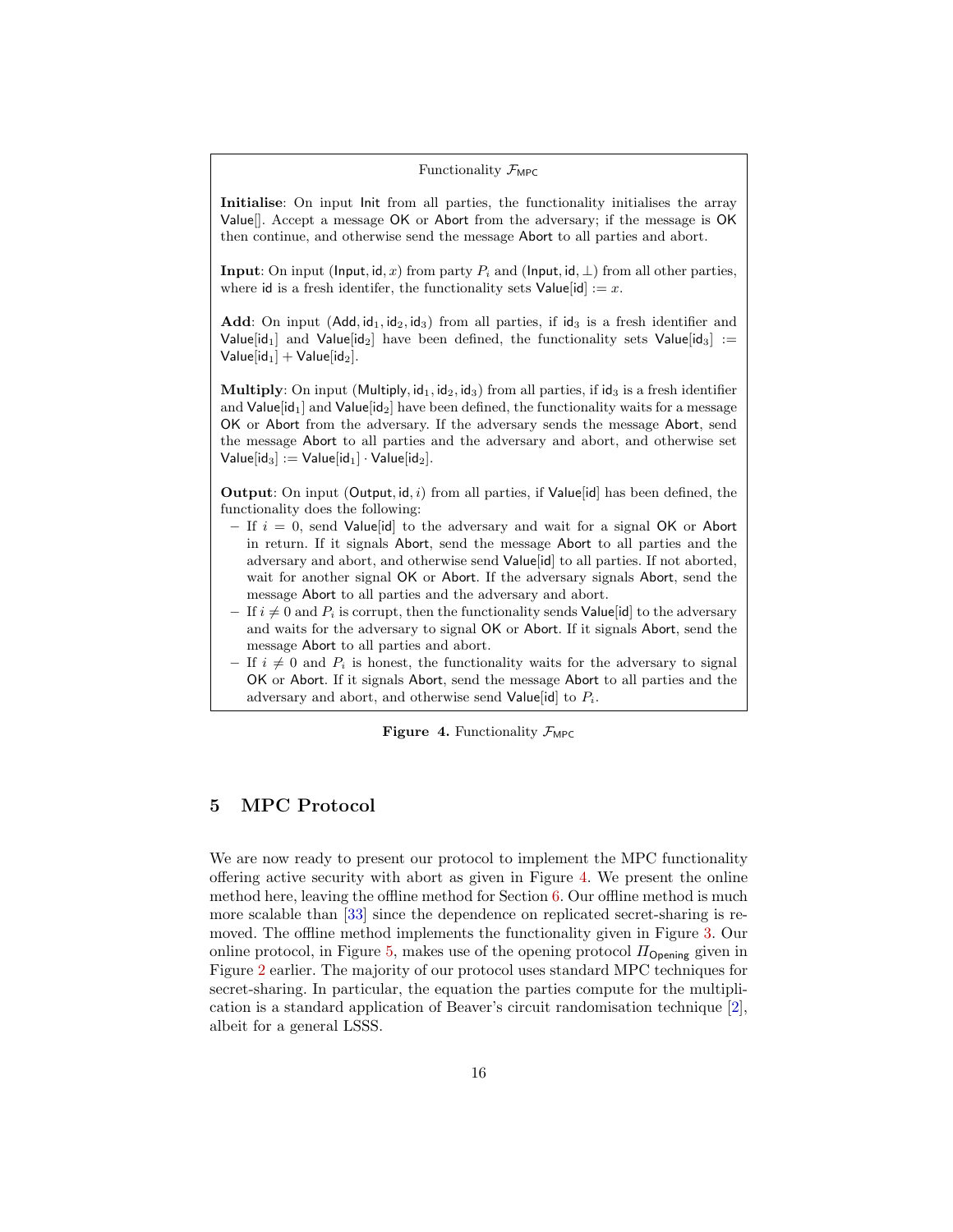Correctness of our input procedure follows from the input method given in the non-interactive pseudo-random secret-sharing protocol of [\[18\]](#page-25-13). In particular for party  $P_i$  to provide an input s in a secret-shared form s, the parties will first take a secret-sharing **r** of a uniformly random secret  $r$  – which is some  $a$  or  $b$ from a Beaver triple – and open it by calling **OpenTo**(i). Then  $P_i$  determines the encoded secret (using any recombination vector) and broadcasts  $\epsilon := s - r$ . The parties compute the share vector as  $s := \epsilon \cdot u + r$  where u is a pre-agreed sharing of 1, which may be the same vector used to compute all inputs, by which we mean that for  $i \in [m]$ , party  $\psi(i)$  computes  $\mathbf{s}_i := \epsilon \cdot \mathbf{u}_i + \mathbf{r}_i$ . Since this r is uniformly random by assumption, it hides the input s in the broadcast of  $\epsilon$ . This is proved formally in our simulation proof.

<span id="page-16-2"></span>We have the following proposition, which we prove in Appendix [B](#page-36-0) under the UC framework of Canetti [\[15\]](#page-25-14). Here we use  $(\Pi_{\text{MPC}}||\Pi_{\text{Opening}})$  to mean simply that the union of the procedures from both protocols are used.

**Proposition 1.** The protocol  $(\Pi_{\text{MPC}} || \Pi_{\text{Opening}})$  securely realises  $\mathcal{F}_{\text{MPC}}$  for a  $\mathcal{Q}_2$ access structure in the presence of a computationally-bounded active adversary, corrupting any unqualified set of parties, in the  $\mathcal{F}_{\mathsf{Prep}}$ -hybrid model, assuming the existence of a collision-resistant hash function and point-to-point secure channels.

We note that since we do not use MACs, we can also instantiate our protocol over small finite fields<sup>[4](#page-16-1)</sup>, or indeed using a LSSS over a ring. The latter will hold as long as the reconstruction vectors can be defined over the said ring. By taking a ring such as  $\mathbb{Z}/2^{32}\mathbb{Z}$  we thus generalise the Sharemind methodology [\[12\]](#page-25-15) to an arbitrary  $\mathcal{Q}_2$  structure. Also note that we can extend  $\mathcal{F}_{\text{Prep}}$  in a trivial way so as to obtain other forms of pre-processing such shares of bits etc. as in [\[23\]](#page-26-2).

# <span id="page-16-0"></span>6 Improved Offline Phase

In this section we give an offline subprotocol. Recall that the offline phase of MPC protocols involves the generation of so-called Beaver triples: triples of share vectors,  $(a, b, c)$  such that c encodes the product of the secrets encoded by a and b. As is relatively standard practice for MPC protocols in the preprocessing model, we provide a semi-honest multiplication procedure, which is then bootstrapped to active security using the standard technique known as sacrificing to catch if errors were introduced.

The Beaver triples must be share-vectors with respect to the LSSS used in the online phase. Perhaps the most obvious methods of achieving this are the following:

– Method 1 Use standard techniques to generate uniformly random shares (e.g. all parties act as the dealer to share a uniform secret, then the parties sum all  $n$  share vectors); then use Maurer's protocol to do the passive multiplication, and then sacrifice for active security.

<span id="page-16-1"></span><sup>&</sup>lt;sup>4</sup> If using a small ring/finite field we simply need to modify the sacrificing stage in the triple production process; no changes are needed for the online phase at all.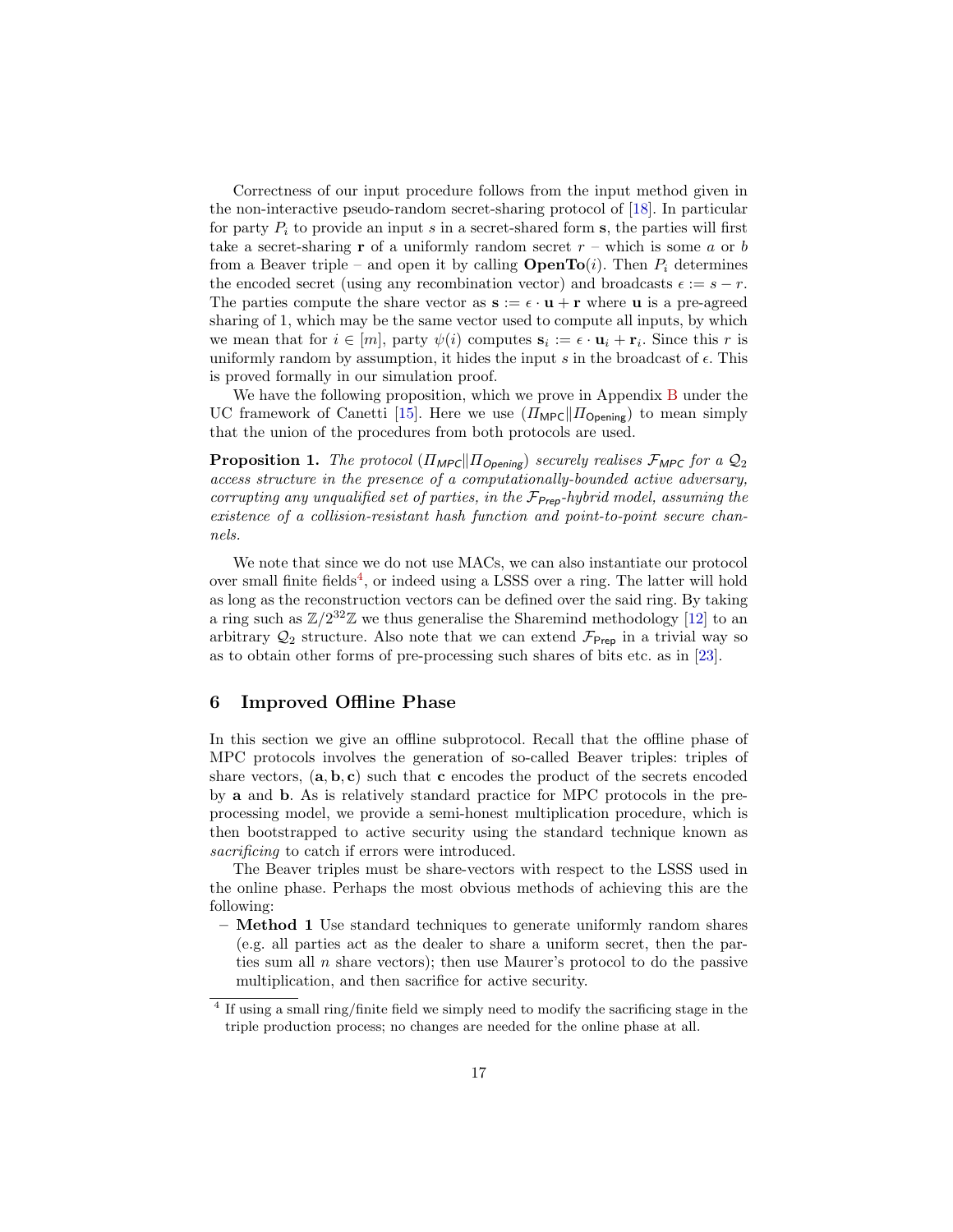- $-$  Method 2 Use [\[33\]](#page-26-8) to do all of the pre-processing, and then use the technique by Cramer et al. [\[18\]](#page-25-13) to convert the replicated shares into shares under any LSSS computing the same access structure by local computations (after an inexpensive one-time set-up phase).
- Method 3 Generalise the procedure from [\[33\]](#page-26-8) to convert additive sharings to replicated.

We would expect the second method to be extremely efficient in many situations, since after setting up keys for generating random secrets efficiently, every party only needs to send  $\Theta(n)$  field elements to different parties for each passive multiplication. The main problem is that the required number of PRF (pseudorandom function) keys grows linearly with the number of maximally unqualified sets. Indeed, for a (84, 41)-threshold access structure using the former method, the parties would need to agree on  $\binom{84}{43} > 2^{80}$  keys. We note that the optimisation in [\[33\]](#page-26-8), requiring PRF keys to generate some shares of a product deterministically, can be instantiated using keys already set up for generating the PRSS shares. The computational cost is asymptotically  $O(2^n/\sqrt{n})$  PRF evaluations per party; nevertheless this computational cost reduces the communication cost, so there is a trade-off here.

In this section we propose an optimisation to the plain resharing protocol of Maurer, and use this to improve on pre-processing when the key-agreement becomes prohibitively expensive. For an ideal secret sharing, such as Shamir's, we obtain the same communication costs as in the optimised version of [\[33\]](#page-26-8), but without additional computational costs. For general secret sharing schemes/access structures, the choice of whether replicated sharing and the protocol in [\[33\]](#page-26-8), or using the method for general MSPs presented here, depends on the precise nature of the access structure and associated MSP.

Generating random secrets If we dispense with the PRF keys (as in Method 1 and Method 3) then we are required to generate several random secrets for use as Beaver triples. This can done in different ways; for example, here are two different methods:

- 1. Take the largest maximally unqualified set, say of size  $t$ , take its complement, and let the parties in this set each generate a random share vector and distribute the shares. The parties then sum the share vectors. Correctness comes from the fact that this set of  $n - t$  parties must contain at least one honest party, so the secret is always uniform. The cost is then the cost of sending  $(n - t)$  share vectors per random secret.
- 2. Apply the "randomness extraction" method of [\[24\]](#page-26-15) to obtain  $n t$  random sharings from  $n$  random sharings.

Generating PRZSs Pseudo-random zero-sharings (PRZSs) are additive sharings of zero, and are used to mask shares before sending them without changing the underlying secret. The functionality is given in Figure [8.](#page-31-0) We do not provide the protocol here as it is given in [\[33\]](#page-26-8), but we note that we may trivially extend the protocol there to allow the generation of PRZSs for any subset of parties if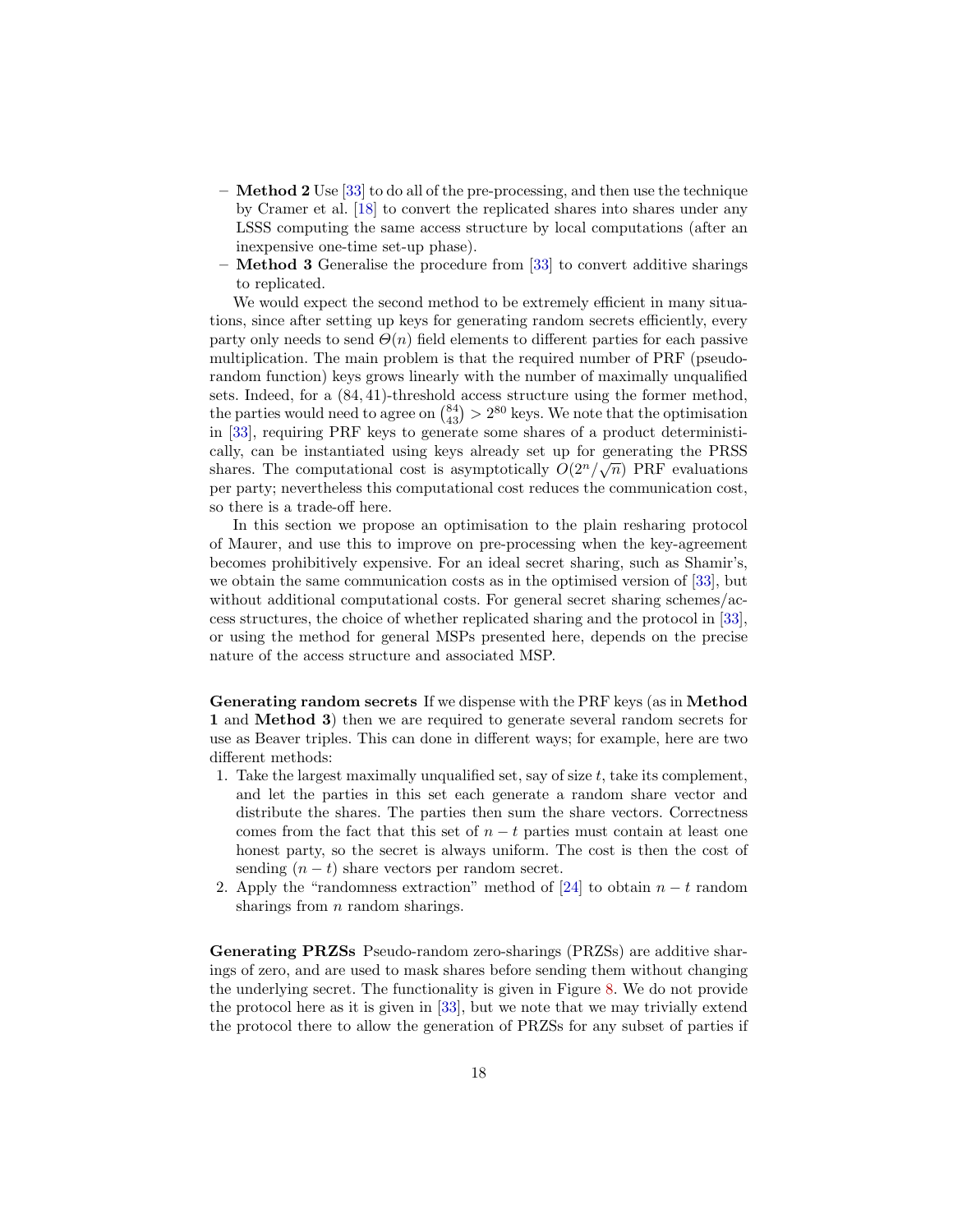we assume pair-wise PRF keys have been created during a one-time setup phase (as in the protocol given) by each  $P_i$  computing

$$
t_i := \sum_{j \neq i, j \in S} F_{\kappa_{i,j}}(\text{count}) - F_{\kappa_{j,i}}(\text{count}).
$$

Our extension by the procedure Rand is possible if we assume the existence of random oracles (but we note that this assumption is required for the sacrifice step in any case).

### 6.1 Method 1: Bootstrap Maurer's Protocol

After obtaining shares of random secrets (as above), the parties do the following:

- 1. Perform local computations on shares to obtain an additive sharing of the product of the secrets.
- 2. Each party reshares its summand in the LSSS by acting as the dealer in the sharing protocol.
- 3. Each party sums the  $n$  sharings that result.
- 4. Use the sacrificing technique to check that the triples were generated correctly.

The chief advantage of this method is that it is computationally relatively lightweight. The local computation cost becomes crucially important when considering large numbers of parties due to the exponential blow-up of the total number of shares in replicated secret-sharing.

We include this method for doing the offline protocol as for very small numbers of parties it is likely to be as good as any other protocol, and for very large numbers of parties it does not need unreasonably many PRF keys.

### 6.2 Method 2: Use offline protocol of [\[33\]](#page-26-8)

The basic structure of the [\[33\]](#page-26-8) triple-generation protocol is:

- 1. Retrieve two replicated shares from memory and perform the (local) multiplication procedure to get an additive sharing of the product;
- 2. Convert the additive sharing to a replicated sharing.
- 3. Use the sacrificing technique to check that the triples were generated correctly.

Recall that an MSP is multiplicative if the parties can perform local computations to obtain an additive sharing of the product of two secrets, and that replicated secret-sharing is always multiplicative if the access structure is  $\mathcal{Q}_2$ .

The heart of the  $[33]$  protocol – the only part requiring communication – is simply an efficient method of turning an additive sharing back into a replicated sharing. This is achieved by finding a map f which maps shares to parties: then each party  $P_i$  is set to be in charge of some set of replicated shares  $S_i$  defined by f, so to convert from an additive share,  $P_i$  additively splits his share into  $|S_i|$ pieces and treats them as replicated shares (after blinding with a pseudo-random zero-sharing – see Figure  $8$ ) that need to be distributed; these shares are then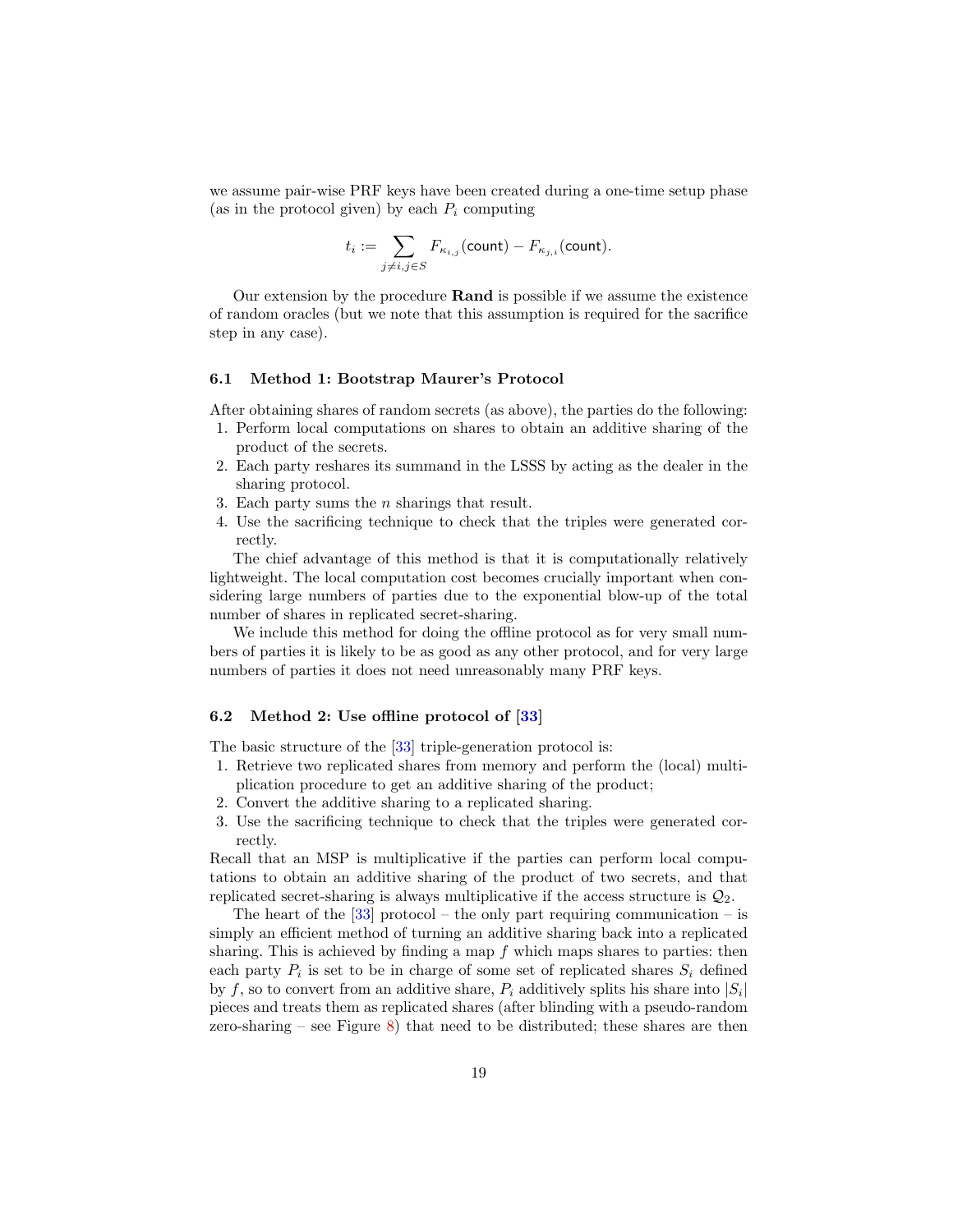sent to the players who are supposed to hold them. This obviates the need for each player to reshare their additive share as proposed in Method 1.

The obvious way to obtain Beaver triples for any LSSS for any  $\mathcal{Q}_2$  access structure, then, would be to use [\[33\]](#page-26-8) to generate replicated shares and then convert using [\[18\]](#page-25-13). Note that unlike with **Method 1** above, the final LSSS need not be multiplicative. Curiously, then, this gives an online protocol for any  $\mathcal{Q}_2$ access structure using any LSSS that realises it.

An optimisation to the plain [\[33\]](#page-26-8) protocol is for each party to designate some  $s^* \in S_i$  as the one which will be communicated, and for all other shares  $s \in S_i \setminus \{s^*\}\$ to be computed as  $s := F_{\kappa_s}(\text{count})$  where  $\kappa_s$  is a key known to all parties who are supposed to hold the share  $s$  and  $F$  is the chosen PRF keyed with  $\kappa_s$ ; then party  $P_i$  with share  $x_i$  computes the special share as  $s^* :=$  $x_i - \sum_{s \in S_i \setminus \{s^*\}} F_{\kappa_s}(\text{count})$  and sends this to the parties who are supposed to hold share  $s^*$ . This significantly reduces the communication cost and requires no more PRF keys than are required to generate the random secrets for the triples in the first place.

### 6.3 Method 3: New Offline Protocol

This method principally involves an efficient method of converting an additivelyshared secret to a sharing in the LSSS. The starting point is therefore any random secrets shared using a multiplicative LSSS, and sharings of random secrets may be obtained either using standard techniques as described above, or using preshared PRF keys.

Since we expect that [\[33\]](#page-26-8) will outperform other methods when the number of parties is small, we will make the assumption that the secrets are merely shared using some multiplicative LSSS and not necessarily replicated sharings created using PRF evaluations as in Method 2.

That said, we note that if the parties start with a multiplicative LSSS realising the access structure, they can perform the local computations to obtain an additive sharing of the product, and then reshare this to any (not necessarily multiplicative) LSSS.

First we provide an algorithm in Figure [6](#page-29-0) that, given an MSP provided by the user, transforms the the MSP into a new MSP which realises the same LSSS but has properties amenable to be used in an efficient share-conversion procedure. Then we provide a protocol  $\Pi_{\text{Convert}}$  in Figure [7,](#page-30-0) which shows how to use this MSP to convert additive shares into shares in the LSSS in a communicationefficient manner. One way of viewing our protocol is simply as an efficient computationally-secure resharing method optimised for resharing additive (i.e. full-threshold) sharings.

Correctness of Transformation Algorithm Any MSP can be converted to another equivalent MSP computing the same access structure by performing column operations on the matrix  $M$  [\[4\]](#page-25-10). This (potentially) changes the target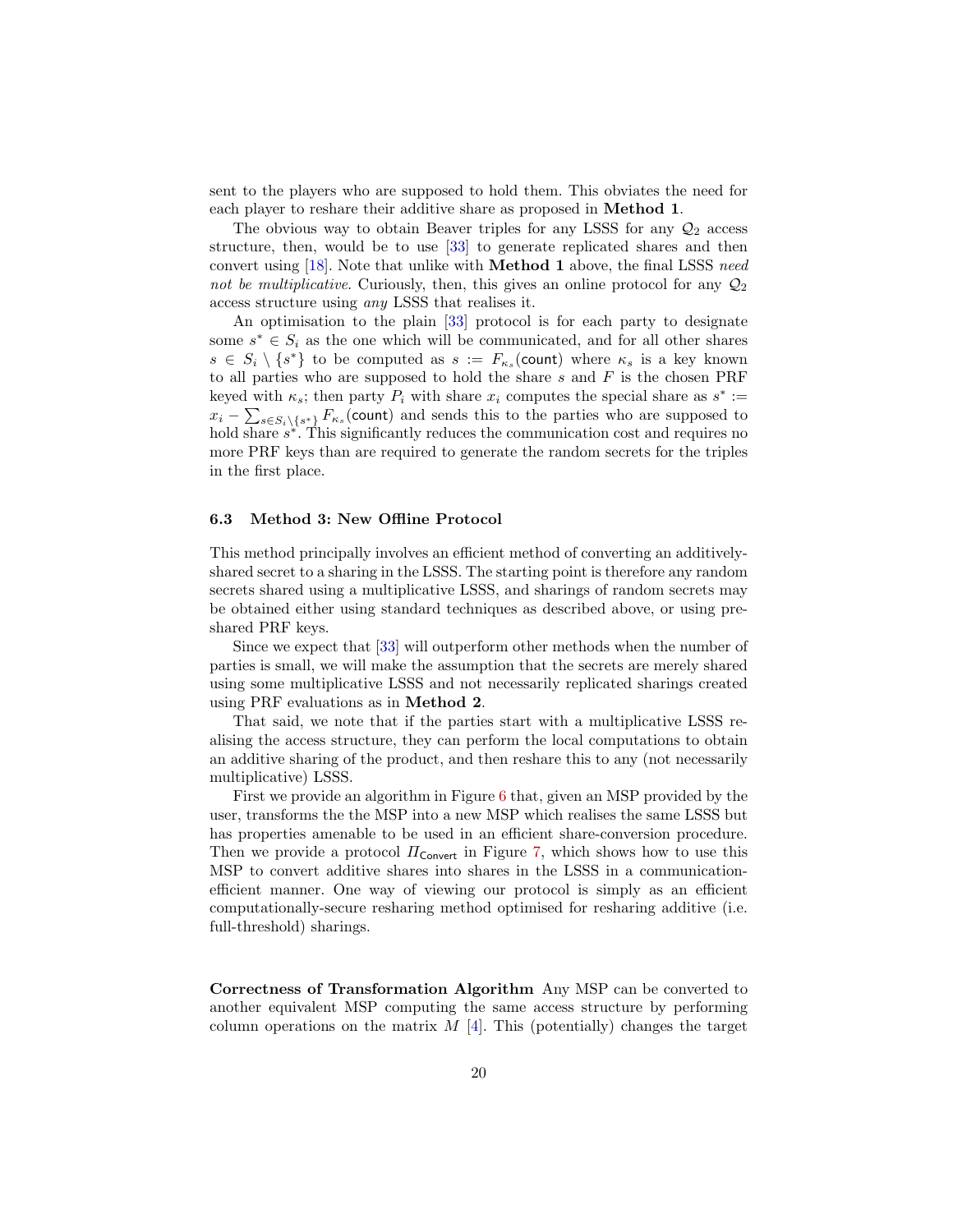vector, but share vectors in an LSSS are just vectors in the column-space of the generating matrix  $M$ , so in fact share vectors under the altered scheme are equally-well viewed as share vectors under the original scheme: one can think of the difference as choosing different randomness vectors to generate the share vector. Note also that column operations do not change the multiplicativity of the LSSS since it merely represents a change of basis for the space of share  $vectors<sup>5</sup>$  $vectors<sup>5</sup>$  $vectors<sup>5</sup>$ .

In particular, it is always possible for the matrix  $M$  with  $d$  columns and rank d to be reduced via column operations so that all of the standard basis vectors  ${e^k}_{i=1}^d$  appear in the rows of M. The map  $\chi$  is well-defined since we assume the matrix and target vector are non-zero.

Correctness of  $\Pi_{\text{Convert}}$  We discuss when the protocol aborts in detail in the proof of security, Appendix [B;](#page-36-0) here we just consider correctness of the conversion procedure.

So far, for consistency with the literature, we have denoted by  $\psi$  the map from rows of M to parties in P. For clean notation, we now define  $\rho : [m] \to [n]$  by the following: for all  $j \in [m]$ ,  $\rho(j) := i$  if and only if  $\psi(j) = P_i$ . Thus  $\psi(j) = P_{\rho(j)}$ .

The goal is to reshare the additively-shared x, which we denote by  $\langle x \rangle$  where party  $P_i$  holds  $x_i$  and  $\sum_{i=1}^n x_i = x$ , under the LSSS. To do this, the parties essentially distribute an additive sharing of a share-vector sharing the sum. In more detail, each party  $P_i$  first adds on its share  $t_i^0$  of a PRZS  $\langle t^0 \rangle$  – that is, a sharing where  $P_i$  holds  $t_i$  where  $\sum_{i=1}^n t_i = 0$  – onto its share  $x_i$  and then samples a set  $\{x_{i,k}\}_{k\in K_i\cap S_{\epsilon}}$  where  $K_i := \{\chi(i)\}\cup ([d]\setminus \mathrm{im}(\chi))$  and  $S_{\epsilon}$  is the support of  $\varepsilon$ , such that  $x_i + t_i^0 = \sum_{k \in K_i \cap S_{\varepsilon}} x_{i,k}$ . In other words,  $x_i + t_i^0$  is reshared into as many pieces as there are unassigned columns, plus one for the column assigned by  $\chi$ , and except where  $\varepsilon_k = 0$ . Then for each  $k \in K_i \cap S_{\varepsilon}$ ,  $P_i$  chooses its contribution to the  $k^{\text{th}}$  co-ordinate of a randomness vector **x** to be  $r_{i,j} := x_{i,k}/\varepsilon_k$ . For columns where  $\varepsilon_k = 0$  for some  $k \in [d]$ , each party will sample some randomness  $r_{i,k} \leftarrow \mathbb{F}$  as their contribution to the co-ordinate  $\mathbf{x}_k$  of the randomness vector x. This is because this part of the randomness vector will be cancelled out upon reconstruction, and as such the parties cannot pack part of their summand  $x_i$  in this column. Note that the definition of  $\chi$  precludes any party from being mapped to a column k where  $\varepsilon_k = 0$ , so the columns where  $\varepsilon_k = 0$  necessarily lie in  $[d] \setminus \text{im}(\chi)$ .

Defining x in this way means that overall (i.e. after all parties have done the above) we have

- $\mathbf{x}_k = \sum_{i \in \chi^{-1}(\{k\})} x_{i,k}/\varepsilon_k$  for all  $k \in \text{im}(\chi)$ ;
- $\mathbf{x}_k = \sum_{i=1}^{n} x_{i,k} / \varepsilon_k$  for  $k \in [d] \setminus \text{im}(\chi)$  where  $\varepsilon_k \neq 0$ ; and

<span id="page-20-0"></span><sup>&</sup>lt;sup>5</sup> In brief, the proof of this fact involves computing the pair-wise tensor of each row with each other row held by a given party and checking that the target vector tensored with itself is in the span of the resulting tensored vectors; the point is that by tensoring the matrices corresponding to the column operations and applying these to the tensored vectors will not change the rank of the span of the tensored rows.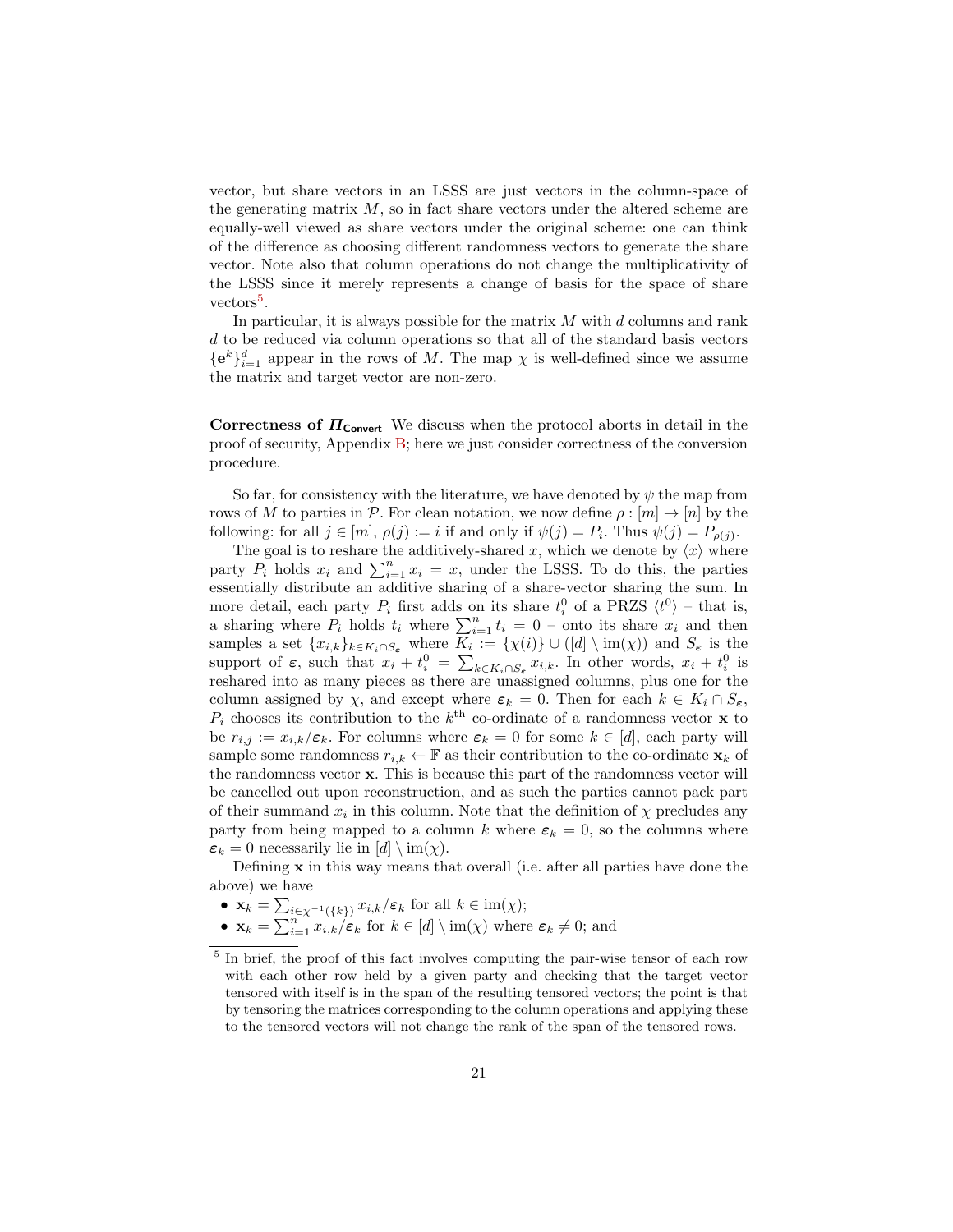•  $\mathbf{x}_k = \sum_{i=1}^n r_{i,k}$  for  $k \in [d] \setminus \text{im}(\chi)$  where  $\varepsilon_k = 0$ . Hence the following:

$$
\langle \mathbf{x}, \varepsilon \rangle = \sum_{k \in \text{im}(\chi)} \mathbf{x}_{k} \cdot \varepsilon_{k} + \sum_{k \in ([d] \setminus \text{im}(\chi)) \cap S_{\varepsilon}} \mathbf{x}_{k} \cdot \varepsilon_{k} + \sum_{k \in ([d] \setminus \text{im}(\chi)) \setminus S_{\varepsilon}} \mathbf{x}_{k} \cdot \varepsilon_{k}
$$
\n
$$
= \sum_{k \in \text{im}(\chi)} \sum_{i \in \chi^{-1}(\{k\})} (x_{i,k}/\varepsilon_{k}) \cdot \varepsilon_{k}
$$
\n
$$
+ \sum_{k \in ([d] \setminus \text{im}(\chi)) \cap S_{\varepsilon}} \sum_{i=1}^{n} (x_{i,k}/\varepsilon_{k}) \cdot \varepsilon_{k} + \sum_{i=1}^{n} \sum_{k \in ([d] \setminus \text{im}(\chi)) \setminus S_{\varepsilon}} r_{i,k} \cdot 0
$$
\n
$$
= \sum_{i=1}^{n} (x_{i,\chi(i)}/\varepsilon_{\chi(i)}) \cdot \varepsilon_{\chi(i)} + \sum_{i=1}^{n} \sum_{k \in ([d] \setminus \text{im}(\chi)) \cap S_{\varepsilon}} (x_{i,k}/\varepsilon_{k}) \cdot \varepsilon_{k}
$$
\n
$$
= \sum_{i=1}^{n} \left( x_{i,\chi(i)} + \sum_{k \in ([d] \setminus \text{im}(\chi)) \cap S_{\varepsilon}} x_{i,k} \right) = \sum_{i=1}^{n} \sum_{k \in K_{i} \cap S_{\varepsilon}} x_{i,k} = \sum_{i=1}^{n} x_{i} = x,
$$

 $\sum_{i=1}^n x_i$ . i.e. the share vector where  $x$  is the randomness vector shares the secret  $x =$ 

We will now discuss in more detail how the shares of the share vector with randomness vector defined as above are distributed amongst the parties. Each share is then computed in one of two different ways.

– For each row of the matrix which is not a standard basis vector, the parties each compute

$$
a_i^j := \left(\sum_{k \in K_i \cap S_{\pmb{\varepsilon}}} M_j[k] \cdot r_{i,k}\right) + t_i^j
$$

where  $\langle t_j \rangle$  is an *n*-party PRZS and in the protocol and above we defined  $r_{i,k} := x_{i,k}/\varepsilon_k$  for  $k \in K_i \cap S_\varepsilon$  and sampled  $r_{i,k} \overset{\hspace{0.1em}\mathsf{\scriptscriptstyle\$}}{\leftarrow} \mathbb{F}$  for  $k \in K_i \setminus S_\varepsilon$ ; the recipient simply sums all incoming share and adds its own contribution computed in the same way. Thus the party obtains:

$$
\sum_{i=1}^{n} a_i^j = \sum_{i=1}^{n} \left( \left( \sum_{k \in K_i \cap S_{\epsilon}} M_j[k] \cdot x_{i,k}/\varepsilon_k \right) + \left( \sum_{k \in K_i \setminus S_{\epsilon}} M_j[k] \cdot r_{i,k} \right) + t_i^j \right)
$$
  

$$
= \sum_{i=1}^{n} \left( \left( \sum_{k \in K_i \cap S_{\epsilon}} M_j[k] \cdot x_{i,k}/\varepsilon_k \right) + \left( \sum_{k \in K_i \setminus S_{\epsilon}} M_j[k] \cdot r_{i,k} \right) \right) + \sum_{i=1}^{n} t_i^j
$$
  

$$
= \sum_{k \in \text{im}(\chi)} \left( \sum_{i \in \chi^{-1}(\{k\})} M_j[k] \cdot x_{i,k}/\varepsilon_k \right)
$$
  

$$
+ \sum_{k \in ([d] \setminus \text{im}(\chi)) \cap S_{\epsilon}} \left( \sum_{i=1}^{n} M_j[k] \cdot x_{i,k}/\varepsilon_k \right)
$$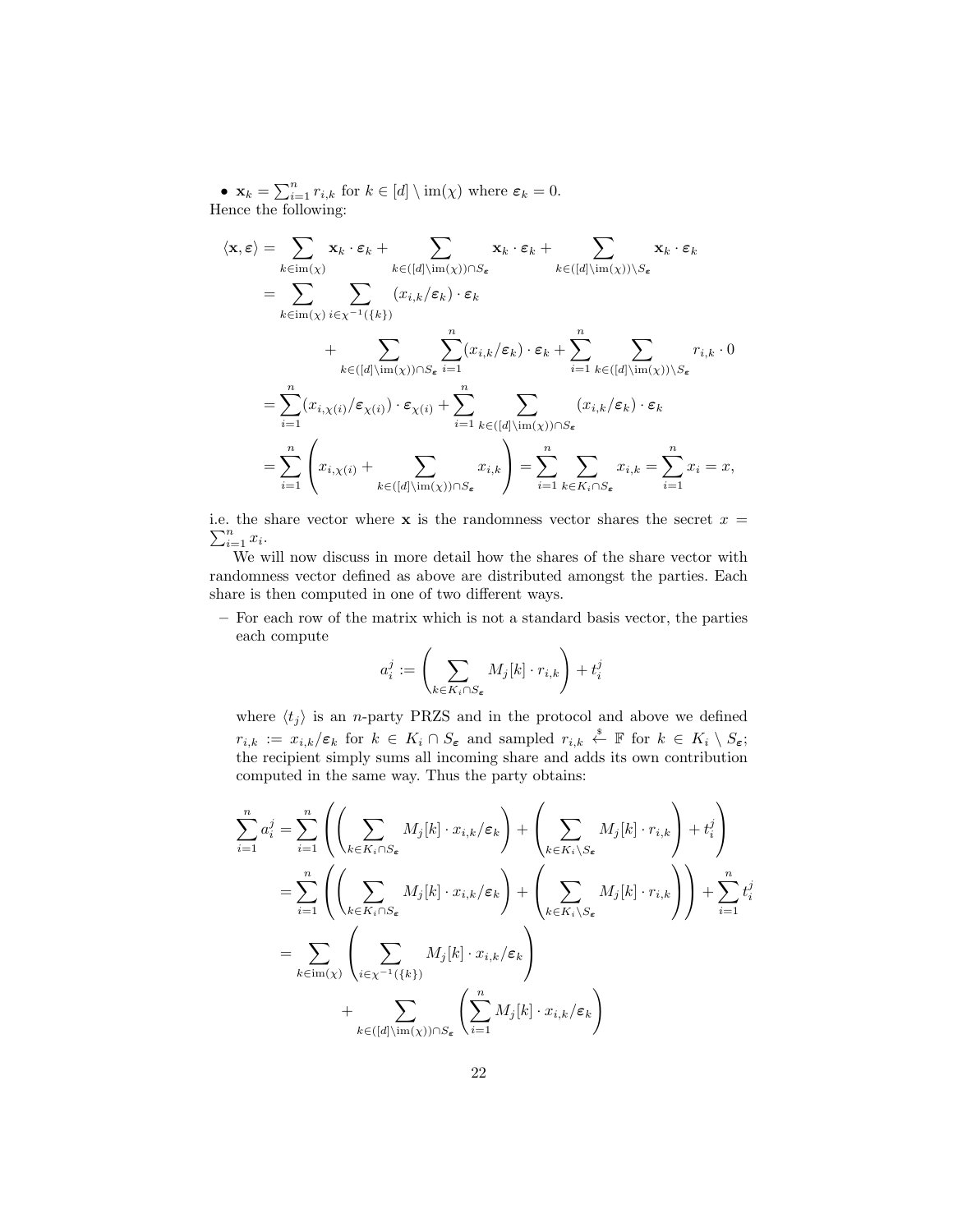+ 
$$
\sum_{k \in ([d] \setminus \operatorname{im}(\chi)) \setminus S_{\epsilon}} \left( \sum_{i=1}^{n} M_{j}[k] \cdot r_{i,k} \right)
$$
  
= 
$$
\sum_{k=1}^{d} M_{j}[k] \cdot \mathbf{x}_{k} = \langle M_{j}, \mathbf{x} \rangle.
$$

 $-$  For each row j which is a standard basis vector, the parties do the following: let  $k$  be the column index of the non-zero entry of the row; then the parties in  $P_i$  with  $k \in K_i$  retrieve a PRZS amongst them and send their contribution  $r_{i,k}$  to party  $\psi(j)$ :

$$
a_i^j := M_j[k] \cdot r_{i,k} + t_i^j
$$

where here  $M_j[k] = 1$ . Note that if it holds for some party  $P_i$  that  $K_i \supseteq K_j$ for some  $j \neq i$  then  $P_i$  will potentially be able to compute the value of  $x_j + t_j^0$ ; this is one reason for adding the n-party PRZS. The recipient again simply sums all values received.

The result of the protocol is that the parties have converted an additive sharing into a sharing in the LSSS with which they are working. The cost of doing so

### 6.4 Full Pre-processing Protocol

In Figure [9](#page-32-0) we provide the full pre-processing protocol when using Method 3, which shows how  $\Pi_{\mathsf{Convert}}$  interfaces with our more specialised opening protocol  $\Pi_{\text{Opening}}$ . For the sake of simplicity of exposition, we will assume sharings of random secrets are still generated using  $\mathcal{F}_{\text{Rand}}$  and are therefore replicated sharings, but we emphasise that the purpose of our protocol is to avoid using replicated secret-sharing in practice. (It makes almost no difference to the protocol description, since the only property of replicated sharing that is used is multiplicativity.) When it is necessary to produce random sharings for large numbers of parties, one of the methods outlined at the beginning of this section may be used. In our comparison of the costs in Section [6.5](#page-23-1) , we assume replicated secret-sharing is not used.

At a high level,  $\Pi_{\text{Prep}}$  generates Beaver triples in an actively-secure manner assuming black-box access to a functionality generating additive sharings of zero and replicated sharings of random secrets. Active security is obtained by doing a multiplication passively and then employing the standard technique of sacrificing. Extending the protocol to produce other forms of pre-processing (such as shared bits – see [\[23\]](#page-26-2) for details) is trivial and therefore omitted. Recall we use  $\Pi_A||\Pi_B$  to denote a protocol comprising the union of the procedures of  $\Pi_A$  and  $\Pi_B$ .

<span id="page-22-0"></span>**Proposition 2.** For a  $\mathcal{Q}_2$  access structure, the protocol ( $\Pi_{\text{Prep}}||\Pi_{\text{Opening}}$ ) (Fig-ure [9\)](#page-32-0) securely implements  $\mathcal{F}_{\mathsf{Prep}}$  (Figure [3\)](#page-14-0) in the  $\mathcal{F}_{\mathsf{Rand}}$ -hybrid model.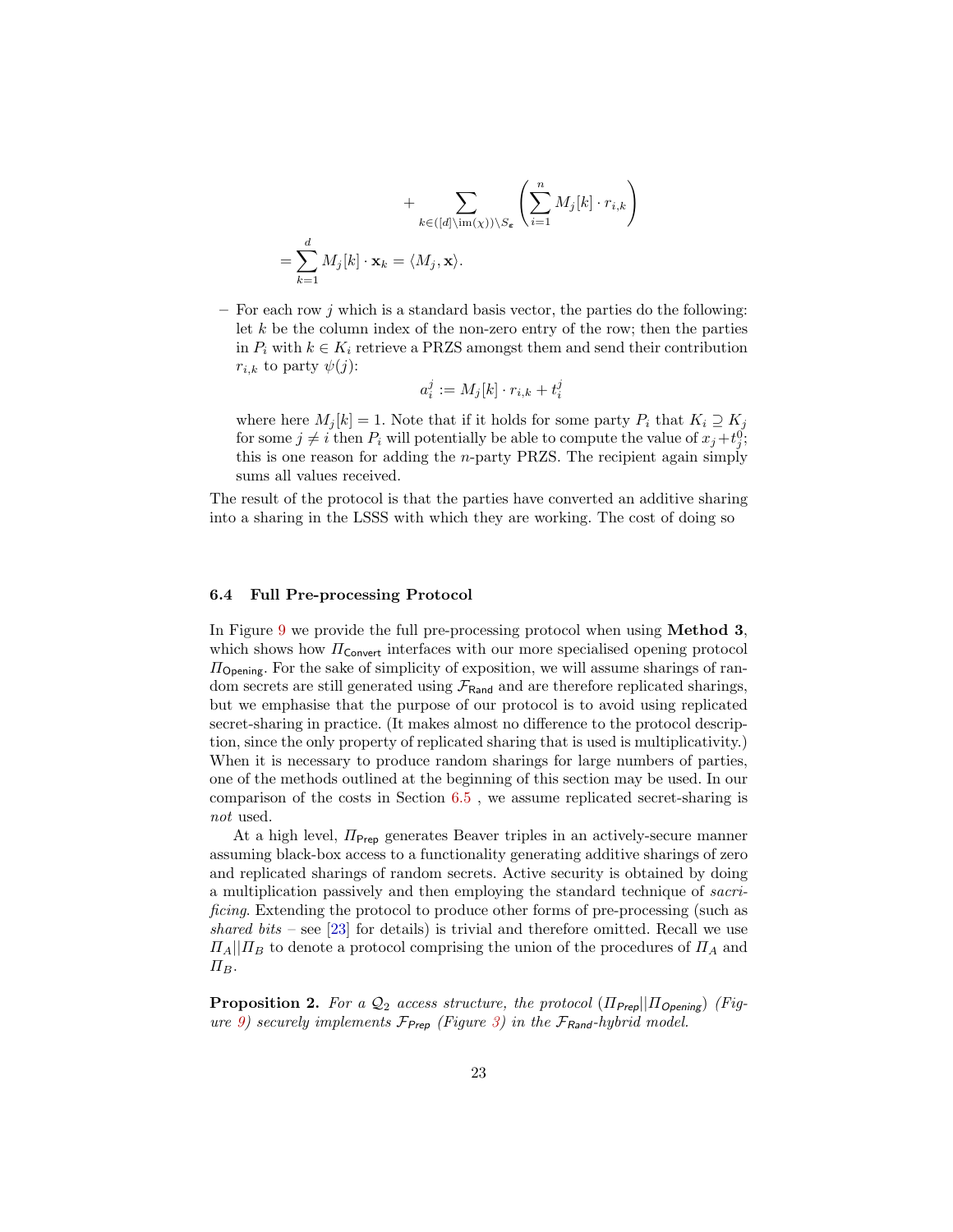### <span id="page-23-1"></span>6.5 Costs

To make some comparisons with the other protocols, we now consider the asymptotic costs involved in Maurer's protocol [\[34\]](#page-26-6), the protocol of Keller et al. [\[33\]](#page-26-8), and our protocol. The communication costs are summarised in Table [1.](#page-24-0) Note that we do not assume PRFs are used to generate random secrets for our protocol in our cost analysis, though our description of  $\Pi_{\text{Preo}}$  does to ease exposition: instead, we assume in Maurer's protocol and our own that each random secret is generated by all parties sampling a random secret and dealing shares as in the sharing protocol, and finally all parties summing the shares locally.

Notably, our protocol is as good or better than Maurer's protocol in all of the most expensive subroutines run in the pre-processing, and indeed the cost of setting up PRF keys and of performing authentication in our protocol is negligible considering the number of triples one typically needs to evaluate a reasonable circuit.

Our protocol is also considerably cheaper than [\[33\]](#page-26-8) in these methods where even compared to the optimised version we replace a large binomial term with a linear term in the sacrifice step. This proves the importance of removing the dependence on replicated secret-sharing.

We note that while we have an  $O(n^2)$  cost associated with generating random secrets in our protocol compared to [\[33\]](#page-26-8), which arises from the fact that in our case the parties do not agree on  $\binom{n}{t}$  PRF keys, our protocol is much more scalable. Indeed, the key set-up of [\[33\]](#page-26-8) begins to become prohibitively expensive even with only 20 parties, where potentially  $\binom{20}{9}$  >  $2^{17}$  PRF keys need to be agreed upon in the honest majority setting.

An additional goal of [\[33\]](#page-26-8) was to reduce the number of communication channels required to perform MPC. In Table [2](#page-24-1) we compare the number of channels used in each protocol at different points. Our protocol uses a smaller number of channels than Maurer's protocol [\[34\]](#page-26-6) and uses the same as [\[33\]](#page-26-8) in the threshold case for most subroutines.

### Acknowledgements

We thank for the anonymous reviewers for their helpful comments and remarks. This work has been supported in part by ERC Advanced Grant ERC-2015-AdG-IMPaCT, by the Defense Advanced Research Projects Agency (DARPA) and Space and Naval Warfare Systems Center, Pacific (SSC Pacific) under contract No. N66001-15-C-4070, and by EPSRC via grant EP/N021940/1.

# References

<span id="page-23-0"></span>1. Araki, T., Furukawa, J., Lindell, Y., Nof, A., Ohara, K.: High-throughput semihonest secure three-party computation with an honest majority. In: Weippl, E.R., Katzenbeisser, S., Kruegel, C., Myers, A.C., Halevi, S. (eds.) ACM CCS 16. pp. 805–817. ACM Press (Oct 2016)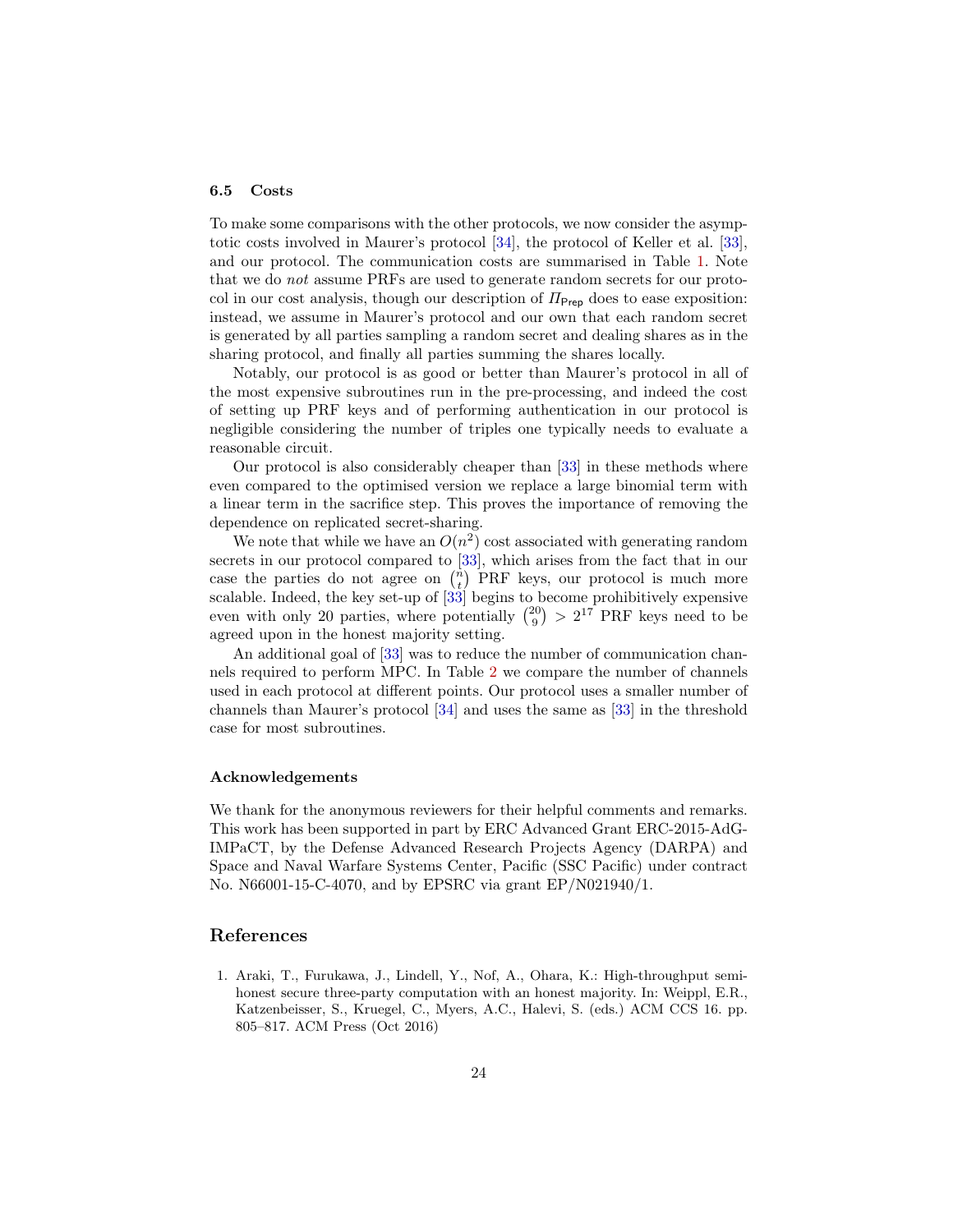| Protocol                          | 34          | [33]                                                                                                                    | Optimised [33]            | Ours                           |
|-----------------------------------|-------------|-------------------------------------------------------------------------------------------------------------------------|---------------------------|--------------------------------|
| Key set-up                        |             | $\left \kappa n\left(\left(n-1\right)+\binom{n-1}{t}\right)\right \kappa n\left(\left(n-1\right)+\binom{n-1}{t}\right)$ |                           | $\kappa n(n-1)$                |
| Random secret gen. $\  n(n-1) \ $ |             |                                                                                                                         |                           | $n(n-1)$                       |
| Passive mult.                     | $n(n-1)$    | $\binom{n}{t} \cdot (n-t-1)$                                                                                            | $n(n-t-1)$                | $\left  n(n-t-1)\right\rangle$ |
| <b>Sacrifice</b>                  | $ 3n(n-1) $ | $3^n$ . t                                                                                                               | $3^{n \choose t} \cdot t$ | 3nt                            |
| Authentication                    |             | $256n(n-1)$                                                                                                             | $256n(n-1)$               | $ 256n(n-1) $                  |

<span id="page-24-0"></span>Table 1. A comparison of communication cost given in number of bits. The rows Key set-up and Authentication are the number of bits, the rest are the number of field elements. We assume the hash function is SHA256 to give 128 bits of security against collision by the birthday bound;  $\kappa$  is the computational security parameter and is the key-length of the PRF. In [\[34\]](#page-26-6)'s and our protocol we use Shamir's secretsharing whereas [\[33\]](#page-26-8) (necessarily) uses the standard replicated MSP. Note that while our protocol comparatively little key set-up, the sharings of random secrets used in Beaver triples are more expensive to generate in terms of communication.

| Protocol                        | 34         | 33                  | Optimised [33]          | Ours     |
|---------------------------------|------------|---------------------|-------------------------|----------|
| Key set-up                      |            | $n(n-1)$            | $n(n-1)$                | $n(n-1)$ |
| Random secret gen. $  n(n-1)  $ |            |                     |                         | $n(n-1)$ |
| Passive mult.                   |            | $ n(n-1) n(n-t-1) $ | $n(n-t-1)$ $ n(n-t-1) $ |          |
| <b>Sacrifice</b>                | $\ln(n-1)$ | nt                  | nt                      | nt       |
| Authentication                  |            | $n(n-1)$            | $n(n-1)$                | $n(n-1)$ |

<span id="page-24-1"></span>Table 2. A comparison of the number of uni-directional channels required for each subroutine in our protocol  $\Pi_{\mathsf{Prep}}$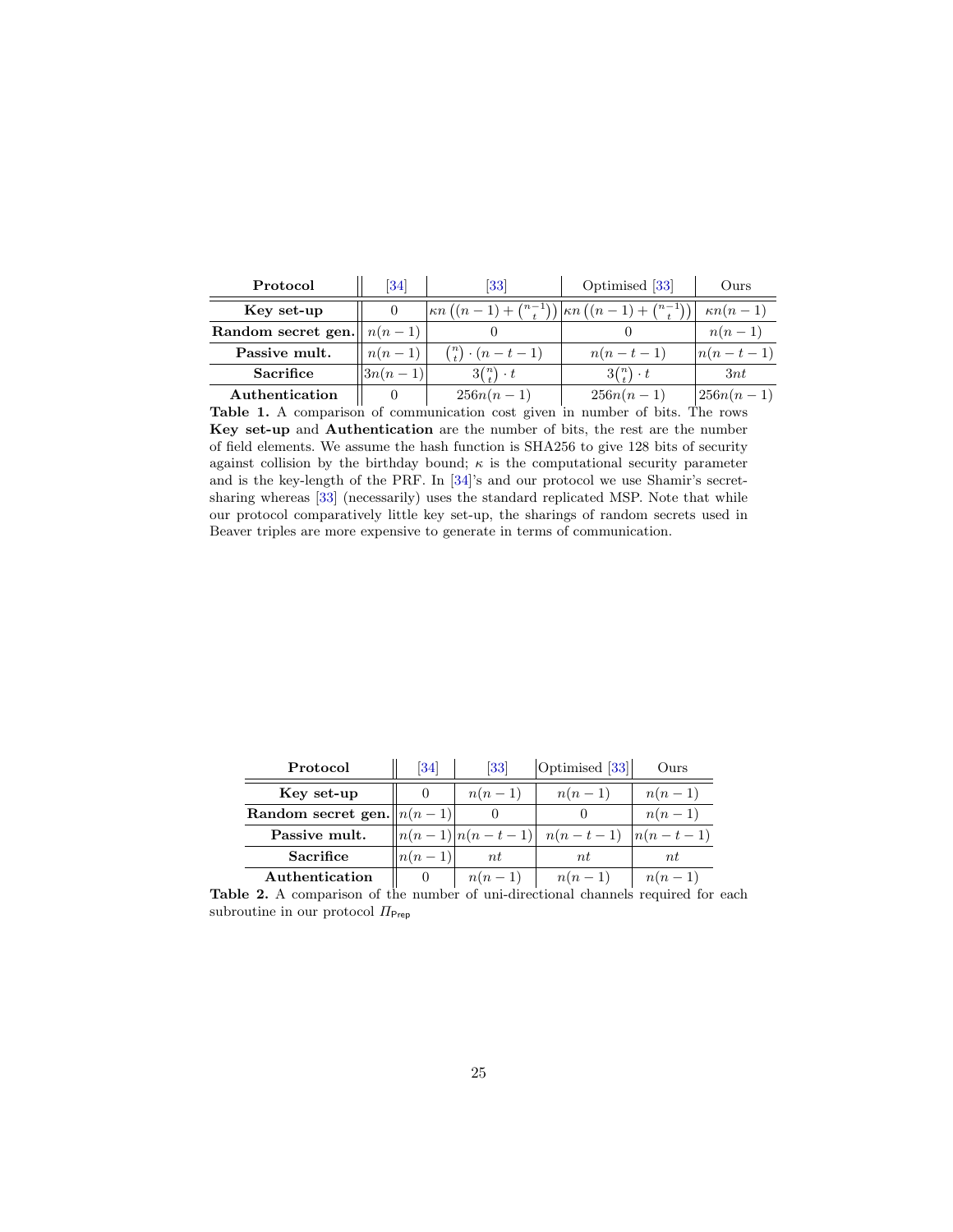- <span id="page-25-12"></span>2. Beaver, D.: Efficient multiparty protocols using circuit randomization. In: Feigenbaum, J. (ed.) CRYPTO'91. LNCS, vol. 576, pp. 420–432. Springer, Heidelberg (Aug 1992)
- <span id="page-25-7"></span>3. Beaver, D., Wool, A.: Quorum-based secure multi-party computation. In: Nyberg, K. (ed.) EUROCRYPT'98. LNCS, vol. 1403, pp. 375–390. Springer, Heidelberg (May / Jun 1998)
- <span id="page-25-10"></span>4. Beimel, A., Gál, A., Paterson, M.: Lower bounds for monotone span programs. In: 36th FOCS. pp. 674–681. IEEE Computer Society Press (Oct 1995)
- <span id="page-25-5"></span>5. Ben-Or, M., Goldwasser, S., Wigderson, A.: Completeness theorems for noncryptographic fault-tolerant distributed computation (extended abstract). In: 20th ACM STOC. pp. 1–10. ACM Press (May 1988)
- <span id="page-25-8"></span>6. Ben-Sasson, E., Fehr, S., Ostrovsky, R.: Near-linear unconditionally-secure multiparty computation with a dishonest minority. In: Safavi-Naini, R., Canetti, R. (eds.) CRYPTO 2012. LNCS, vol. 7417, pp. 663–680. Springer, Heidelberg (Aug 2012)
- <span id="page-25-3"></span>7. Bendlin, R., Damgård, I., Orlandi, C., Zakarias, S.: Semi-homomorphic encryption and multiparty computation. In: Paterson, K.G. (ed.) EUROCRYPT 2011. LNCS, vol. 6632, pp. 169–188. Springer, Heidelberg (May 2011)
- <span id="page-25-2"></span>8. Bilgin, B., Gierlichs, B., Nikova, S., Nikov, V., Rijmen, V.: Higher-order threshold implementations. In: Sarkar, P., Iwata, T. (eds.) ASIACRYPT 2014, Part II. LNCS, vol. 8874, pp. 326–343. Springer, Heidelberg (Dec 2014)
- <span id="page-25-4"></span>9. Blakley, G.R.: Safeguarding cryptographic keys. Proceedings of AFIPS 1979 National Computer Conference 48, 313–317 (1979)
- <span id="page-25-16"></span>10. Blakley, G.R., Meadows, C.: Security of ramp schemes. In: Blakley, G.R., Chaum, D. (eds.) CRYPTO'84. LNCS, vol. 196, pp. 242–268. Springer, Heidelberg (Aug 1984)
- <span id="page-25-1"></span>11. Bogdanov, D., Kamm, L., Kubo, B., Rebane, R., Sokk, V., Talviste, R.: Students and taxes: a privacy-preserving social study using secure computation. Cryptology ePrint Archive, Report 2015/1159 (2015), <http://eprint.iacr.org/2015/1159>
- <span id="page-25-15"></span>12. Bogdanov, D., Laur, S., Willemson, J.: Sharemind: A framework for fast privacypreserving computations. In: Jajodia, S., López, J. (eds.) ESORICS 2008. LNCS, vol. 5283, pp. 192–206. Springer, Heidelberg (Oct 2008)
- <span id="page-25-0"></span>13. Bogetoft, P., Christensen, D.L., Damgård, I., Geisler, M., Jakobsen, T., Krøigaard, M., Nielsen, J.D., Nielsen, J.B., Nielsen, K., Pagter, J., Schwartzbach, M.I., Toft, T.: Secure multiparty computation goes live. In: Dingledine, R., Golle, P. (eds.) FC 2009. LNCS, vol. 5628, pp. 325–343. Springer, Heidelberg (Feb 2009)
- <span id="page-25-11"></span>14. Canetti, R.: Security and composition of multiparty cryptographic protocols. Journal of Cryptology 13(1), 143–202 (2000)
- <span id="page-25-14"></span>15. Canetti, R.: Universally composable security: A new paradigm for cryptographic protocols. Cryptology ePrint Archive, Report 2000/067 (2000), [http://eprint.](http://eprint.iacr.org/2000/067) [iacr.org/2000/067](http://eprint.iacr.org/2000/067)
- <span id="page-25-6"></span>16. Chaum, D., Crépeau, C., Damgård, I.: Multiparty unconditionally secure protocols (extended abstract). In: 20th ACM STOC. pp. 11–19. ACM Press (May 1988)
- <span id="page-25-9"></span>17. Chida, K., Genkin, D., Hamada, K., Ikarashi, D., Kikuchi, R., Lindell, Y., Nof, A.: Fast large-scale honest-majority MPC for malicious adversaries. In: Advances in Cryptology - CRYPTO 2018, Part III. LNCS, vol. 10993, pp. 34–64. Springer (2018)
- <span id="page-25-13"></span>18. Cramer, R., Damgård, I., Ishai, Y.: Share conversion, pseudorandom secret-sharing and applications to secure computation. In: Kilian, J. (ed.) TCC 2005. LNCS, vol. 3378, pp. 342–362. Springer, Heidelberg (Feb 2005)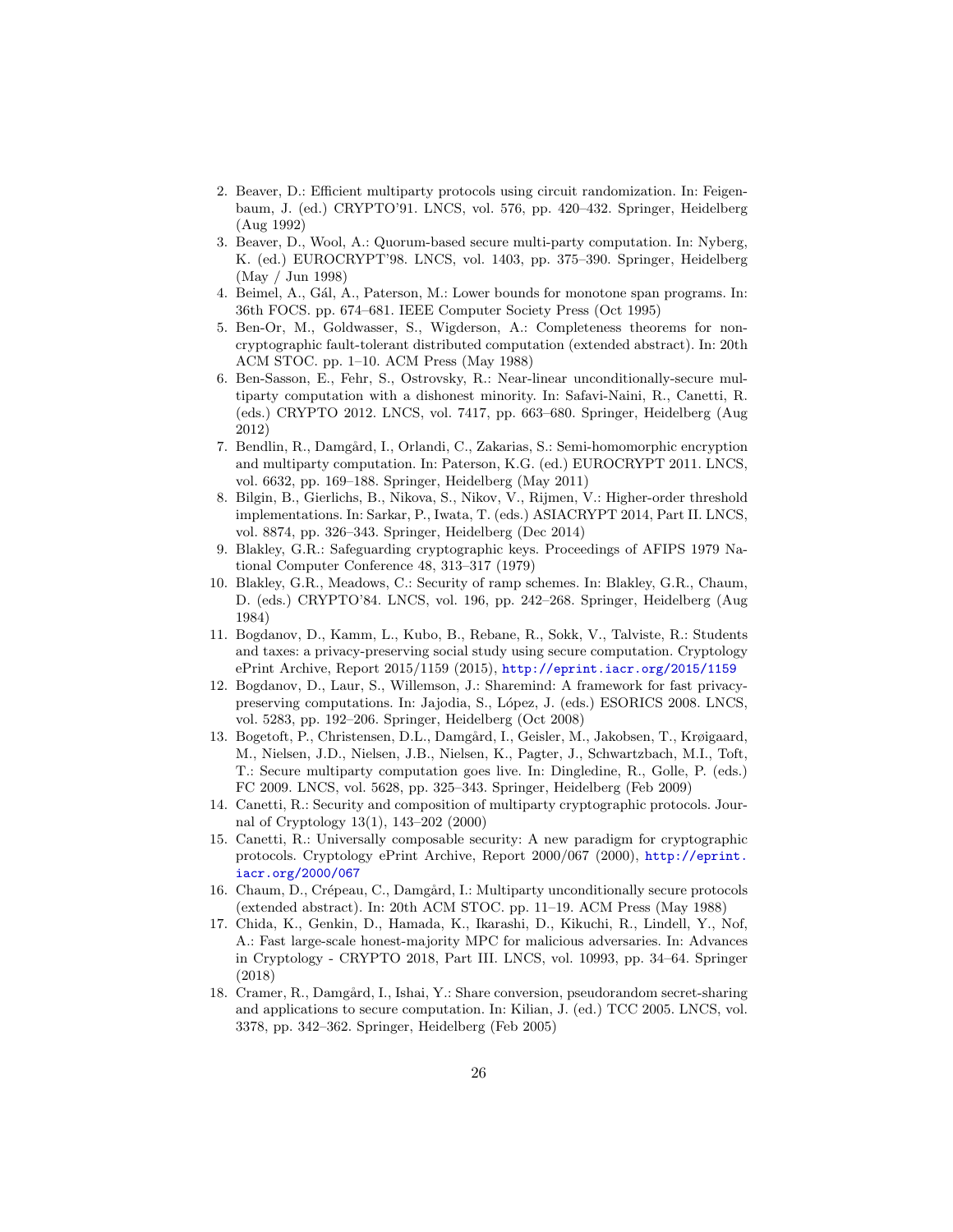- <span id="page-26-11"></span>19. Cramer, R., Damgård, I., Maurer, U.M.: General secure multi-party computation from any linear secret-sharing scheme. In: Preneel, B. (ed.) EUROCRYPT 2000. LNCS, vol. 1807, pp. 316–334. Springer, Heidelberg (May 2000)
- <span id="page-26-10"></span>20. Cramer, R., Daza, V., Gracia, I., Urroz, J.J., Leander, G., Martí-Farré, J., Padró, C.: On codes, matroids and secure multi-party computation from linear secret sharing schemes. In: Shoup, V. (ed.) CRYPTO 2005. LNCS, vol. 3621, pp. 327– 343. Springer, Heidelberg (Aug 2005)
- <span id="page-26-3"></span>21. Damgård, I., Geisler, M., Krøigaard, M., Nielsen, J.B.: Asynchronous multiparty computation: Theory and implementation. In: Jarecki, S., Tsudik, G. (eds.) PKC 2009. LNCS, vol. 5443, pp. 160–179. Springer, Heidelberg (Mar 2009)
- <span id="page-26-7"></span>22. Damgård, I., Ishai, Y., Krøigaard, M.: Perfectly secure multiparty computation and the computational overhead of cryptography. In: Gilbert, H. (ed.) EURO-CRYPT 2010. LNCS, vol. 6110, pp. 445–465. Springer, Heidelberg (May / Jun 2010)
- <span id="page-26-2"></span>23. Damgård, I., Keller, M., Larraia, E., Pastro, V., Scholl, P., Smart, N.P.: Practical covertly secure MPC for dishonest majority - or: Breaking the SPDZ limits. In: Crampton, J., Jajodia, S., Mayes, K. (eds.) ESORICS 2013. LNCS, vol. 8134, pp. 1–18. Springer, Heidelberg (Sep 2013)
- <span id="page-26-15"></span>24. Damgård, I., Nielsen, J.B.: Scalable and unconditionally secure multiparty computation. In: Menezes, A. (ed.) CRYPTO 2007. LNCS, vol. 4622, pp. 572–590. Springer, Heidelberg (Aug 2007)
- <span id="page-26-0"></span>25. Damgård, I., Pastro, V., Smart, N.P., Zakarias, S.: Multiparty computation from somewhat homomorphic encryption. In: Safavi-Naini, R., Canetti, R. (eds.) CRYPTO 2012. LNCS, vol. 7417, pp. 643–662. Springer, Heidelberg (Aug 2012)
- <span id="page-26-13"></span>26. van Dijk, M.: Secret Key Sharing and Secret Key Generation. Ph.D. thesis, Eindhoven University of Technology (1997)
- <span id="page-26-9"></span>27. Furukawa, J., Lindell, Y., Nof, A., Weinstein, O.: High-throughput secure threeparty computation for malicious adversaries and an honest majority. In: Coron, J., Nielsen, J.B. (eds.) EUROCRYPT 2017, Part II. LNCS, vol. 10211, pp. 225–255. Springer, Heidelberg (Apr / May 2017)
- <span id="page-26-4"></span>28. Goldreich, O., Micali, S., Wigderson, A.: How to play any mental game or A completeness theorem for protocols with honest majority. In: Aho, A. (ed.) 19th ACM STOC. pp. 218–229. ACM Press (May 1987)
- <span id="page-26-5"></span>29. Hirt, M., Maurer, U.M.: Complete characterization of adversaries tolerable in secure multi-party computation (extended abstract). In: Burns, J.E., Attiya, H. (eds.) 16th ACM PODC. pp. 25–34. ACM (Aug 1997)
- <span id="page-26-14"></span>30. Ito, M., Saito, A., Nishizeki, T.: Secret sharing schemes realizing general access structure. In: Proc. IEEE Global Telecommunication Conf. (Globecom'87). pp. 99–102 (1987)
- <span id="page-26-12"></span>31. Karchmer, M., Wigderson, A.: On span programs. In: Proceedings of Structures in Complexity Theory. pp. 102–111 (1993)
- <span id="page-26-1"></span>32. Keller, M., Orsini, E., Scholl, P.: MASCOT: Faster malicious arithmetic secure computation with oblivious transfer. In: Weippl, E.R., Katzenbeisser, S., Kruegel, C., Myers, A.C., Halevi, S. (eds.) ACM CCS 16. pp. 830–842. ACM Press (Oct 2016)
- <span id="page-26-8"></span>33. Keller, M., Rotaru, D., P. Smart, N., Wood, T.: Reducing communication channels in MPC. In: International Conference on Security in Communication Networks, SCN 2018. pp. 181–199 (01 2018)
- <span id="page-26-6"></span>34. Maurer, U.M.: Secure multi-party computation made simple. Discrete Applied Mathematics 154(2), 370–381 (2006)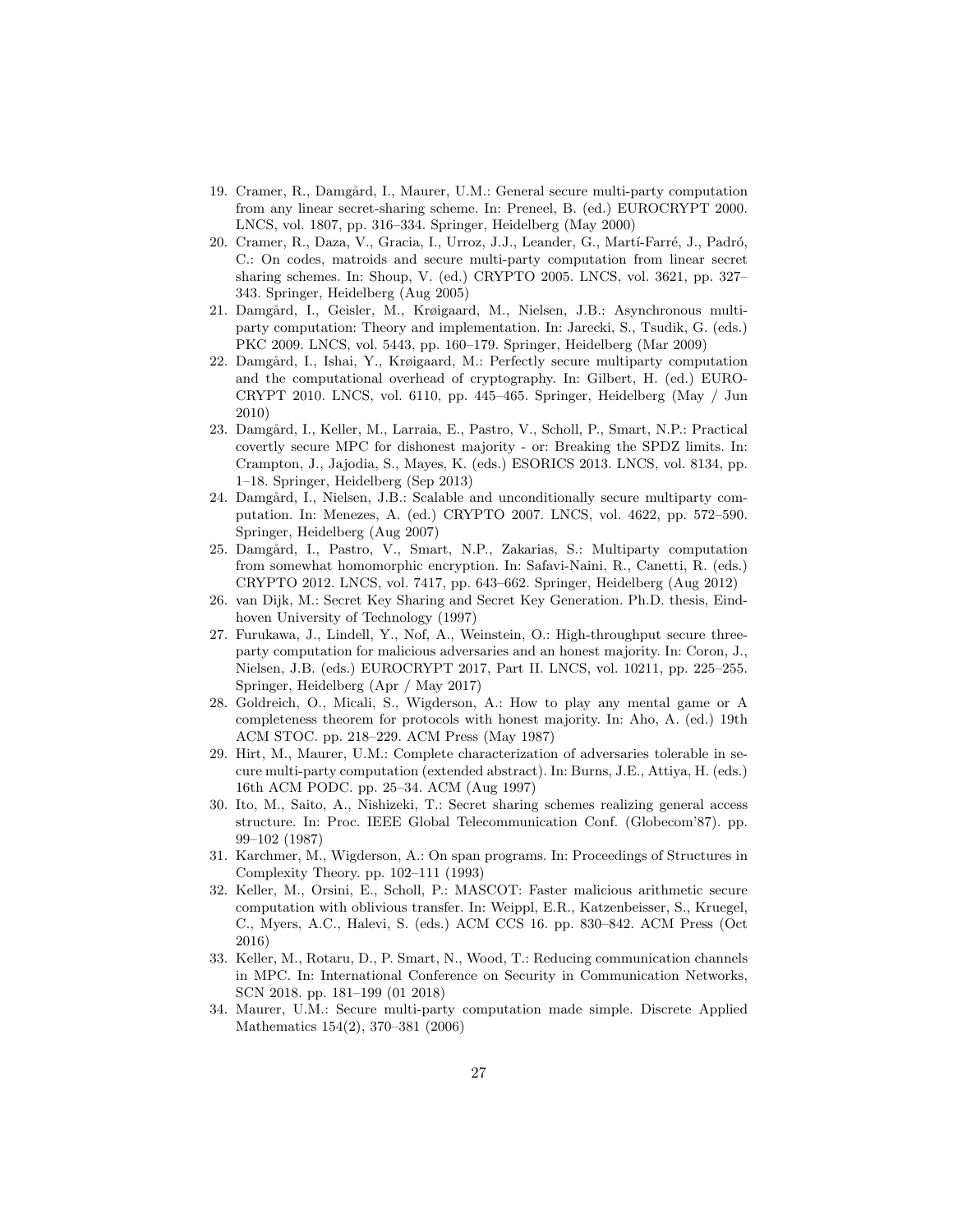- <span id="page-27-0"></span>35. Nikova, S., Rijmen, V., Schläffer, M.: Secure hardware implementation of nonlinear functions in the presence of glitches. Journal of Cryptology 24(2), 292–321 (Apr 2011)
- <span id="page-27-1"></span>36. Reparaz, O., Bilgin, B., Nikova, S., Gierlichs, B., Verbauwhede, I.: Consolidating masking schemes. In: Gennaro, R., Robshaw, M.J.B. (eds.) CRYPTO 2015, Part I. LNCS, vol. 9215, pp. 764–783. Springer, Heidelberg (Aug 2015)
- <span id="page-27-3"></span>37. Shamir, A.: How to share a secret. Communications of the Association for Computing Machinery 22(11), 612–613 (Nov 1979)
- <span id="page-27-2"></span>38. Yao, A.C.C.: How to generate and exchange secrets (extended abstract). In: 27th FOCS. pp. 162–167. IEEE Computer Society Press (Oct 1986)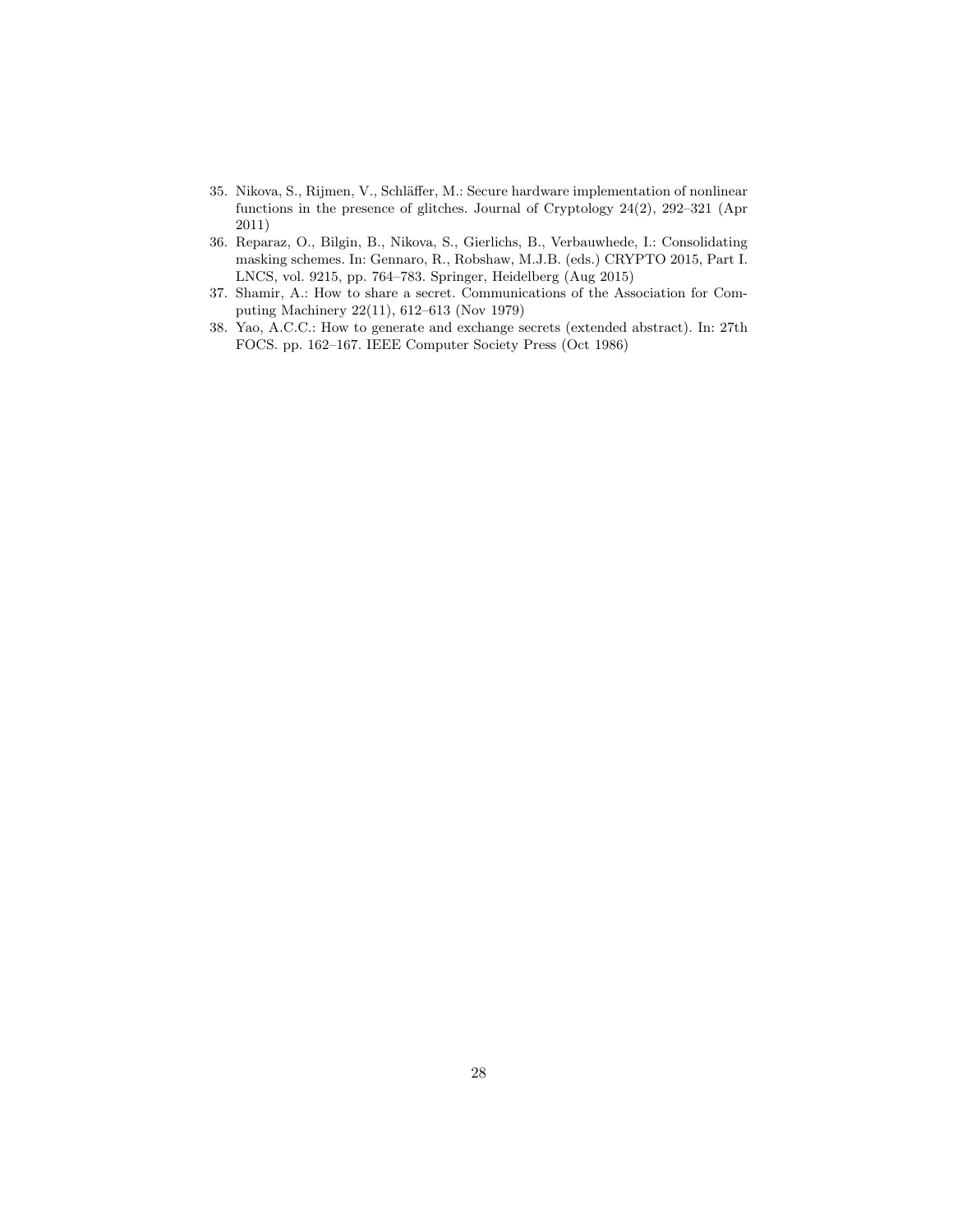### Protocol  $\varPi_{\text{MPC}}$

Note that this protocol calls on procedures from  $\Pi_{\text{Opening}}$  in Figure [2.](#page-13-0) If a party never receives an expected message from the adversary, we assume the receiving party signals Abort to all other parties and aborts.

# Initialise: The parties do the following:

1. Each  $P_i \in \mathcal{P}$  executes  $H^i$ . Initialise().

- 2. The parties call  $\mathcal{F}_{\text{Prep}}$  with input (Triple,  $N_T$ ) get  $N_T$  triples.
- 3. The parties agree on a public sharing of the secret 1, denoted by u.
- 4. Each party has one random secret opened to them for every input they will provide to the protocol: the parties do the following:
	- (a) Retrieve from memory a sharing  $\mathbf r$  of a uniformly random secret  $r$ , obtained first or second random secret from a Beaver triple. (The secret used may neither be used again for input nor used in a multiplication.)
	- (b) Run **OpenTo** $(i)$  on **r** so that  $P_i$  obtains r.

### **Input:** For party  $P_i$  to input secret s,

- 1. Party  $P_i$  retrieves a secret r from memory, corresponding to a share vector **r** established during **Initialise** for inputs, and all parties  $P_i \in \mathcal{P}$  retrieve their shares  $\mathbf{r}_{\{P_i\}}$ .
- 2. Party  $P_i$  executes **Broadcast** to open  $\epsilon := s r$ .
- 3. Each party  $P_j \in \mathcal{P}$  computes  $\mathbf{s}_{\{P_j\}} := \epsilon \cdot \mathbf{u}_{\{P_j\}} + \mathbf{r}_{\{P_j\}}.$

Add: To add secrets s and  $s'$ , with corresponding share vectors s and  $s'$ , for each  $P_i \in \mathcal{P}$  party  $P_i$  computes  $\mathbf{s}_{\{P_i\}} + \mathbf{s}'_{\{P_i\}}$ .

Multiply: To multiply secrets s and  $s'$ , with corresponding share vectors s and  $s'$ , each  $P_i \in \mathcal{P}$  does the following:

- 1. Retrieve from memory the shares  $(a_{\{P_i\}}, b_{\{P_i\}}, c_{\{P_i\}})$  of a triple  $(a, b, c)$  obtained in Initialise.
- 2. Compute  $\mathbf{s}_{\{P_i\}} \mathbf{a}_{\{P_i\}}$  and  $\mathbf{s}'_{\{P_i\}} \mathbf{b}_{\{P_i\}}$ .
- 3. Run **OpenTo**(0) on  $\mathbf{s} \mathbf{a}$  and  $\mathbf{s}' \mathbf{b}$  to obtain (publicly)  $s a$  and  $s' b$ .
- 4. If the parties have not aborted, compute the following as the share of the product  $\mathbf{c}_{\{P_i\}} + (s - a) \cdot \mathbf{s}'_{\{P_i\}} + (s' - b) \cdot \mathbf{s}_{\{P_i\}} - (s - a) \cdot (s' - b) \cdot \mathbf{u}_{\{P_i\}}.$

**OutputTo**(i): If  $i = 0$ , the secret s, encoded via share vector s, is to be output to all parties, so the parties do the following:

- 1. Run Verify.
- 2. If the parties have not aborted, run  $OpenTo(0)$  on s.
- 3. If the parties have not aborted, run Verify again.
- 4. If the parties have not aborted, all parties (locally) output s.

If  $P_i \in \mathcal{P}$ , the secret s encoded via share vector **s** is to be output to party  $P_i$ , so the parties do the following:

- 1. Run Verify.
- 2. If the parties have not aborted, run  $\mathbf{OpenTo}(i)$  on s.
- 3. If  $P_i$  has not aborted it (locally) outputs s.

### <span id="page-28-0"></span>Figure 5. Protocol  $\Pi_{\text{MPC}}$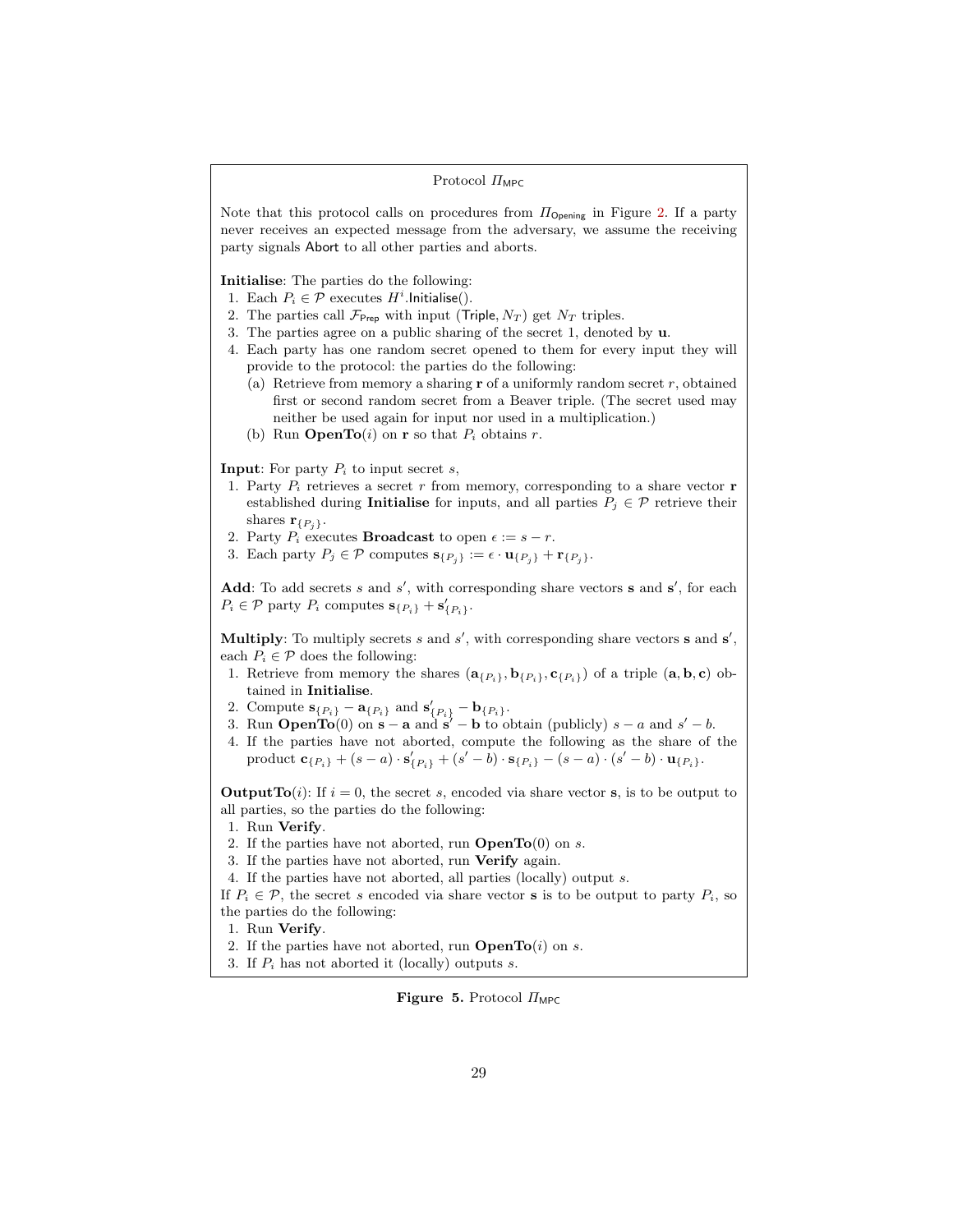Algorithm for computing a "good" MSP

The input is the multiplicative MSP  $\mathcal{M} = (\mathbb{F}, M, \varepsilon, \psi)$ , where we assume M has d columns and rank d. The output is a map  $\chi : [n] \to [d]$  of party indices to columns, and a new MSP.

- 1. Perform column operations on M of M and the same on  $\varepsilon$  to obtain an MSP  $\mathcal{M}'$  with the same  $\psi$  and  $\mathbb F$  but with matrix  $M'$  and target vector  $\varepsilon'$  such that all of the standard basis vectors in  $\mathbb{F}^d$ ,  $\{e^k\}_{i=1}^d \subseteq \mathbb{F}^d$ , appear as rows of M'.
- 2. Define the map  $\chi : [n] \to [d]$  in the following way, making choices so that im $(\chi)$ is as large as possible:
	- If  $P_i$  owns a row which is a standard basis vector  $e^k$ , and  $\varepsilon_k \neq 0$ , then set  $\chi(i) := k;$
	- If  $P_i$  does not own such a row, assign  $P_i$  any column k in which  $P_i$  owns a row j such that  $M_j[k] \neq 0$  and  $\varepsilon_k \neq 0$ ;
	- If no such column exists, find any row  $j$  (not necessarily owned by  $P_i$ ), and any column k such that  $M_j[k] \neq 0$  and  $\varepsilon_k \neq 0$  and set  $\chi(i) = k$ .
- 3. Output  $\chi$  and  $\mathcal{M}'$ .

<span id="page-29-0"></span>Figure 6. Algorithm for computing a "good" MSP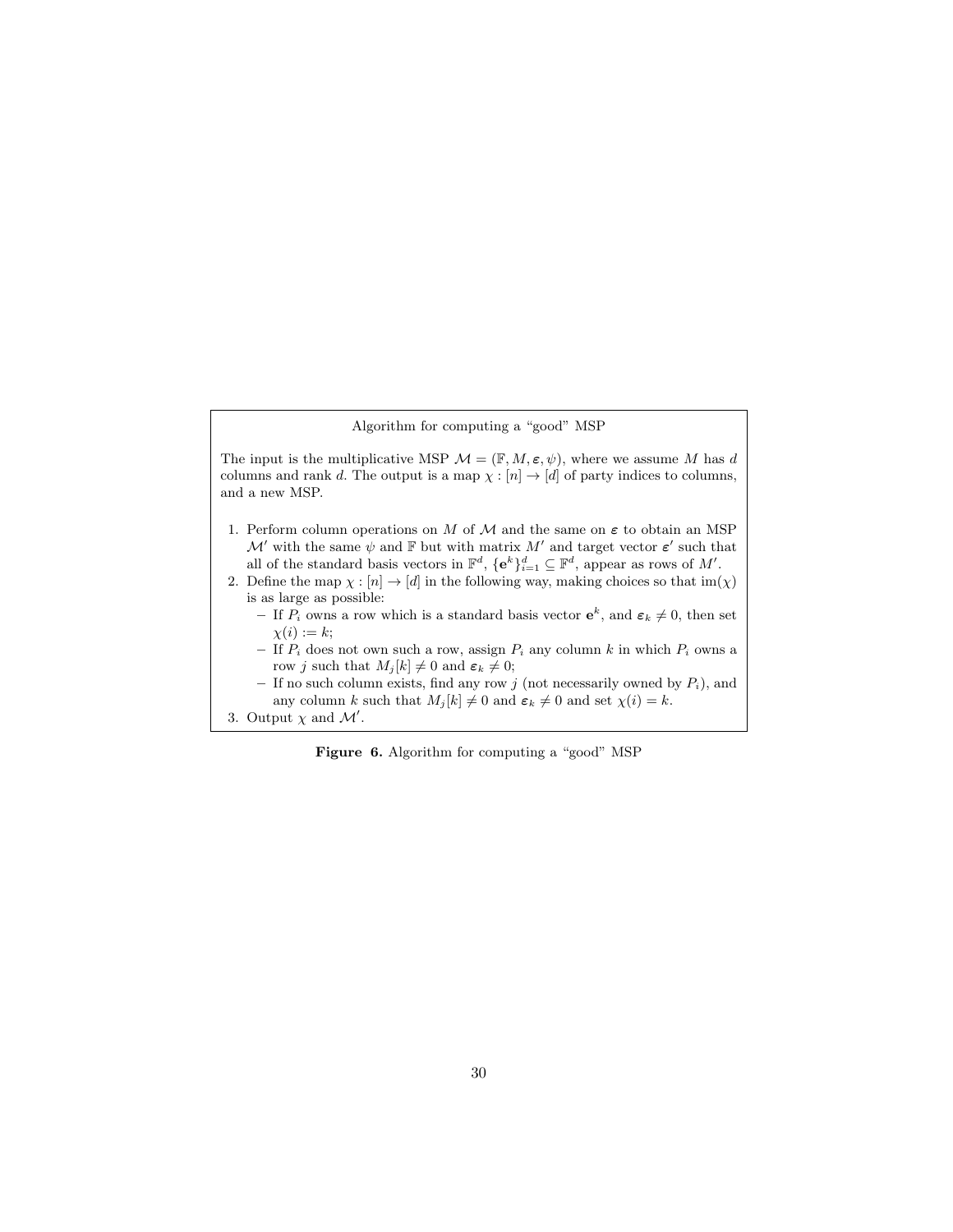Subprotocol  $\Pi_{\text{Convert}}$  converting additive shares to shares in the LSSS

At this point in the protocol, the parties have an additive sharing  $\langle x \rangle$ , where  $P_i$ holds  $x_i$ , and will convert it to a sharing under the current MSP ( $\mathbb{F}, M, \varepsilon, \psi$ ) (output by the conversion algorithm).

- 1. The parties call  $\mathcal{F}_{\text{Rand}}$  with the command (PRZS, count,  $\mathcal{P}$ ) to obtain a PRZS amongst them, denoted hereafter by  $\langle t^0 \rangle$ .
- 2. Each  $P_i$  splits  $x_i + t_i^0$  as  $x_i + t_i^0 = \sum_{k \in K_i \cap S_{\epsilon}} x_{i,k}$  where  $K_i := (\{(\chi(P_i)\} \cup ([d]) \setminus \chi(P_i))\})$  $\text{im}(\chi)$ ) and  $S_{\varepsilon}$  is the support of  $\varepsilon$ .
- 3. Each  $P_i$  sets  $r_{i,k} := x_{i,k}/\varepsilon_k$  for each  $k \in K_i \cap S_{\varepsilon}$ .
- 4. Each  $P_i$  samples  $r_{i,k} \leftarrow \mathbb{F}$  for each  $k \in K_i \setminus S_{\epsilon}$ .
- 5. For each row  $j$  which is  $not$  a standard basis vector, the parties do the following (a) The parties call  $\mathcal{F}_{\text{Rand}}$  with the command (PRZS, count, P) to obtain a PRZS amongst them, denoted hereafter by  $\langle t^j \rangle$ .
	- (b) Each  $P_i$  computes

$$
a_i^j := \left(\sum_{k=1}^d M_j[k] \cdot r_{i,k}\right) + t_i^j,
$$

where  $M_j[k]$  denotes the  $k^{\text{th}}$  element of row j.

- (c) Party  $P_i$  sends  $a_i^j$  to party  $\psi(j)$ .
- (d) Party  $\psi(j)$  computes  $\mathbf{s}_j := \sum_{i=1}^n a_i^j$ .
- 6. For each row j which is a standard basis vector: let k be the column in which the vector is non-zero; then the parties do the following:
	- (a) Let  $X_i = \{P_i \in \mathcal{P} : K_i \ni k\}$ ; then parties in  $X_i$  call  $\mathcal{F}_{\text{Rand}}$  with the command (PRZS, count,  $X_i$ ) to obtain a PRZS  $\langle t^j \rangle$ .
	- (b) Each party  $P_i \in X_i$  computes

$$
a_i^j := M_j[k] \cdot r_{i,k} + t_i^j,
$$

and then sends  $a_i^j$  to party  $\psi(j)$  (or retains it if  $\psi(j) = P_i$ ). (Note that we always have  $M_j[k] = 1$  in this case.)

<span id="page-30-0"></span>(c) Party  $\psi(j)$  sets  $\mathbf{s}_j := \sum_{i:P_i \in X_i} a_i^j$ 

Figure 7. Subprotocol  $\Pi_{\mathsf{Convert}}$  converting additive shares to shares in the LSSS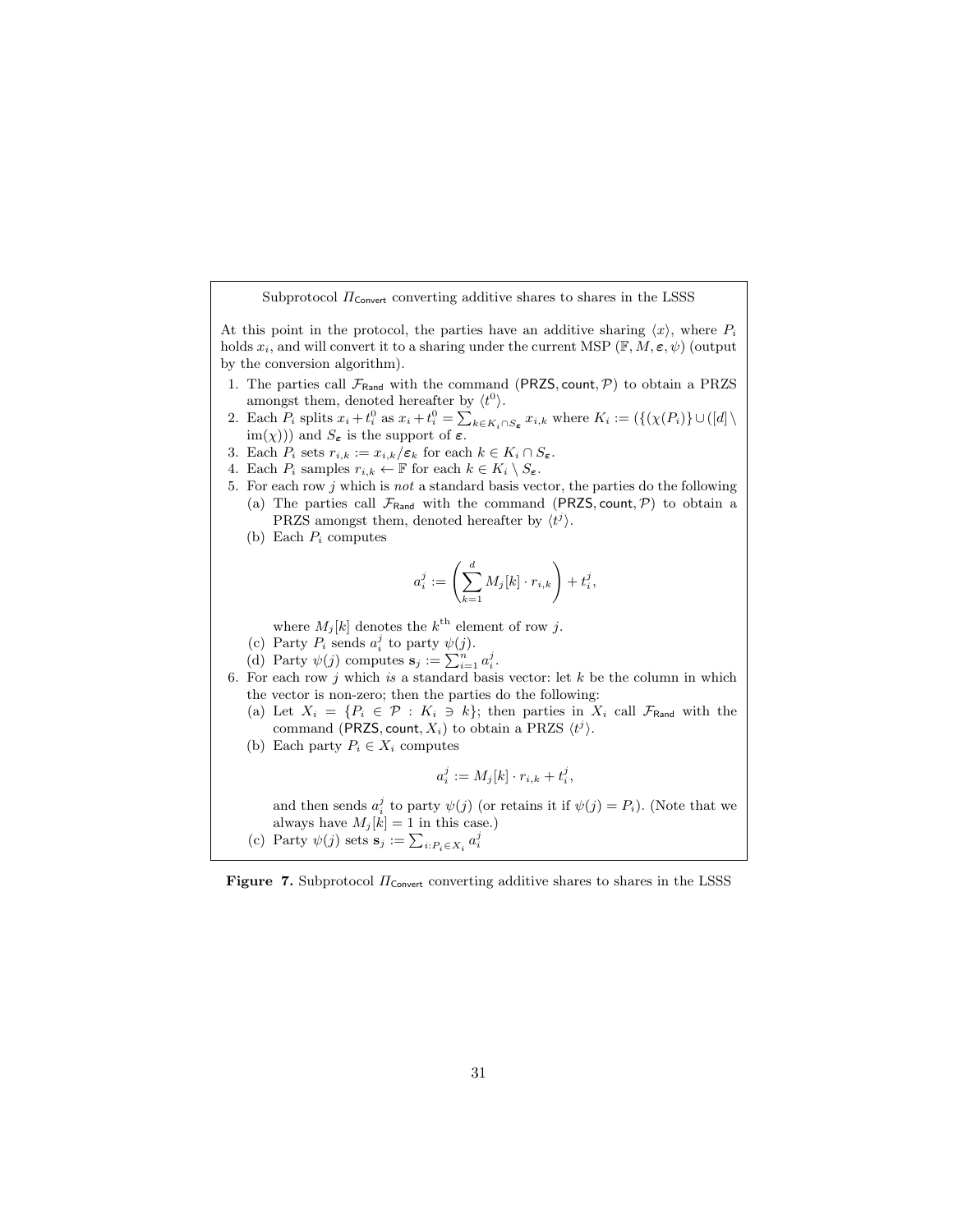# The Functionality  $\mathcal{F}_{\text{Rand}}$

This functionality outputs the same random field element to all parties, pseudorandom additive sharings of zero and pseudo-random replicated shares of random field elements, depending on what the parties input. The set  $\beta$  is the set of complements of sets in  $\Delta^+$ , the set of maximally unqualified sets, which is used in replicated secret-sharing: see Figure [11](#page-34-0) for more details.

### PRZS:

– On input (PRZS, count, S) from all parties in a set  $S \subseteq \mathcal{P}$ , if the counter value is the same for all parties and has not been used before, the functionality arbitrarily chooses some  $P_{i^*}$ , and then for each party  $P_i$  in  $S \setminus \{P_{i^*}\}\$  samples  $t_i \overset{\$}{\leftarrow} \mathbb{F}$  uniformly at random, fixes  $t_{i^*} := -\sum_{i \in S \setminus \{P_{i^*}\}} t_i$  and sends  $t_i$  to party  $P_i$  for each  $i \in S \setminus \{P_{i^*}\}\$ and  $t_{i^*}$  to  $P_{i^*}.$ 

### PRSS:

– On input (PRSS, count) from all parties, if the counter value is the same for all parties and has not been used before, the functionality samples a set  ${r_B}_{B \in \mathcal{B}} \stackrel{\$}{\leftarrow} \mathbb{F}$  and for each  $B \in \mathcal{B}$  sends  $r_B$  to all  $i \in B$ .

### Rand

– On input (Rand, count) from all parties, if the counter value is the same for all parties and has not been used before, the functionality samples  $r \stackrel{\$}{\leftarrow} \mathbb{F}$  and sends it to all parties.

<span id="page-31-0"></span>**Figure 8.** The Functionality  $\mathcal{F}_{\text{Rand}}$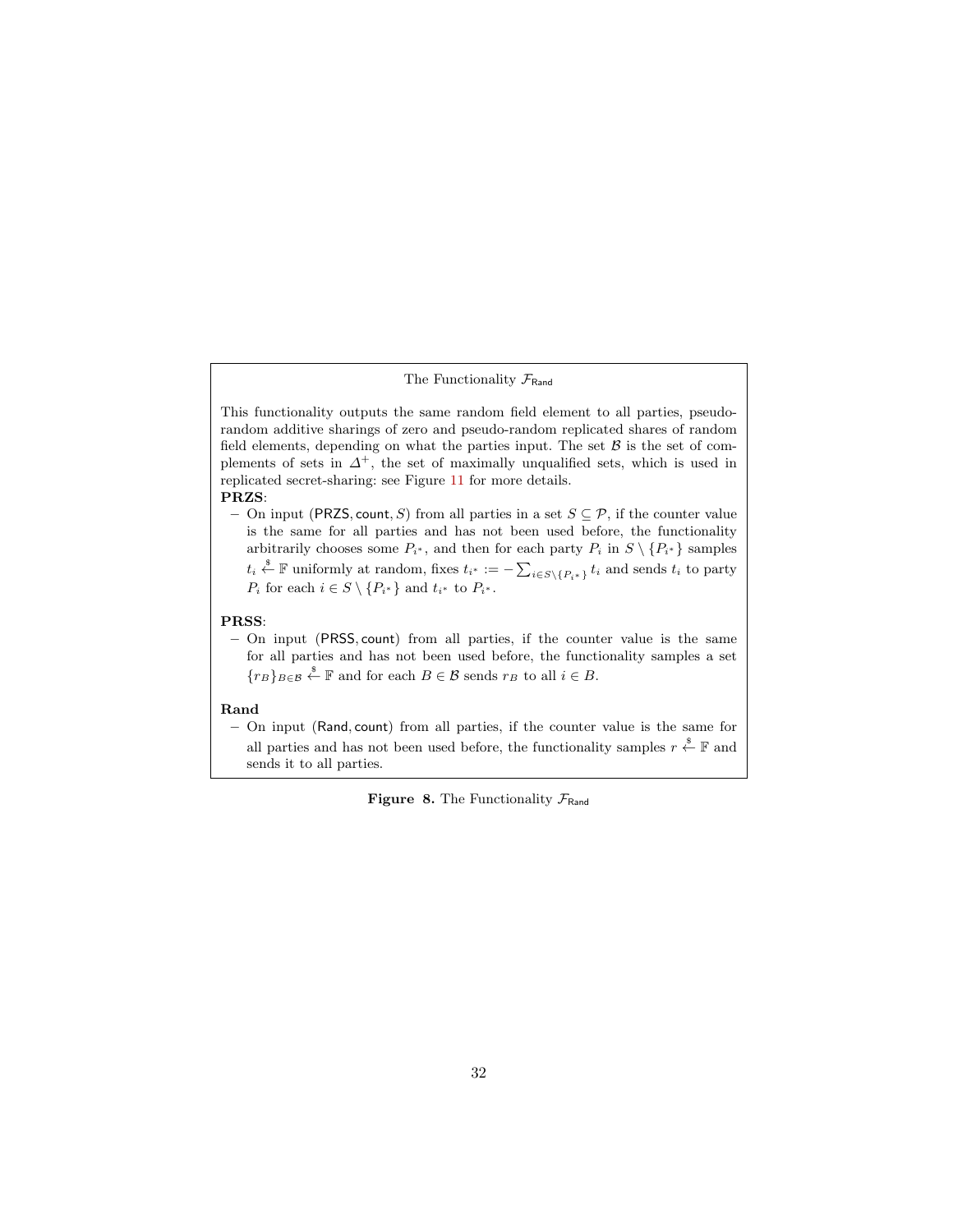# Protocol  $\Pi_{\mathsf{Prep}}$

Pre-processing for any LSSS computing a  $\mathcal{Q}_2$  access structure. Note that it takes replicated shares from  $\mathcal{F}_{\text{Rand}}$ , computes the additive sharing of the product, then uses  $\Pi_{\mathsf{Convert}}$  to convert this to the *specific LSSS* sharing. Consequently, the LSSS need not be multiplicative. It takes in a parameter  $N_T$  for the number of triples, and then the parties do the following:

- 1. Initialise a global counter count and agree on some sharing u of the value 1.
- 2. For i from 1 to  $N_T$ , do the following:
	- (a) Call  $\mathcal{F}_{\text{Rand}}$  with input (PRSS, count) four times, incrementing count after each call, to obtain secrets  $a^i$ ,  $b^i$ ,  $x^i$  and  $y^i$  shared as replicated shares; i.e.  $\mathbf{a}^i$ ,  $\mathbf{b}^i$ ,  $\mathbf{x}^i$  and  $\mathbf{y}^i$ .
	- (b) Each party performs local computations on its shares so that together they obtain an additive sharing of the product of  $a^i$  and  $b^i$ , and then do similarly with  $x^i$  and  $y^i$ .
	- (c) Run the subprotocol  $\Pi_{\text{Convert}}$  to obtain a sharing  $\mathbf{c}^i$  of the secret  $a^i \cdot b^i$  and a sharing  $\mathbf{z}^i$  of the secret  $x^i \cdot y^i$  (both sharings in the LSSS).
	- (d) Using the method of [\[18\]](#page-25-13), locally convert  $a^i$  and  $b^i$  from replicated shares to shares in this LSSS.
- 3. Now sacrifice: for i from 1 to  $N_T$ , do the following:
	- (a) Call  $\mathcal{F}_{\text{Rand}}$  with input (Rand, count) to obtain  $r^i$ , increment count, and run  $\Pi_{\mathsf{Opening}}.\mathbf{OpenTo}(0) \text{ on } r^i\mathbf{x}^i - \mathbf{a}^i \text{ and } \mathbf{y}^i - \mathbf{b}^i.$
	- (b) Locally compute

$$
\mathbf{t}^i := r^i \mathbf{z}^i - (y^i - b^i) \mathbf{a}^i - (r^i x^i - a^i) \mathbf{b}^i - \mathbf{c}^i - (r^i x^i - a^i) (y^i - b^i) \mathbf{u}.
$$

- (c) Run  $\Pi_{\text{Opening}}$ . **OpenTo**(0) on  $\mathbf{t}^i$  to obtain  $t^i$ .
- 4. Run  $\Pi_{\mathsf{Opening}}$ . Verify.
- 5. If  $t^i = 0$  for all *i*, locally output the triples  $(\mathbf{a}^i, \mathbf{b}^i, \mathbf{c}^i)_{i=1}^{N_T}$ .

<span id="page-32-0"></span>Figure 9. Protocol  $\Pi_{\text{Prep}}$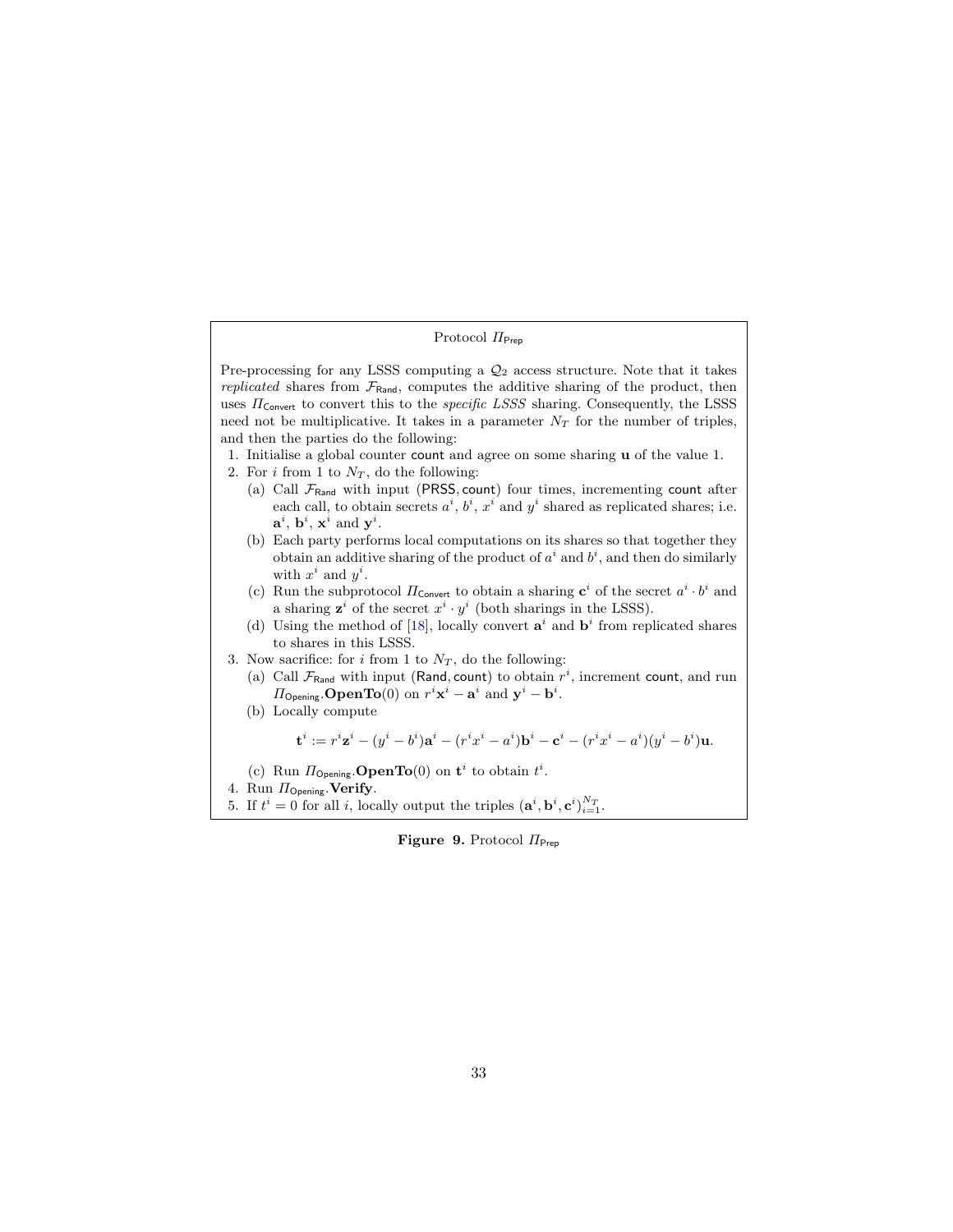# <span id="page-33-0"></span>A Standard Linear Secret-Sharing Schemes

In order to aid the reader, in this appendix we outline some examples of standard Linear Secret Sharing Schemes that we refer to in the main text. For each, we point out how the schemes relate to the notions in our paper in terms of errordetection. The three schemes we select are Shamir, Replicated and DNF-based sharing; the latter is sometimes referred to as ISN sharing. Replicated and DNFbased sharing can be derived from the conjunctive and disjunctive normal forms of the Boolean formulae describing their access structures, respectively. Every  $OR(A, B)$  in the formulae denotes that the parties in A and B get the current share; and every  $AND(A, B)$  denotes that the current share is additively shared between A and B. Proofs of correctness are omitted: the interested reader may refer to [\[30,](#page-26-14) [37\]](#page-27-3).

### A.1 Shamir Sharing

We now give examples of Shamir sharing to make ideas more concrete.

Shamir Sharing ΠShamir The access structure is  $(n, t)$ -threshold. **Input:** For party  $P_i$  to provide input s, it does the following: 1. Sample an irreducible polynomial  $f \stackrel{\$}{\leftarrow} \mathbb{F}[X]$  of degree t subject to  $f(0) = s$ . 2. For each  $P_j \in \mathcal{P} \setminus \{P_i\}$ , give party  $P_i$  the value  $f(i)$ . **Open:** For a qualified set of parties  $Q$  to open a secret  $s$ , 1. Each party  $P_i \in Q$  broadcasts their share  $f(i)$  to all other parties in  $Q$ . 2. Each party uses Lagrange interpolation to compute  $f(0)$ . **ALF**: To compute an affine function  $L(s^1, \ldots, s^k) + a$  where L is a linear function, *a* a public constant, and  $\{s^1, \ldots, s^k\}$  a set of secrets, each party computes  $L(f_{s^1}(i), \ldots, f_{s^k}(i)) + a.$ 

Figure 10. Shamir Sharing  $\Pi$ <sub>Shamir</sub>

**Shamir, (3, 1)-threshold** Consider Shamir's secret-sharing scheme for a  $(3, 1)$ threshold access structure and for simplicity assume that  $P_i$  receives  $f(i)$ . The MSP matrix is a Vandermonde matrix. We write it below with the row-map  $\psi$ on the left:

$$
M = \frac{P_1}{P_2} \begin{pmatrix} 1 & 1 \\ 1 & 2 \\ 1 & 3 \end{pmatrix}
$$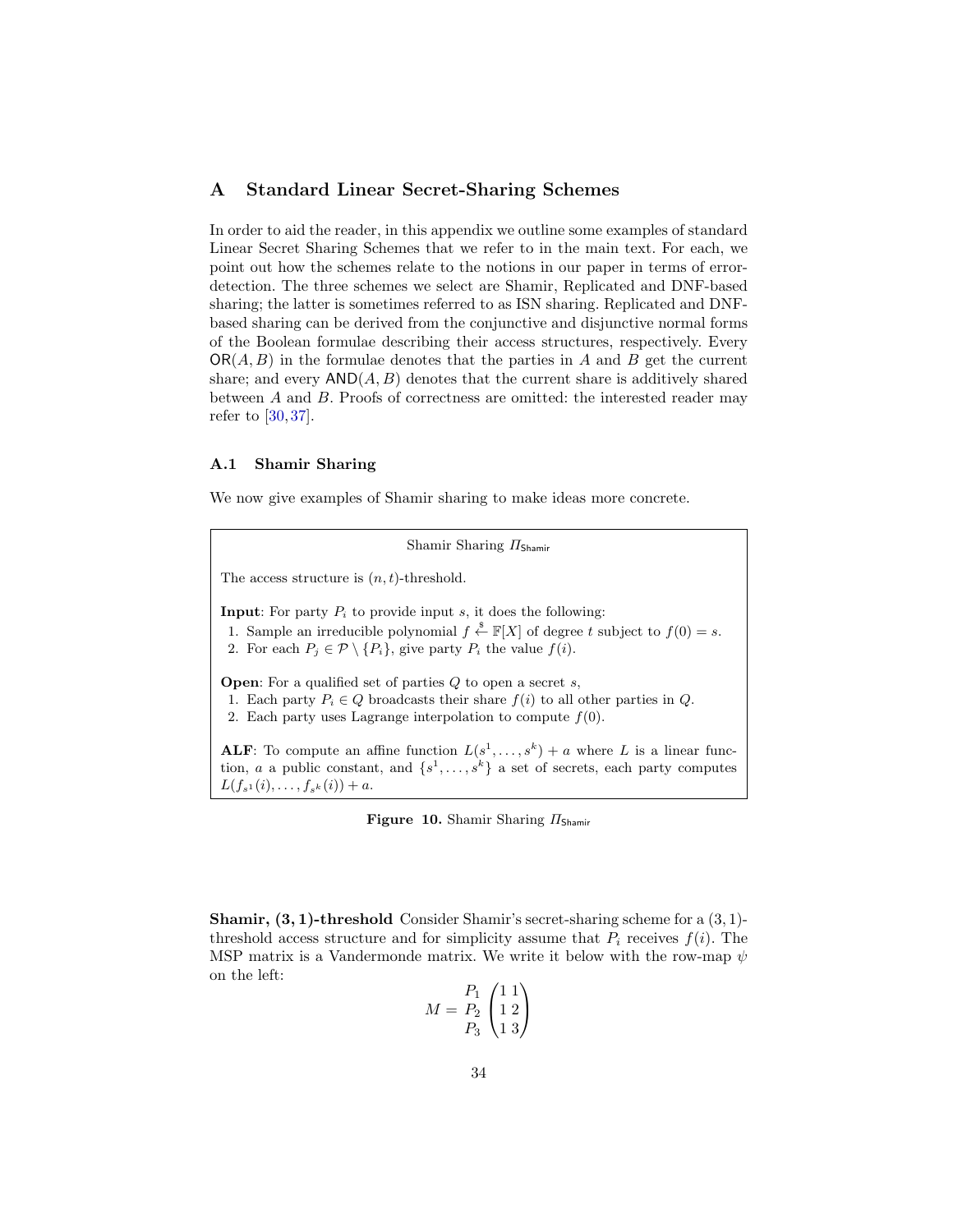The target vector in this case is  $\boldsymbol{\varepsilon} = \mathbf{e}^1 = (1,0)^\top \in \mathbb{F}^2$ . Let N be the cokernel of M, for some choice of basis; one possible choice is:

$$
N = (1 - 2 1).
$$

There are no share vectors with unqualified support, since such a share vector corresponds to a polynomial of degree t with  $t + 1$  zeros, which cannot exist. Hence, by linearity, the adversary cannot change the share vector so that the resulting vector is still a valid share vector. This is consistent with our lemmata since the access structure is  $\mathcal{Q}_2$ .

**Shamir, (4, 1)-threshold** Now we do the same for  $(4, 1)$ -threshold. We have

$$
M = \begin{bmatrix} P_1 & 1 & 1 \\ P_2 & 1 & 2 \\ P_3 & 1 & 3 \\ P_4 & 1 & 4 \end{bmatrix}
$$

and a possible parity-check matrix

$$
N = \begin{pmatrix} 1 & 0 & -3 & 2 \\ 0 & 1 & -2 & 1 \end{pmatrix}
$$

Replicated Sharing ΠReplicated

.

### A.2 Replicated Sharing

Again we give some basic examples.

Let  $\mathcal{B} := \{ B \in 2^{\mathcal{P}} : \mathcal{P} \setminus B \in \Delta^+ \}.$ 

**Input:** For party  $P_i$  to provide input s, it does the following:

- 1. Sample a set  $\{s_B\}_{B \in \mathcal{B}} \overset{\$}{\leftarrow} \mathbb{F}$  subject to  $\sum_{B \in \mathcal{B}} s_B = s$ .
- 2. For each  $B \in \mathcal{B}$ , give  $s_B$  to all  $i \in B$ .

**Open:** For a qualified set of parties  $Q$  to open a secret  $s$ ,

1. A qualified set  $Q$  of parties together has all shares, i.e. the set  $\{s_B\}_{B\in\mathcal{B}}$ . For each  $B \in \mathcal{B}$ , if  $P_j \in Q$  and  $P_j \notin B$  then all parties  $P_i \in B$  send  $s_B$  to party  $P_j$ . 2. Each party computes  $s = \sum_{B \in \mathcal{B}} s_B$ .

**ALF**: To compute an affine linear function  $L(s^1, \ldots, s^k) + a$  where L is a linear function, a a public constant, and  $\{s^1, \ldots, s^k\}$  a set of secrets, each  $P_i \in \mathcal{P}$ , for each  $B \in \mathcal{B}$  where  $B \ni P_i$ , computes the output as  $s_B := L(s_B^1, \ldots, s_B^k)$ , and then for some  $B \in \mathcal{B}$ , every  $P_i \in B$  sets the share  $s_B$  as  $s_B := L(s_B^1, \ldots, s_B^k) + a$ .

<span id="page-34-0"></span>Figure 11. Replicated Sharing  $\Pi_{\mathsf{Replicated}}$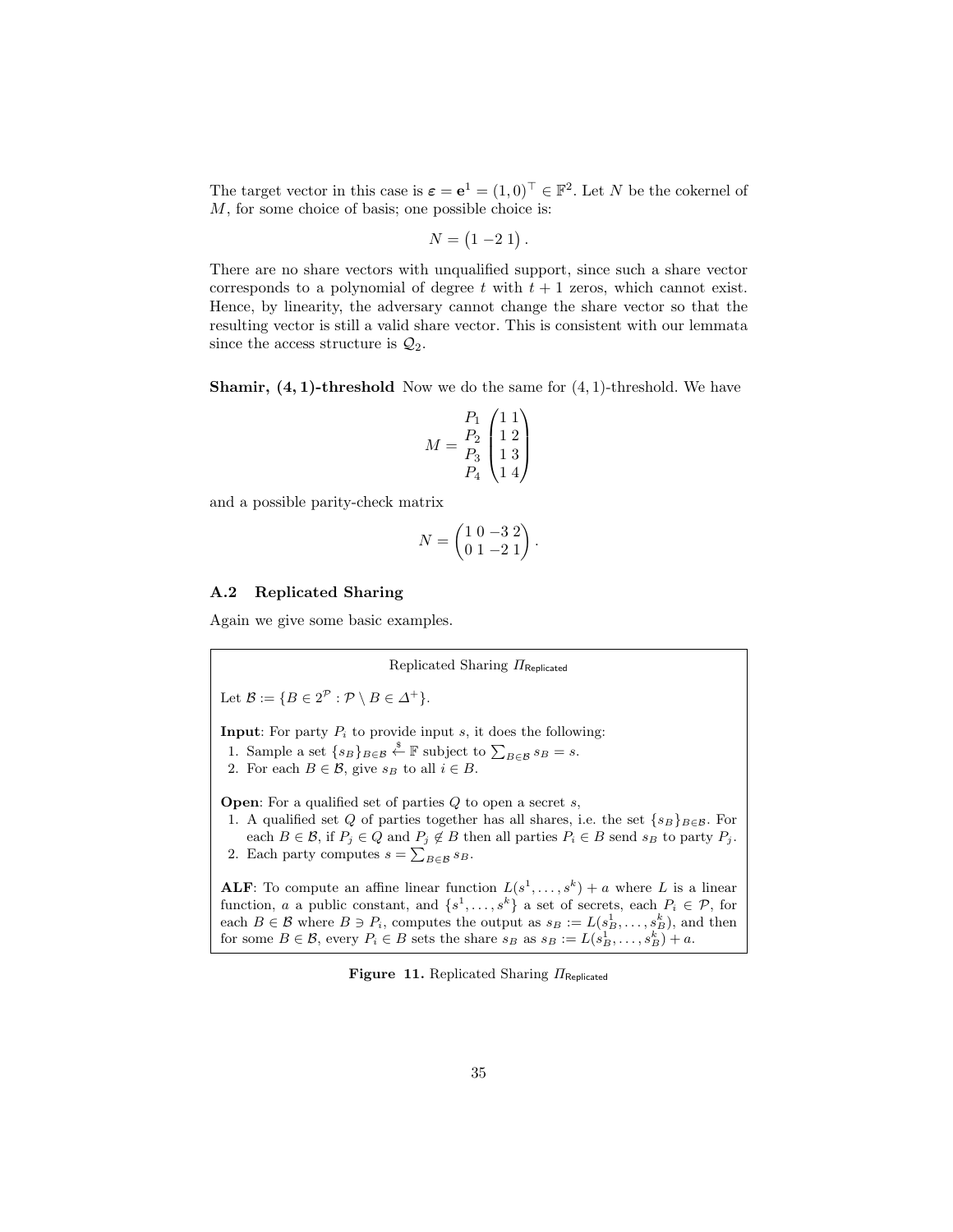Replicated, (3, 1)-threshold Consider the replicated secret-sharing for the (3, 1)-threshold access structure. One choice of MSP matrix is:

$$
M = \begin{bmatrix} P_1 & 1 & -1 & -1 \\ P_2 & 1 & -1 & -1 \\ 0 & 1 & 0 & 0 \\ P_3 & 0 & 1 & 0 \\ 0 & 0 & 1 & 0 \\ P_1 & 0 & 0 & 1 \end{bmatrix}
$$

where the numbers to the left of the matrix indicate which party owns each row (i.e. they indicate the map  $\psi$ ). The target vector is  $\boldsymbol{\varepsilon} = \mathbf{e}^1 = (1, 0, 0)^\top \in \mathbb{F}^3$ . Let  $N$  be the cokernel of  $M$ , for some choice of basis; one possible choice is:

$$
N = \left(\begin{array}{rrr} -1 & 1 & 0 & 0 & 0 & 0 \\ 0 & 0 & -1 & 1 & 0 & 0 \\ 0 & 0 & 0 & 0 & -1 & 1 \end{array}\right).
$$

As with Shamir's secret-sharing, there are no share vectors with unqualified support: if  $N \cdot \mathbf{t} = \mathbf{0}$ , then  $\mathbf{t}$  is of the form  $(\mathbf{t}_1, \mathbf{t}_1, \mathbf{t}_2, \mathbf{t}_3, \mathbf{t}_3)^\top$  where  $\mathbf{t}_i \in \mathbb{F}$ ; however, the image under  $\psi$  of the support of an error with this form (for which the encoded secret is non-zero) is necessarily qualified (e.g.  $\mathbf{t} = (0,0,0,0,1,1)^{\top}$ has support  $\{1,3\}$ , which is qualified). Thus the adversary cannot change the share vector so that the new shares encode the same secret, let alone changing the share so that it shares a different secret, without the resulting vector not being in  $\text{im}(M)$ .

### A.3 DNF-based Sharing

Here we choose a little more exotic an example. Consider the  $\mathcal{Q}_2$  access structure given by (where we are just writing party indices, for clarity):

$$
\Gamma^- = \{ \{4\}, \{1, 2\}, \{1, 3\}, \{2, 3\} \}
$$

$$
\Delta^+ = \{ \{1\}, \{2\}, \{3\} \}.
$$

One choice of MSP matrix is:

$$
M = \begin{bmatrix} P_4 & 1 & 0 & 0 & 0 \\ P_1 & 1 & -1 & 0 & 0 \\ P_2 & 0 & 1 & 0 & 0 \\ 0 & 1 & 0 & 0 & 0 \\ P_3 & 0 & 0 & 1 & 0 \\ P_2 & 1 & 0 & 0 & -1 \\ P_3 & 0 & 0 & 0 & 1 \end{bmatrix}
$$

.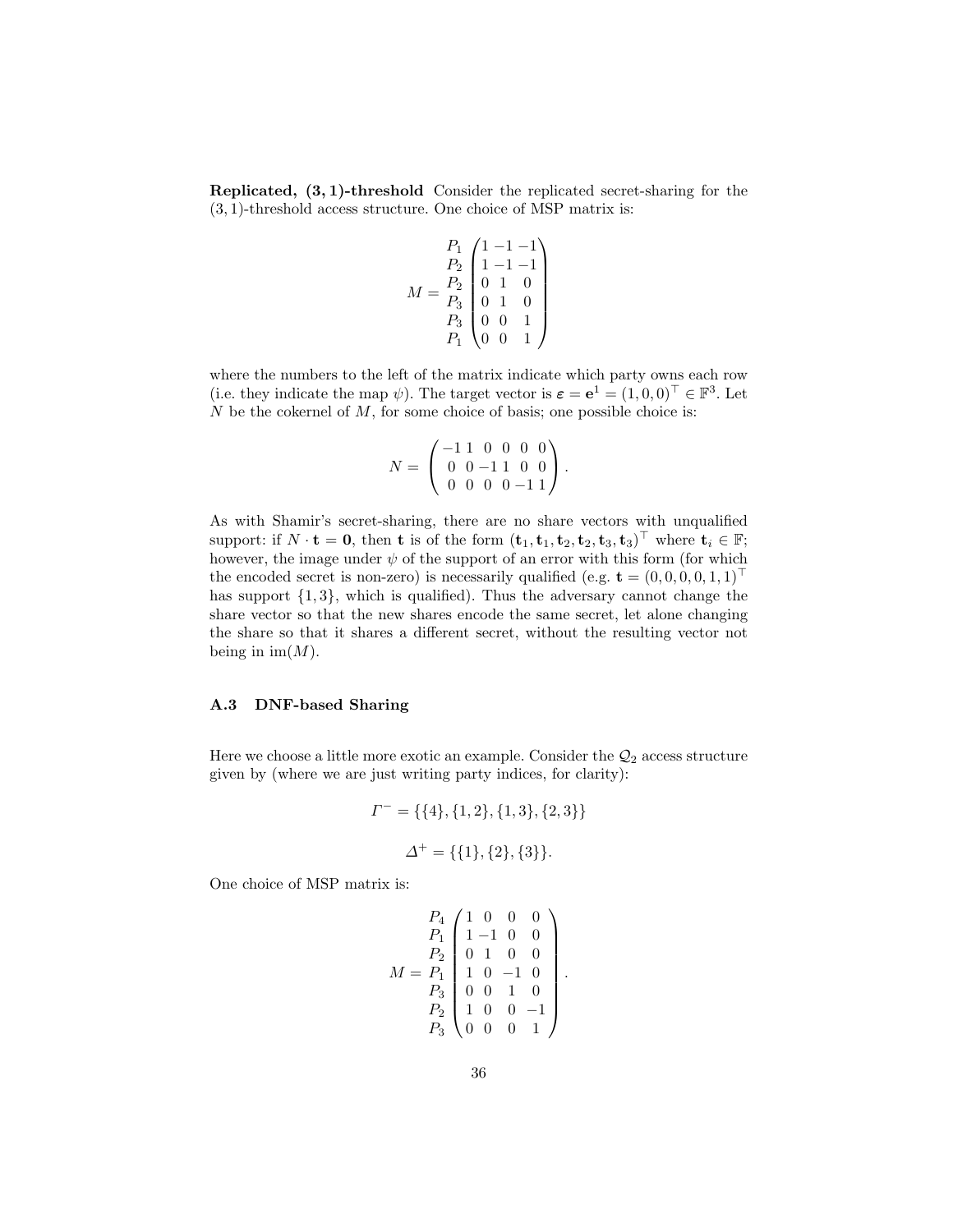DNF Sharing  $\Pi_{\text{DNF}}$ **Input:** For party  $P_i$  to provide input  $s$ , it does the following: 1. For each  $Q \in \Gamma^-$ , sample  $\{s_Q^j\}_{P_j \in Q} \stackrel{\hspace{0.1em}\mathsf{\scriptscriptstyle\$}}{\leftarrow} \mathbb{F}$  subject to  $\sum_{P_j \in Q} s_Q^j = s$ . 2. For each  $Q \in \Gamma^-$ , for each  $P_j \in Q$ , give  $s_Q^j$  to  $P_j$ . **Open:** For a qualified set of parties  $Q$  to open a secret  $s$ , 1. A qualified set Q of parties has all shares in the set  $\{s_Q^i\}_{P_i \in Q}$ . Each party  $P_i \in Q$  broadcasts their share  $s_Q^i$  to all other parties in  $Q$ . 2. Each party in Q computes  $s = \sum_{P_i \in Q} s_Q^i$ . ALF: For notational simplicity, we describe how to compute the affine linear function  $L(x, y) = \alpha x + \beta y + \gamma$  where  $\alpha, \beta \in \mathbb{F}$  define a linear function on secrets x and y, and  $\gamma \in \mathbb{F}$  is a public constant. Each  $P_i \in \mathcal{P}$ , for each  $Q \in \Gamma^+$  where  $Q \ni P_i$ , computes  $z_Q^i := \alpha x_Q^i + \beta y_Q^i$ . The public constant  $\gamma$  must be added to each of the  $|\Gamma^{-}|$  sharings, so for each  $Q \in \Gamma^{-}$ the parties decide on some  $P_i \in Q$  to modify  $z_Q^i$  to be  $z_Q^i := z_Q^i + \gamma$ .



The target vector in this case is  $\boldsymbol{\varepsilon} = \mathbf{e}^1 = (1, 0, 0, 0)^\top \in \mathbb{F}^4$ . Let N be the cokernel of M, for some choice of basis; one possible choice is:

| $N = \begin{pmatrix} 1 & -1 & -1 & 0 & 0 & 0 & 0 \\ 1 & 0 & 0 & -1 & -1 & 0 & 0 \\ 1 & 0 & 0 & 0 & 0 & -1 & -1 \end{pmatrix}.$ |  |  |  |  |
|--------------------------------------------------------------------------------------------------------------------------------|--|--|--|--|

As with the  $\mathcal{Q}_2$  Shamir and Replicated secret sharing examples, there are no share vectors with unqualified support. This is because any share vector must contain the secret in the first component, which automatically makes its support qualified since  $\psi(1) = \{P_4\}$ , which is qualified.

### <span id="page-36-0"></span>B Proofs

### B.1 Proof of Proposition [1](#page-16-2)

Following standard proofs in the UC model, we provide a simulator in Figure [13,](#page-44-0) Figure [14](#page-45-0) and Figure [15](#page-46-0) and will argue that no environment, which provides input and output to all parties, and additionally decides on all action and views all internal behaviour of the adversary, can distinguish between the world in which the simulator provides a transcript running the adversary as a subroutine and interacting with  $\mathcal{F}_{\text{MPC}}$  given in Figure [4,](#page-15-0) and a hybrid world in which the honest parties and adversary instead interact in a protocol execution given in Figure [2](#page-13-0) and Figure [5](#page-28-0) where in this hybrid world the existence of  $\mathcal{F}_{\text{Prep}}$  given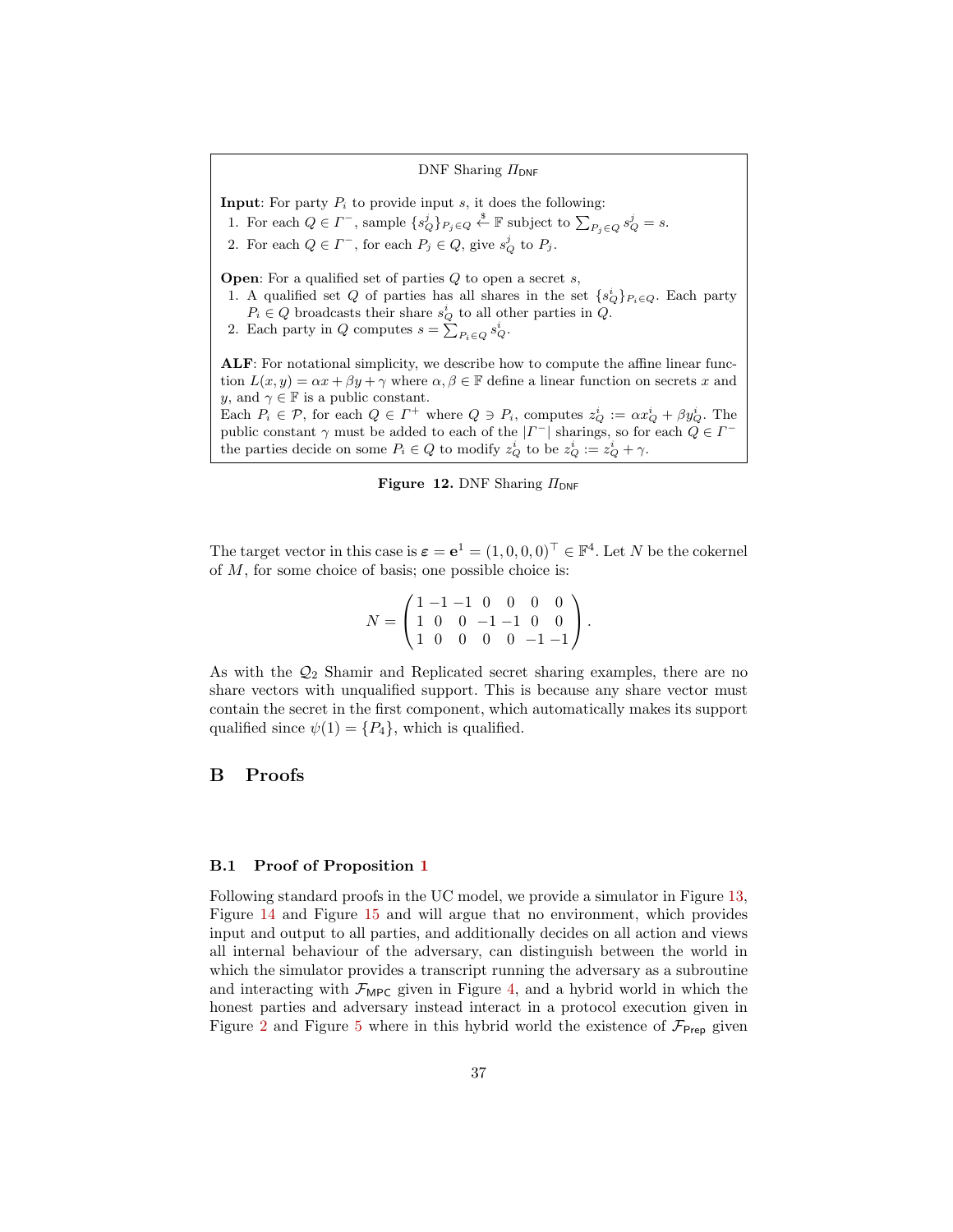in Figure [3](#page-14-0) is assumed. Before we give the formal indistinguishability argument, we make a couple of remarks on the proof and simulation.

Correctness of Simulation The majority of the simulation merely involves running the protocol honestly with the adversary, extracting inputs, and faking inputs of honest parties.

**Initialise:** Note that  $\mathcal{F}_{\text{MPC}}$  must even allow the adversary to abort during the initialisation since the  $\mathcal{F}_{\text{Prep}}$  protocol allows the adversary to abort. Agreement of the sharing of 1 can be done in different ways and is not particularly interesting for our protocol; for example, one party can generate a random sharing of 1 and broadcast it; the parties can then update the hash function with the sharing they observed to ensure (after running  $\Pi_{\text{MPC}}$ . Verify later on) that all parties receive the same vector. It is for this reason that the details are omitted from the protocol description.

When opening the random mask  $\bf{r}$  which will be an input mask, the functionality must allow a message from the adversary to abort or continue because in the simulation the adversary can cause an abort during  $\Pi_{\text{Opening}}$ . **OpenTo**(*i*). Recall, however, that the adversary can either cause an abort, or the party providing input necessarily computes the correct mask  $r$ , by Lemma [1;](#page-10-0) in particular, then, the adversary cannot cause the (honest) party to use an incorrect value instead of r. Note also that if the party providing input is corrupt and sends different values of  $\epsilon$  to different honest players (emulated by the simulator), the flag Abort is not set as true because the protocol is supposed to continue; however, the hashes are computed by the simulator exactly as they would be in the real world, and hence the protocol will abort if the adversary behaves in this manner.

LSSSs admitting non-trivial sharings of 0 We highlight this part of the proof since it is important for understanding why simulation is possible even though for some LSSSs the adversary can cause different parties to reconstruct different share vectors which share the same secret.

Note that if the LSSS admits non-trivial sharings of the secret 0, the adversary could open a secret to different honest parties by making them reconstruct different share vectors, even though the secret must be the same because of the inherent error-detection in the MSP. However, the definition of q in Section [4](#page-11-0) disallows this since it requires that  $\ker(M_{\mathsf{q}(P_i)}) = \{\mathbf{0}\}\$  for each i. In such cases, the size of the set  $q(P_i)$  is likely to be large, if not the whole set of shares.

#### Indistinguishability

Proof. Following standard practice, we provide a sequence of hybrid executions between the real-world and ideal-world executions, prove that each hybrid is indistinguishable from the next, and conclude that the first and last executions are indistinguishable.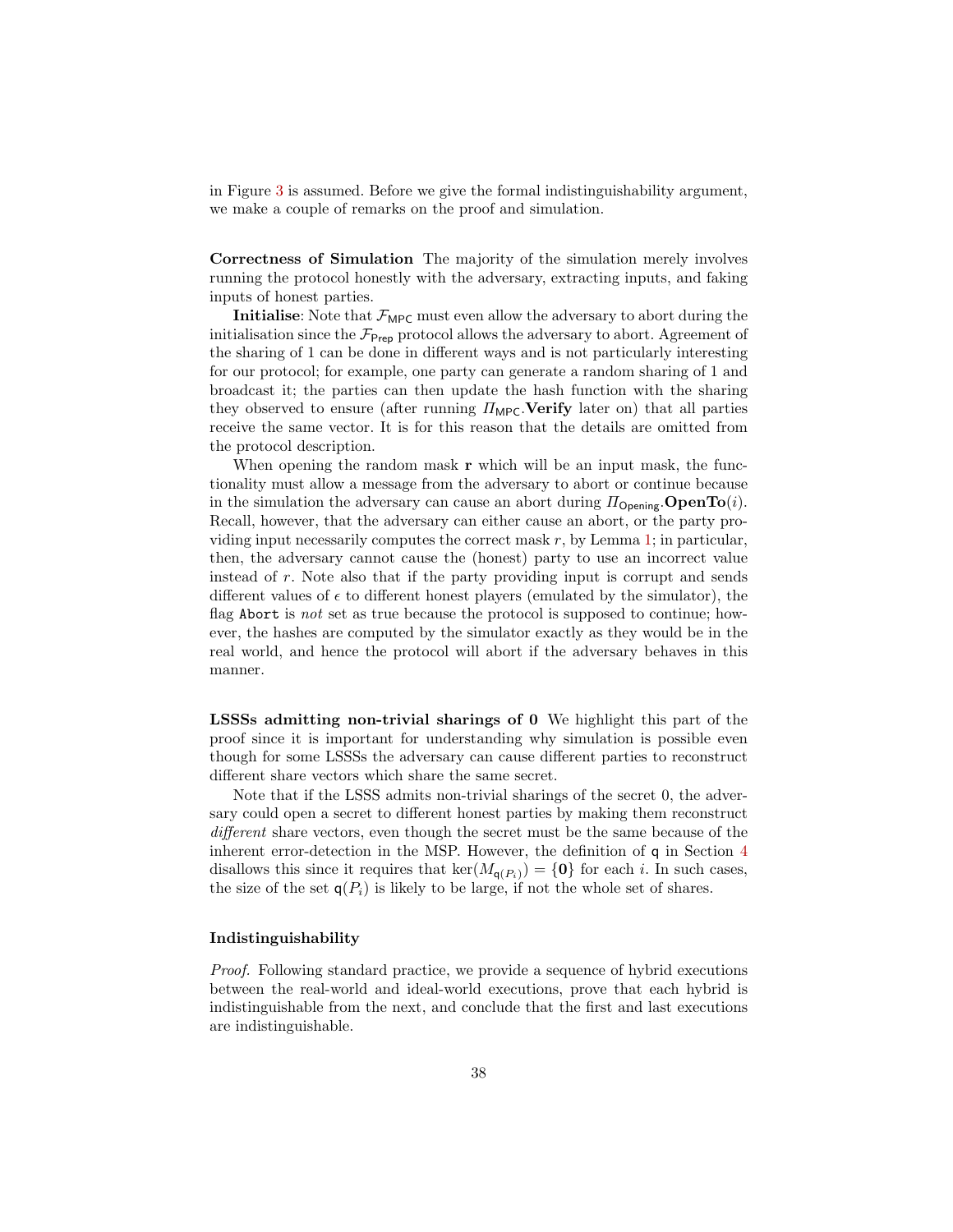- Hybrid 0: This is the hybrid world in which the adversary and simulator run the protocol and the simulator additionally responds to all calls to  $\mathcal{F}_{\text{Prep}}$ . Here the simulator uses the actual inputs of honest parties. Using knowledge of the mask from internally running  $\mathcal{F}_{\text{Rand}}$ , the simulator extracts input of the adversary from the broadcast and passes it to  $\mathcal{F}_{\text{MPC}}$ , which interacts with honest parties with their inputs from the environment. Whatever the behaviour of the adversary, the simulator continues the protocol honestly, and sends the message to  $\mathcal{F}_{\text{MPC}}$  to abort if an honest party or the adversary in the protocol would signal abort.
- Hybrid 1: Same as Hybrid 0, but the simulator additionally stores errors for each sharing, as induced by the adversary during calls to  $\Pi_{\text{Opening}}$ . **Broadcast** and  $\Pi_{\text{Opening}}.\text{OpenTo}()$ . Then, during calls to  $\Pi_{\text{MPC}}.\text{Add},$  the simulator add errors in the obvious way, and in  $\Pi_{\text{MPC}}$ . Multiply replace opening of vectors s – a and s' – b in Multiply with share vectors  $\rho + \delta^{(s)}$  and  $\sigma + \delta^{(s')}$  sharing uniform secrets, but which agree with the shares held by the adversary on  $\mathbf{s}_A - \mathbf{a}_A$  and  $\mathbf{s}'_A - \mathbf{b}_A$  respectively. See the appropriate procedures in  $\mathcal{S}_{\text{MPC}}$ in Figure [13](#page-44-0) for details.
- Hybrid 2: Same as Hybrid 1 but the simulator replaces the broadcast of  $\epsilon = s-r$  for honest parties' actual inputs s, and r from  $\mathcal{F}_{\text{Prep}}$ , with uniformly randomly sampled inputs instead (or equivalently sample and broadcast a uniform  $\epsilon$ ). Note that in the previous hybrid we removed the dependence on the inputs of honest parties of the transcript during  $\Pi_{\text{MPC}}$ . Multiply. The only remaining place to remove the dependence is during output. To do this, the simulator stores all share vectors output from  $\mathcal{F}_{\text{Prep}}$ , and executes the entire remainder of  $\Pi_{\text{MPC}}$  (after the alterations in **Input**) just as honest parties would, except for output, in which the simulator generates new shares derived from the output of the functionality  $\mathcal{F}_{\text{MPC}}$  and the internally-run  $\mathcal{F}_{\text{Prep}}$  and passes these to the adversary during the call to **OutputTo** (de-tailed in Figure [15\)](#page-46-0). The simulator sends the message to  $\mathcal{F}_{\text{MPC}}$  to abort if an honest party or the adversary in the protocol would signal abort.

**Hybrid 0**  $\rightarrow$  **Hybrid 1** Hybrid 0 produces the same transcript for the adversary as would be generated in the protocol execution since at this point we give the simulator the actual inputs of honest parties, and the simulator uses the honest parties' inputs to perform the protocol honestly. Observe that any errors induced on share vectors by acting maliciously in  $\Pi_{\text{Opening}}$ . **Broadcast** or  $\Pi_{\text{Opening}}$ . **OpenTo** will (possibly) be observed by the adversary in the procedure  $\Pi_{\text{MPC}}$ . **Multiply**, since the honest parties will not necessarily have aborted by this point; of course, the protocol will still abort in  $\Pi_{\text{MPC}}$ . **OutputTo**, but the simulation of the protocol must continue until this is called, since honest parties in the real (hybrid) world would also continue. Moreover, note that  $\Pi_{\text{Mpc}}$ . Multiply is the *only* place errors are (possibly) observable by the adversary. Therefore, to replace the secrets opened in  $\Pi_{\text{MPC}}$ . Multiply with uniform secrets, which we want to do as then they are trivially independent of the honest parties' inputs, the simulator must keep track of the errors introduced by the adversary throughout and ensure those errors are observed during the calls to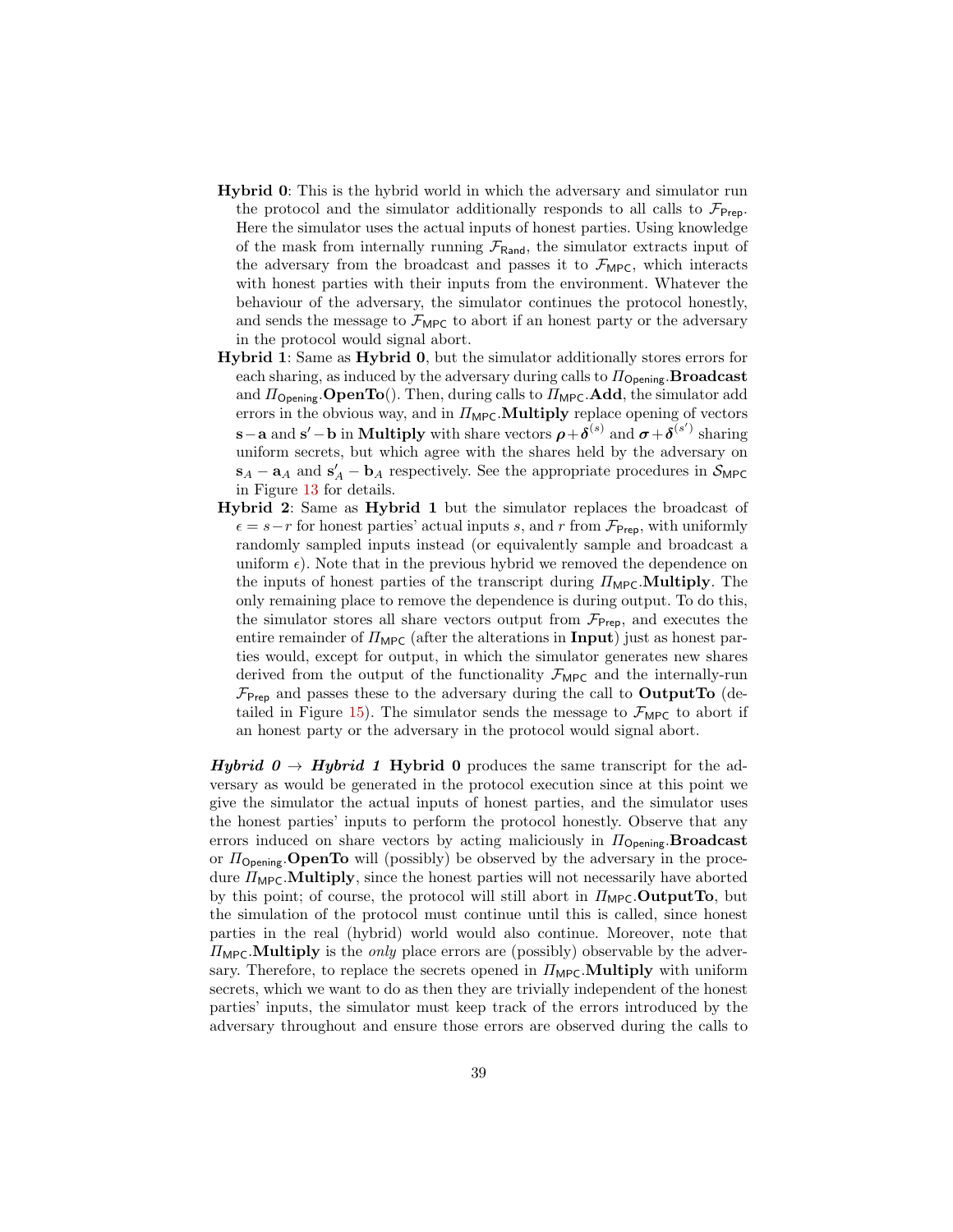$\Pi_{\text{Opening}}$ . **OpenTo** of  $\Pi_{\text{MPC}}$ . **Multiply**. By "observed", we mean that the same sets of honest and/or corrupt parties will fail to reconstruct and consequently request that the protocol abort. (Note that this set of parties is somewhat governed by the function q since this defines how shares are reconstructed (before verification), but we are not claiming any secrecy on this function.) Since the simulator is able to extract these errors and maintain them through the computation (see Figure [14,](#page-45-0) Figure [15\)](#page-46-0), the adversary will observe the same the same set of parties failing or succeeding in  $\Pi_{\text{Opening}}$ . OpenTo as if the protocol were followed honestly. Note that the errors  $\delta$  computed by the simulator will be (subvectors of) sharings of zero if the adversary behaves honestly with the inputs provided by the simulator.

More concretely, consider Input for corrupt parties' inputs: the simulator needs to maintain a record of the corrupt shares by computing  $\mathbf{s}_{\{P_j\}} := \epsilon^j$ .  $\mathbf{u}_{\{P_j\}} + \mathbf{r}_{\{P_j\}}$  for each honest  $P_j$ , where  $\epsilon^j$  is what the adversary sent to honest  $P_i$ , not necessarily the same to all honest parties since we only assume pair-wise secure channels. Observe that if the adversary behaves dishonestly and sends a different  $\epsilon$  to the simulator for some honest party, then the hashes will differ in Verify later on; otherwise, the adversary behaves honestly and the simulator is able to extract the well-defined input of the adversary as  $s := \epsilon + r$  and forward it to the functionality  $\mathcal{F}_{\mathsf{MPC}}$  because the mask r was provided by  $\mathcal{F}_{\mathsf{Prep}}$ , which the simulator ran internally, and forwarded it to the adversary during Initialise.

Note also that maintaining a list of these errors allows the simulator to evaluate the hash function used in Verify identically to how honest parties would in the protocol.

Finally, note that the replacement secrets the simulator uses during multiplication were sampled uniformly, so the contribution to the distributions is the same between the hybrids because:

- 1. The secrets a and b in the triple are never revealed, so the secrets  $s a$  and  $s' - b$  are computationally indistinguishable from uniform since a and b are pseudo-randomly generated;
- 2. The errors induced by the adversary during calls to  $\Pi_{\text{Opening}}$ . **Broadcast** and  $\Pi_{\text{Opening}}$ . **OpenTo** were carried through.

**Hybrid 1**  $\rightarrow$  **Hybrid 2** Since **r** is generated from pre-processing and the encoded secret  $r$  is uniform and unknown to the adversary, the broadcasted value  $\epsilon$  masks the input of honest parties computationally since r is only generated as a pseudo-random secret. Indeed, note that every call to  $\Pi_{\text{Opening}}$ . **OpenTo** is of sharings encoding uniformly random secrets, and that when  $\Pi_{\text{Opening}}$ . **Broadcast** is called when honest parties are to provide inputs, the broadcasted value is also uniform. Thus the transcript reveals nothing about the inputs of honest parties, and in particular (computationally) hides the fact that the simulator samples honest parties' inputs during  $S_{\text{MPC}}$ . Input in Hybrid 2.

Moreover, the simulator is able to create a convincing output vector which shares the secret output by the functionality because a set of unqualified parties learns no information about the secret from the shares they hold. Note that some generalised forms of secret-sharing do not offer such guarantees: see, for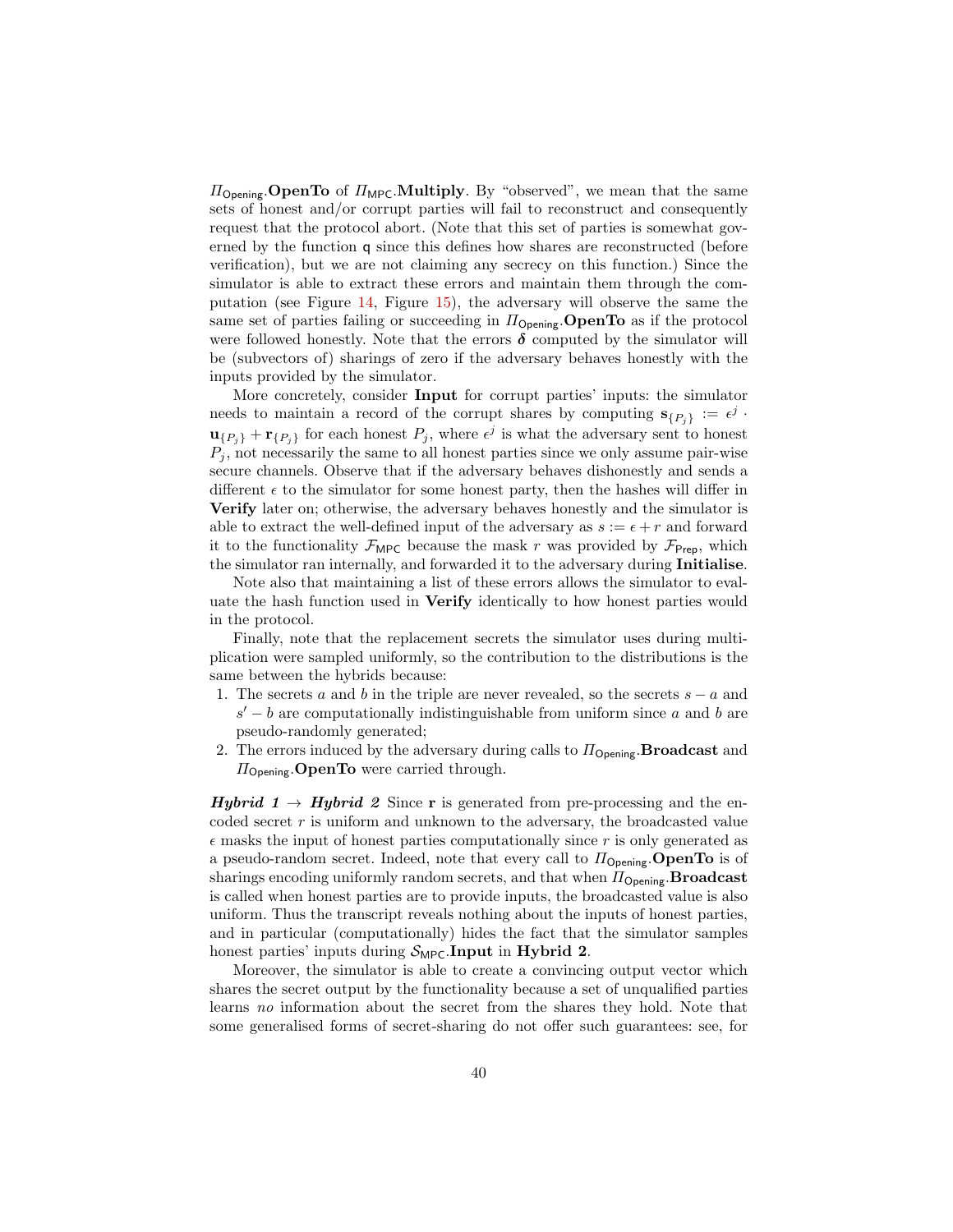example, ramp schemes [\[10\]](#page-25-16) in which some sets of parties are neither unqualified nor qualified and are allowed to learn something about the secret. If the set of shares revealed something about the secret (say, for example, that the sampled secret lay in a strict subset of the domain) then if the functionality later outputs a secret not in this domain, the simulator cannot necessarily provide a set of shares which convincingly opens to the actual input (and not the sampled secret). Since this does not happen, the inputs and outputs of all parties are the same, the transcript is independent of the input, and the parties abort with the same distributions in both worlds.

Since each pair of hybrids is indistinguishable (computationally or better), by the triangle inequality applied to the success probabilities adversary in distinguishing between each pair, the  $\mathcal{F}_{\text{Preo}}$ -hybrid world and the ideal world are com $p$ utationally indistinguishable.  $\Box$ 

### B.2 Proof of Proposition [2](#page-22-0)

We will first briefly justify the correctness of the protocol in the sense that it will always abort if the adversary cheats. Note that our protocol allows any party to alter the encoded secrets simply by changing their beginning summand  $x_i$ ; sacrificing is used to ensure that this does not happen. Let the error the adversary introduces be  $\delta$ .

1. If  $N\delta \neq 0$  then the adversary has introduced errors so that the resulting vector is not a valid sharing of any secret in the LSSS. An error of this form will cause honest parties construct different but valid share vectors when opening shares during sacrifice. Such an error is moreover not detected during the sacrifice stage, during  $\Pi_{\text{Opening}}$ . **OpenTo**(0), if and only if the adversary manages to cancel the error in the other triple used during sacrifice: i.e. if the adversary manages to introduce errors  $\delta^{a,b}$  and  $\delta^{x,y}$  on c and z, and errors when broadcasting for the sacrifice check so that the vector defined by

$$
r \cdot \boldsymbol{\delta}_{\{P_i\}}^{x,y} - (\rho - \rho^i) \cdot \mathbf{b}_{\{P_i\}} - (\sigma^i - \sigma) \cdot \mathbf{a}_{\{P_i\}} - \boldsymbol{\delta}_{\{P_i\}}^{a,b} - (\rho^i \cdot \sigma^i - \rho \cdot \sigma) \cdot \mathbf{u}_{\{P_i\}}
$$

for each  $i \in [n]$  is a valid sharing of zero, where  $\rho^i$  and  $\sigma^i$  are the values reconstructed by  $P_i$  in opening  $\rho$  and  $\sigma$ . Since  $\rho$  and  $\sigma$  are uniform, the protocol will abort during  $\Pi_{\text{Opening}}$  except with probability  $1/q$  where  $q = |\mathbb{F}|$ .

2. If  $N\delta = 0$  then the adversary has introduced errors so that the resulting vector is a valid sharing of some secret which is different from the secret encoded by the original additive sharing. In this case, the protocol will abort unless the adversary manages to compute something to add to c and z such that in the sacrifice step it holds that

$$
0 = r \cdot (x \cdot y + \delta^z) + a' \cdot b' - (a' \cdot b' + \delta^c) - r \cdot x \cdot y.
$$

In other words, the adversary must add on errors to c and z encoding secrets δ<sup>c</sup> and δ<sup>z</sup> such that  $rδ^z - δ^c = 0$ , which again only happens with probability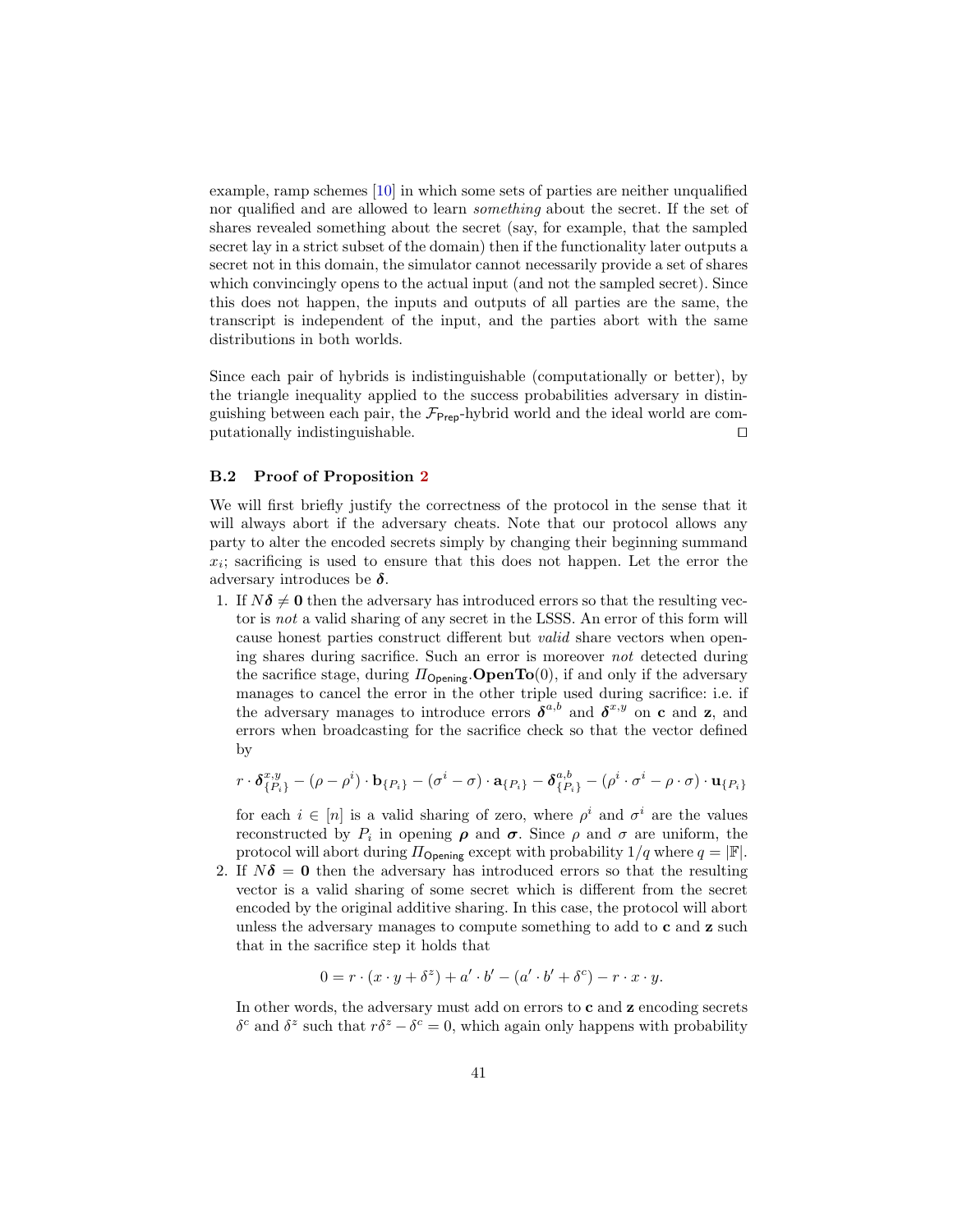$1/q$  since r is uniformly random (since it is derived from  $\rho$  and  $\sigma$  which are uniform.

Thus in either case, the protocol will abort with overwhelming probability.

We now turn to proving security. Our simulator is given in Figure [17](#page-48-0) and Figure [18.](#page-49-0) We will discuss correctness of the simulation, and then prove that the simulator successfully provides a transcript to adversary so that no environment, who provides all inputs, sees all outputs of honest parties, and additionally controls all internal behaviour of the adversary, can distinguish between the ideal world in which the simulator acts with  $\mathcal{F}_{\text{Prep}}$ , and the hybrid world in which the honest parties interact with the adversary as in the protocol and additionally have access to  $\mathcal{F}_{\text{Rand}}$ .

Correctness of Simulation Since we are in the  $\mathcal{F}_{\text{Rand}}$ -hybrid world, the simulator is required to respond to all calls of the adversary to generate PRSSs and PRZSs and public random values r.

Throughout the simulation, the simulator keeps track of errors introduced by the adversary on honest parties' shares by storing a vector  $\delta$  along with share vector; these vectors (potentially) change after each round of communication, which is the only time the adversary can influence shares of honest parties. More specifically, the simulator must keep track of errors from  $\Pi_{\text{Convert}}$  so that the correct distribution of honest parties aborts during OpenTo() or Verify.

Because all of the raw data used to construct the Beaver triples comes from either  $\mathcal{F}_{\text{Rand}}$  or  $\mathcal{F}_{\text{Prep}}$ , the simulator can always compute what the adversary would compute were he to follow the protocol, as the simulator runs  $\mathcal{F}_{\text{Rand}}$  internally and interfaces between the adversary and  $\mathcal{F}_{\text{Prep}}$ ; using this information, he can exactly determine the errors the adversary introduces when sending information to (emulated) honest parties; the simulator can then use this information to provide a transcript indistinguishable between the hybrid world and the ideal world, even without learning the shares received by honest parties, as we shall prove.

Note that if the LSSS admits share vectors with unqualified support, the adversary can potentially create a set of shares different from those generated by the multiplication protocol but so that the sacrifice check passes; this can be viewed as re-randomising shares, as was discussed in Section [4.](#page-11-0) However, by Lemma [2,](#page-10-1) any re-randomisation cannot affect the value of the *secrets* encoded. In particular, this means that the shares the adversary holds at the end may not be the same as the shares given to the functionality by the simulator, who simply passes on exactly what the adversary *would* compute were he to follow the protocol; however, if the adversary follows the protocol then the distributions of the final share vectors held by all parties are the same in both real (hybrid) and ideal worlds, since by linearity,

 ${c : c \text{ encodes the secret } c} = {c + e : c \text{ encodes the secret } c}$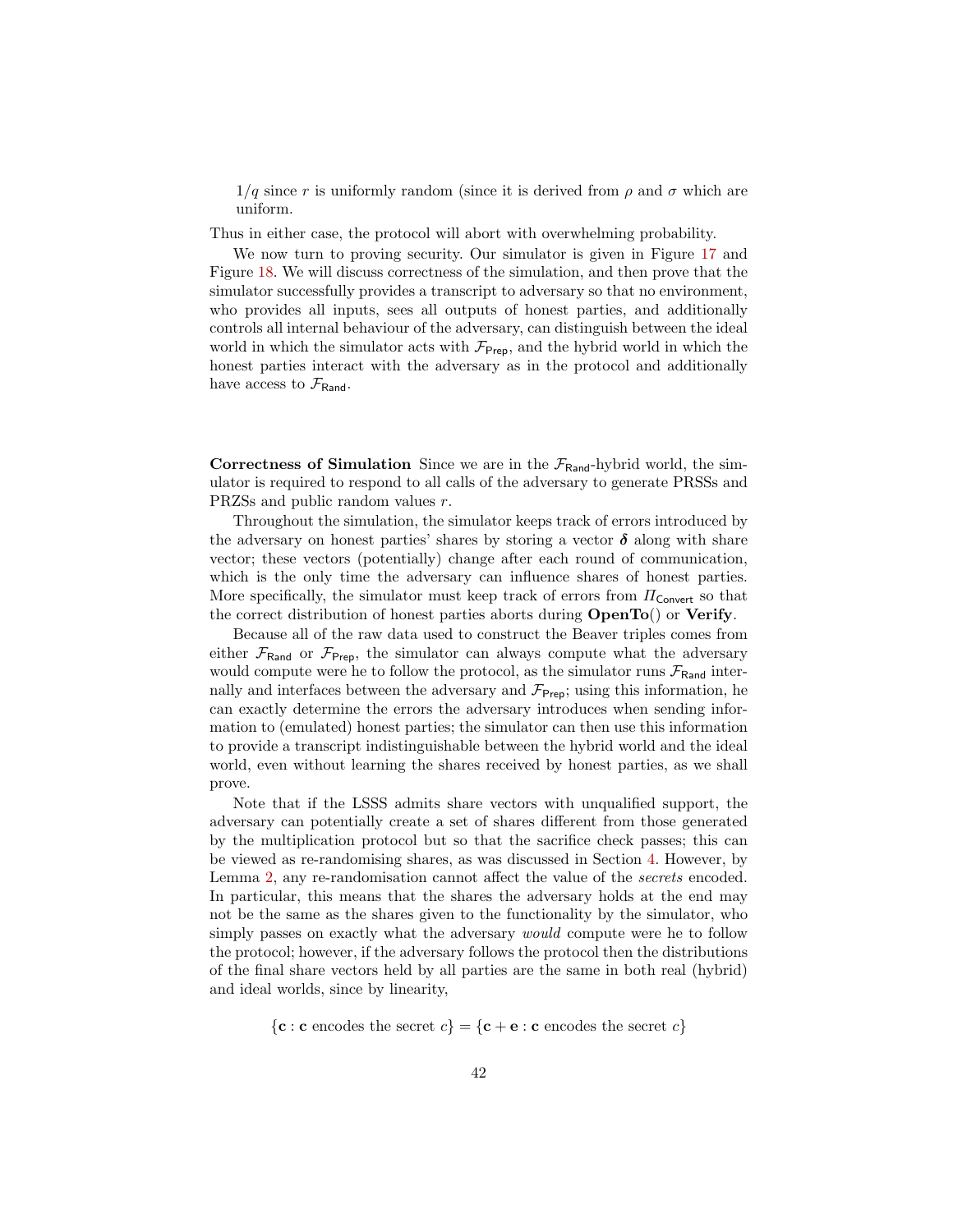for any **e** with  $\psi(supp(e)) \subseteq A$ , since **e** must encode 0, and the functionality uniformly selects the share vector **c** to which to lift the subvector  $c_A$ , subject to the constraint that it must share  $a \cdot b$ .

### Indistinguishability

Proof. We will show directly that our simulator provides the correct view, instead of hopping between a series of hybrids.

The simulator creates a view for the adversary as if it were running the protocol, and responds to all calls to  $\mathcal{F}_{\text{Rand}}$ . Note that there is no input from the adversary to the functionality, so there is no need for the simulator to extract any inputs from the adversary. The simulator runs  $\mathcal{F}_{\text{Rand}}$  honestly internally for calls to PRZS. For the calls to the simulator for  $x$  and  $y$ , the simulator runs  $\mathcal{F}_{\text{Rand}}$ internally honestly and sends the adversary the appropriate output. The secrets x and y are never revealed to the adversary and the simulator can compute them since it stored all outputs of  $\mathcal{F}_{\text{Rand}}$ . Thus for these two calls by the adversary to  $\mathcal{F}_{\text{Rand}}$ , the protocol transcript produced in the real world and the transcript the simulator produces are identically distributed.

When the adversary requests a PRSS for **a** and **b**, the simulator only receives a subset of shares for corrupt parties – namely  $a_A$  and  $b_A$ . Thus the simulator cannot know secrets a and b sampled by  $\mathcal{F}_{\text{Prep}}$ , and so it samples random secrets  $a'$  and  $b'$  and creates share vectors consistent with these secrets and the outputs of  $\mathcal{F}_{\mathsf{Prep}}$ .

However, later in the protocol the simulator replaces share vectors which should encode the secrets  $r \cdot \mathbf{x} - \mathbf{a}'$  and  $\mathbf{y} - \mathbf{b}'$  with share vectors encoding uniform secrets but which also agree on shares held by corrupt parties; the simulator can do this as it knows the values of  $\mathbf{a}'_A$ ,  $\mathbf{b}'_A$ ,  $\mathbf{x}_A$  and  $\mathbf{y}_A$  from the above.

Note that by definition of MSP, it is always possible to create a share vector for any secret given only some unqualified subvector. This fact is used repeatedly in our simulator to replace the shares of honest parties. Note that choosing  $r$ in the way defined in Figure [17,](#page-48-0) it is indistinguishable from uniform as  $\sigma$  and  $\rho$ were sampled uniformly. This removes the dependence of the transcript during  $\Pi_{\text{Opening}}$  on the secrets  $a'$  and  $b'$  the simulator initially sampled.

Observe that if  $\rho^i = \rho$  and  $\sigma^i = \sigma$  for all i, then since the simulator simply runs the protocol honestly and stores errors introduced, the sacrifice will fail, with the same set of parties initially calling for abort, with the same distributions in both worlds.

We still require that the transcript reveal nothing about the secrets the simulator sampled,  $a'$  and  $b'$ . Consider what can be learnt from the protocol transcript during  $\Pi_{\mathsf{Convert}}$ :

- 1. For any row which is not a standard basis vector, the owner of the row receives shares from all other parties and learns the value of  $\langle M_j, \mathbf{x} \rangle$ . Since the summands  $a_i^j$  contain PRZS masks, the recipient can learn nothing more than what they can learn from their own shares and the value  $\langle M_i, \mathbf{x} \rangle$ .
- 2. For any row which is a standard basis vector, the owner can learn the sum of reshares assigned to the column whose index is the index of the non-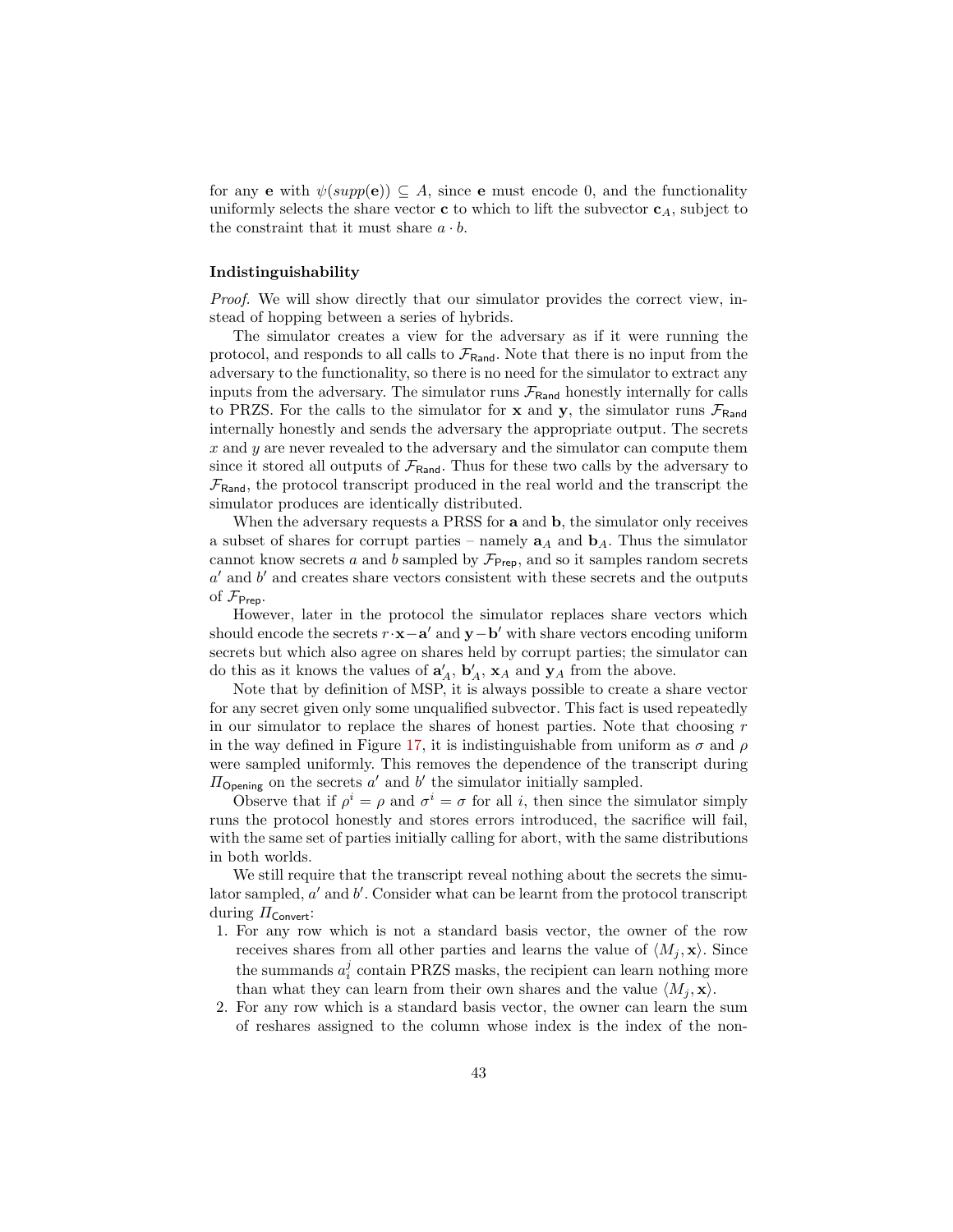zero entry of the row. Here the *n*-party PRZS added to  $\langle x \rangle$  prevents the recipient from learning anything about any of the shares  $x_i$  of the secret before conversion, and hence nothing from the original secrets  $a$  and  $b$  used to create  $\langle x \rangle$  which otherwise might be learnable since  $x_i$  is a sum of a subset of shares of a and b.

Note that for any column in which  $\varepsilon_k = 0$ , the parties randomise the sharing by choosing a random scalar multiple of this column to the final share vector. This is possible because the fact that  $\varepsilon_k = 0$  means that any amount of the secret value shared via share vectors in the linear span of column  $M[k]$  are cancelled out in recombination. Randomising in this way is necessary because the secrets corresponding to these columns are essentially used to mask the secret. (Consider an MSP for Shamir, as in Appendix [A:](#page-33-0) all entries of the target vector but the first are zero; if one were always to assume one column of the latter columns of the MSP matrix contributed nothing to the final share vector, the resulting access structure would have threshold one less than before – i.e. the access structure would change).

This shows that the transcript during  $\Pi_{\text{Convert}}$  does not reveal information to the adversary about the values of the secrets being multiplied.

Now consider values opened in  $\Pi_{\text{Opening}}$ . In the real (hybrid) world, x and y are uniform, and hence the broadcasted values  $r \cdot x - a$  and  $y - b$  reveal nothing about a and b; thus the simulation in which  $\rho$  and  $\sigma$  encode uniform secrets is contributes the same distribution of elements here. Then, observe that in  $\Pi_{\text{Opening}}$ . **OpenTo**(0) on t the shares of honest parties are independent of a' and b', since even  $\boldsymbol{\delta}^{a,b}$  is computed by the adversary based only on knowledge of  $a_A$  and  $b_A$ . Thus the transcript is independent of a', b' and a' · b', and so the environment is not able to detect that a different triple has been generated from the one in the ideal world (with high probability) since the simulator did not receive shares for honest parties from  $\mathcal{F}_{\text{Prep}}$  and thus could not compute the secrets. This shows that the transcript during  $\Pi_{\text{Opening}}$  does not reveal information on  $a'$  and  $b'$ , and hence hides the fact that they are not the same as in the ideal world.

Thus, since the adversary and environment cannot learn information on the encoded secrets from the transcript, the simulator can provide a convincing transcript by replacing the share vectors which are multiplied and opened with share vectors encoding uniform secrets, subject to the constraint that the share vectors be consistent with whatever was previously seen by the adversary.

Since the triples are produced independently of each other, the combined distribution of triples offers no information to the environment.

Since the hybrids are computationally indistinguishable, the hybrid world and the ideal world are also computationally indistinguishable.  $\Box$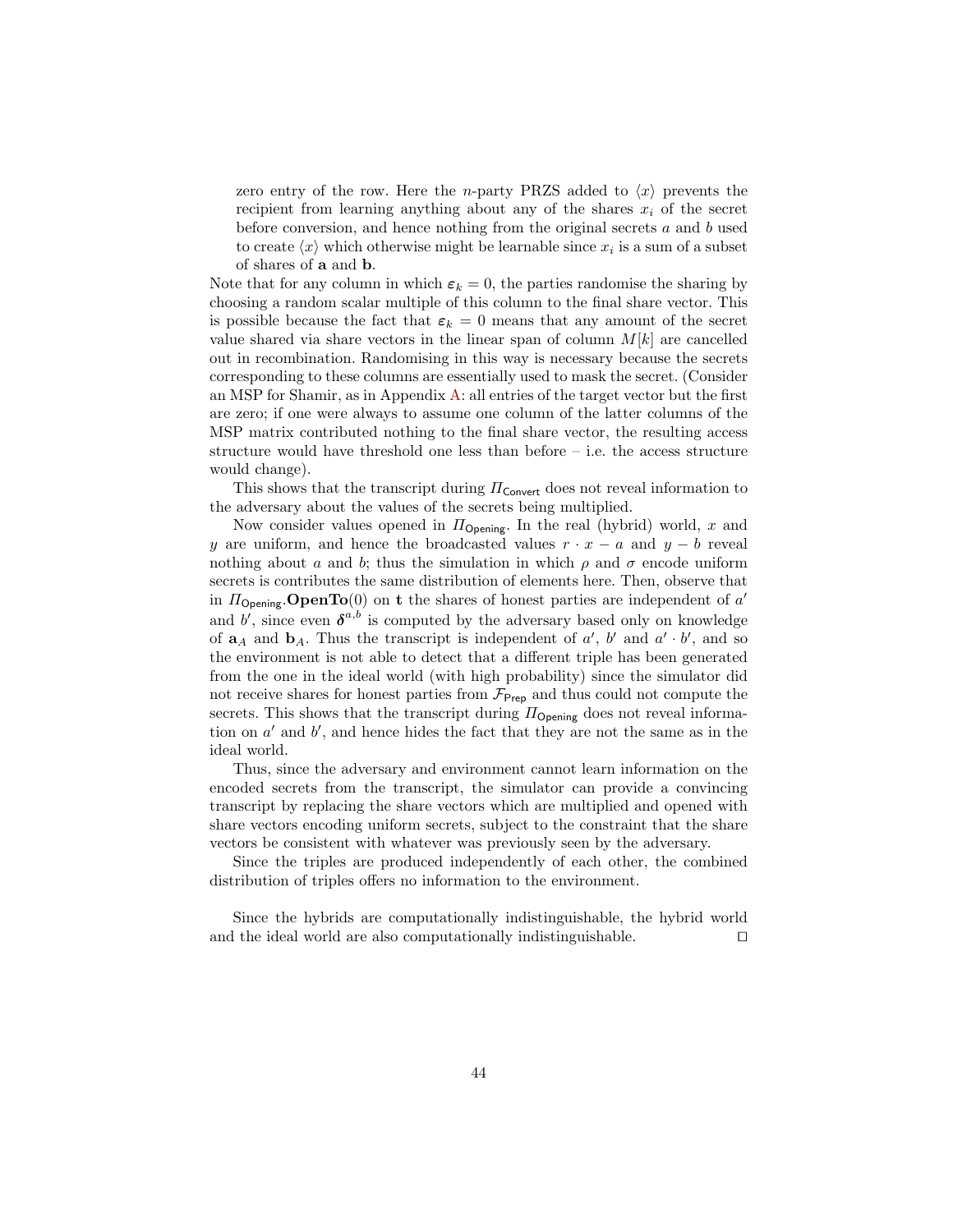### Simulator  $S_{\text{Opening}}$

The set  $A \subseteq \mathcal{P}$  is the set of corrupt parties; let  $I_A \subseteq [n]$  denote the corresponding indexing set. We write  $i \notin I_A$ , and  $P_i \notin A$ , if  $P_i$  is honest. See the protocol descrip-tion in Figure [2](#page-13-0) for the definition of  $\lambda^i$  and Section [4](#page-11-0) for the definition of q. We denote by  $H^i$  the hash function updated locally by  $P_i$ . Error vectors  $\delta$  are computed in  $S_{\text{MPC}}$ . Input,  $S_{\text{MPC}}$ . Multiply and  $S_{\text{MPC}}$ . Add. In the protocol, if an honest party never receives an expected message from the adversary, it signals abort; in the simulation, if this happens then simulator sets the internal flag Abort to true.

**OpenTo** $(i)$ : By the time this is called in the simulation, the simulator has obtained a secret s, knows the complete share vector s, and has the corresponding the error vector  $\delta$ .

- To open a secret to all parties, the simulator does the following:
	- 1. Retrieve from memory the recombination vectors  $\lambda^{j}$ , for  $j \in [n]$ .
	- 2. For each  $j \in I_A$  and  $k \in \mathsf{q}(P_j)$ , if  $\psi(k) \notin A$  then send  $\mathbf{s}_k + \boldsymbol{\delta}_k$  to the adversary.
	- 3. For each  $j \notin I_A$  and  $k \in \mathsf{q}(P_j)$ , if  $\psi(k) \in A$  then wait for  $s_k$  from adversary.
	- 4. For each  $j \notin I_A$ , concatenate local and received shares into a vector  $\mathbf{s}_{\mathsf{q}(P_j)}^j \in$  $\mathbb{F}^{|\mathsf{q}(P_j)|}.$
	- 5. For each  $j \notin I_A$ , solve  $M_{\mathsf{q}(P_j)} \mathbf{x}^j = \mathbf{s}_{\mathsf{q}(P_j)}^j$  for  $\mathbf{x}^j$ , if it exists. If for any j there is no such  $x^j$ , send the message Abort to the adversary to abort the protocol and set the internal flag Abort to true.

6. If the protocol has not aborted, for all  $j \notin I_A$  execute  $H^j$ . Update $(Mx^j)$ .

- To open a secret to  $P_i$ , the simulator does the following:
	- 1. If  $P_i$  is corrupt,
		- (a) For each  $P_j \notin A$ , send  $\mathbf{s}_{\{P_j\}}$  to the adversary.
		- (b) If the adversary signals Abort then send the message Abort to the adversary to abort the protocol and set the internal flag Abort to true.
	- 2. If  $P_i$  is honest,
		- (a) For each  $P_j \in A$ , for each  $i \in I_A$ , wait for some subvector  $\mathbf{s}'_{\{P_j\}}$  from the adversary.
		- (b) Let s' be the vector s modified so that  $\mathbf{s}_{\{P_j\}} := \mathbf{s}'_{\{P_j\}}$  for all  $j \notin I_A$ . If  $N s' \neq 0$ , then run send the message Abort to the adversary to abort the protocol and set the internal flag Abort to true.

Verify The simulator runs the procedure as honest parties would:

- 1. Compute  $h^i := H^i$ . Output() for all  $i \notin I_A$  and send to the adversary.
- 2. Wait for  $\{h^{j,i}\}_{j\in I_A,i\notin I_A}$  from the adversary, where  $h^{j,i}$  denotes the output of the hash function sent by the adversary for corrupt  $P_i$  to the simulator in place of honest  $P_j$ .
- 3. For each  $i \notin I_A$ , if  $h^{j,i} \neq h^i$  for any  $j \in I_A$ , send the message Abort to the adversary to abort the protocol and set the internal flag Abort to true.

**Broadcast:** The simulator runs the procedure as honest parties would: when  $P_i$ needs to run this procedure to broadcast some  $\epsilon$ , the simulator does the following:

– If the broadcasting party  $P_i$  is honest, then for each  $j \notin I_A$  set  $ε^j := ε$  and then send  $\{\epsilon^j\}_{j \notin I_A}$  to the adversary on behalf of  $P_i$ .

− If the broadcasting party  $P_i$  is corrupt, wait for the adversary to send  $\{e^j\}_{j \notin I_A}$ . For each  $j \notin I_A$ , update the local hash function  $H^j$ . Update $(\epsilon^j)$ .

# <span id="page-44-0"></span>**Figure 13.** Simulator  $S_{\text{Onening}}$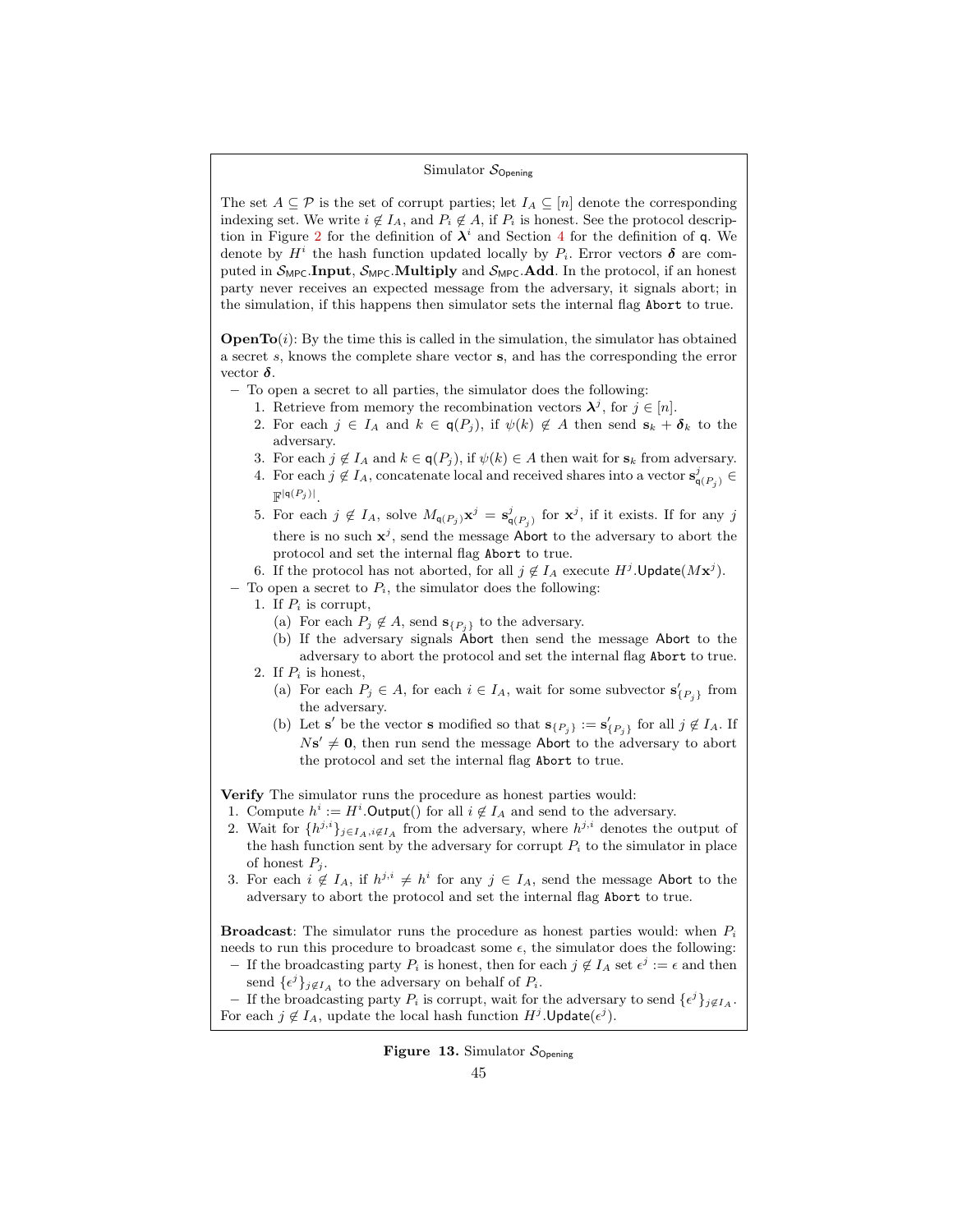Simulator  $S_{\text{MPC}}$  Part 1 of 3 (Commands Part 1 of 3)

The simulator stores all share vectors with their identifiers, along with error vectors (see below). The set  $I_A$  denotes the indexing set of corrupt parties. The simulator always performs  $\Pi_{\text{Opening}}$  exactly as honest parties would in the protocol, but we define our simulator  $S_{\text{Opening}}$  because we must keep track of, and incorporate into any revealed shares or secrets, all errors the adversary introduces during the protocol.

Initialise: The simulator does the following:

- 1. Set the internal flag Abort to false and for each  $i \notin I_A$ , initialise a local hash function  $H^i$  by running  $H^i$ . Initialise().
- 2. Initialise an internal copy of  $\mathcal{F}_{\text{Prep}}$ . When the adversary sends a message (Triple,  $N_T$ ), execute  $\mathcal{F}_{\text{Prep}}$ . Triples honestly with the adversary and store all information sent from the adversary and output from the functionality. If  $\mathcal{F}_{\mathsf{Prep}}$ aborts, send the message Abort to the adversary, and send Init and then Abort to  $\mathcal{F}_{\text{MPC}}$  and abort, and otherwise continue. For each share vector s output from  $\mathcal{F}_{\text{Prep}}$ , determine the encoded secret s by computing  $\langle s, \lambda \rangle$  using any recombination vector  $\lambda$ , and store it.
- 3. Agree with the adversary on the sharing of 1, denoted by u.
- 4. For generating input masks, the simulator honestly executes the protocol:
	- (a) For providing input to corrupt or honest  $P_i$ , retrieve a sharing **r** and corresponding secret r from memory.
	- (b) Run  $\mathcal{S}_{\text{Opening}}$ . **OpenTo**(*i*) with the adversary on **r**.
- 5. Send the message Init to  $\mathcal{F}_{\text{MPC}}$ , followed by a message Abort if the internal flag Abort is set to true, or OK otherwise.

**Input:** For  $P_i$  to give input, the simulator does the following:

1. Do the following:

- If  $P_i$  is honest, sample  $\epsilon \overset{\$}{\leftarrow}$  **F** and do the following:
	- (a) Run  $S_{\text{Opening}}$ . **Broadcast** with the adversary, with  $P_i$  broadcasting  $\epsilon$ .
	- (b) Define an error vector to be used later by  $\delta_{\{P_i\}} := 0$  for all  $j \in [n]$  and store the share vector  $\mathbf{s} := \epsilon \cdot \mathbf{u} + \mathbf{r}$ .
- (c) Using the fresh identifier id, send (Input, id,  $\perp$ ) $_{P_i \in A}$  to  $\mathcal{F}_{\text{MPC}}$ .
- If  $P_i$  is corrupt, do the following:
	- (a) Run  $S_{\text{Opening}}$ . **Broadcast** with the adversary (where the adversary provides input) so that the simulator obtains a set  $\{\epsilon_j\}_{j\notin I_A}$ . Choose any  $j \notin I_A$  and set  $\epsilon := \epsilon^j$ .
	- (b) Define an error vector to be used later by  $\boldsymbol{\delta}_{\{P_j\}} := (\epsilon^j \epsilon) \cdot \mathbf{u}_{\{P_j\}}$  for all  $j \in [n]$  and also store the share vector  $\mathbf{s} := \epsilon \cdot \mathbf{u} + \mathbf{r}$ .
	- (c) If the internal flag Abort has not been set to true, using the fresh identifier id, send (Input, id,  $\epsilon + r$ ) and (Input, id,  $\bot$ )<sub>j∈IA</sub>\{i} to the functionality  $\mathcal{F}_{\text{MPC}}$ , and then additionally send  $\mathsf{OK};$  otherwise sample some  $\epsilon$ , send (Input, id,  $\epsilon$ ) and (Input, id,  $\perp$ )<sub>j∈IA</sub>\{i} to  $\mathcal{F}_{\text{MPC}}$  and then send the message Abort.

<span id="page-45-0"></span>**Figure 14.** Simulator  $S_{\text{MPC}}$  Part 1 of 3 (Commands Part 1 of 3)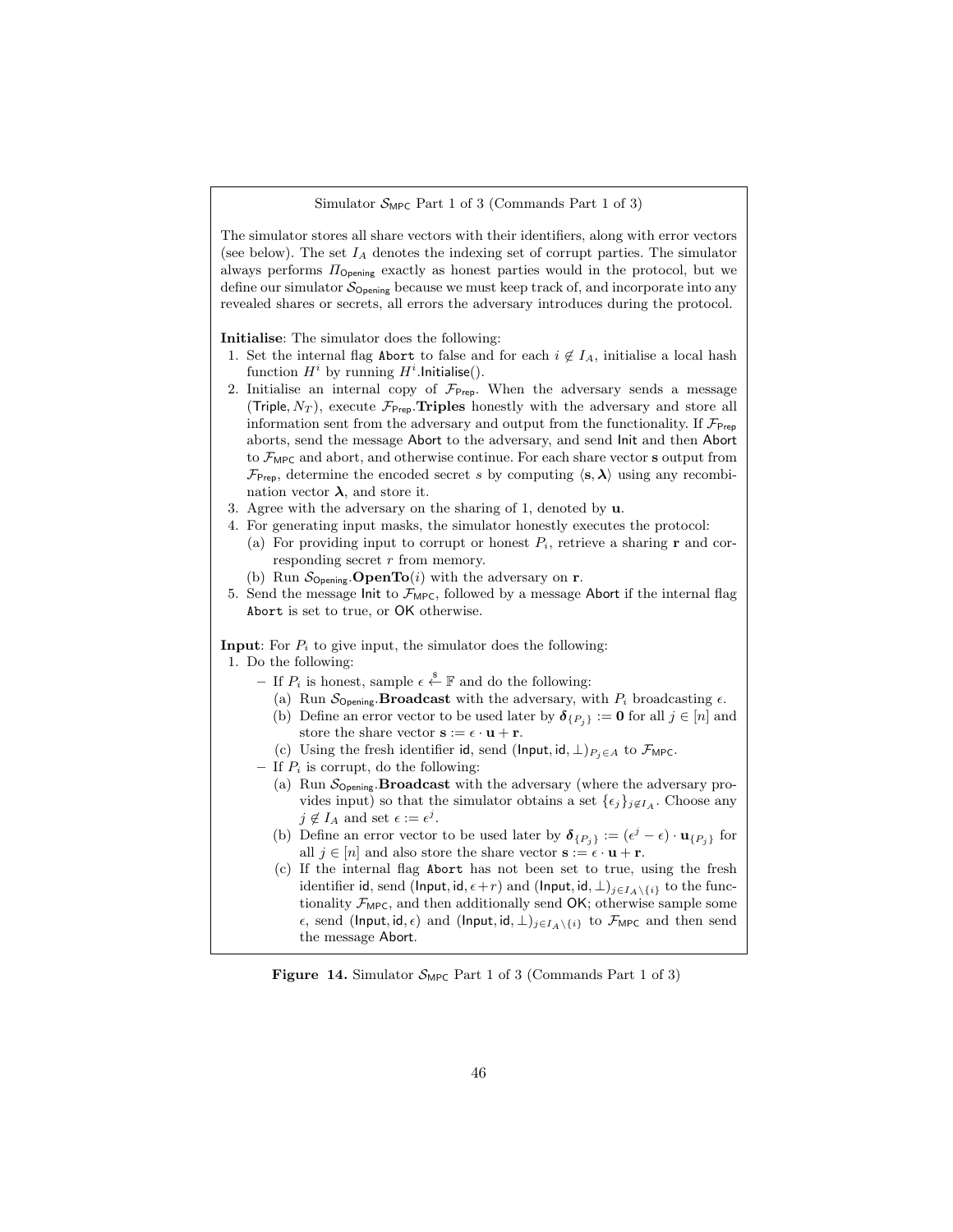Simulator  $S_{\text{MPC}}$  Part 2 of 3 (Commands Part 2 of 3)

Add: When adding secrets shared via s and s' with identifiers  $id_s$  and  $id_{s'}$ , the simulator does the following:

- 1. Retrieve **s** and **s'** from memory along with error vectors  $\boldsymbol{\delta}^{(s)}$  and  $\boldsymbol{\delta}^{(s')}$ .
- 2. Compute the sum as  $\mathbf{s} + \mathbf{s}'$  and a new error vector  $\boldsymbol{\delta}^{(s)} + \boldsymbol{\delta}^{(s')}$ , and store these with the new identifier id.
- 3. Send the command  $(Add, id_s, id_{s'}, id)$  to  $\mathcal{F}_{\text{MPC}}$ .

Multiply: When multiplying secrets shared via  $s$  and  $s'$  with identifiers  $id_s$  and  $id_{s'}$ , the simulator does the following:

- Retrieve the share vectors for the triple  $a, b,$  and  $c,$  and the corresponding identifiers.
- Retrieve from memory the share vectors **s** and **s'** and corresponding error vectors  $\boldsymbol{\delta}^{(s)}$  and  $\boldsymbol{\delta}^{(s')}$ .
- Sample two share vectors  $\rho$  and  $\sigma$  of uniform secrets  $\rho$  and  $\sigma$  such that  $\rho_A$  =  $\mathbf{s}_A - \mathbf{a}_A$  and  $\boldsymbol{\sigma}_A = \mathbf{s}'_A - \mathbf{b}_A$ .
- Execute  $S_{\text{Opening}}$  **OpenTo**(0) on  $\rho + \delta^{(s)}$  and  $\sigma + \delta^{(s')}$  to obtain for honest parties  $\{\rho^i\}_{i \notin I_A}$  and  $\{\sigma^i\}_{i \notin I_A}$ .
- If the internal flag Abort has been set to true, send the command (Multiply, ids, ids', id) to  $\mathcal{F}_{\mathsf{MPC}},$  and then send the message Abort; otherwise, do the following:
	- Compute  $\{\rho^i\}_{i\in I_A}$  and  $\{\sigma^i\}_{i\in I_A}$  based on knowledge of  $\rho_A$  and  $\sigma_A$ .
	- Store the new share vector as

$$
\mathbf{s}'' := \mathbf{c}_{\{P_i\}} + \rho \cdot \mathbf{s}'_{\{P_i\}} + \sigma \cdot \mathbf{s}_{\{P_i\}} - \rho \cdot \sigma \cdot \mathbf{u}_{\{P_i\}}
$$

and also store the new error on the product defined by

$$
\pmb\delta^{(s'')}_{\{P_i\}}:=(\rho^i-\rho)\cdot{\bf s}'_{\{P_i\}}+\rho^i\cdot\pmb\delta^{(s')}_{\{P_i\}}+(\sigma^i-\sigma)\cdot{\bf s}_{\{P_i\}}+\sigma^i\cdot\pmb\delta^{(s)}_{\{P_i\}}-(\rho^i\cdot\sigma^i-\rho\cdot\sigma)\cdot{\bf u}_{\{P_i\}}
$$

for all  $i \in [n]$ .

• Send the command (Multiply,  $id_s$ ,  $id_s$ ,  $id$ ) to  $\mathcal{F}_{\text{MPC}}$ , and then send the message Abort if the internal flag Abort was set to true, and otherwise send the message OK.

<span id="page-46-0"></span>Figure 15. Simulator  $S_{\text{MPC}}$  Part 2 of 3 (Commands Part 2 of 3)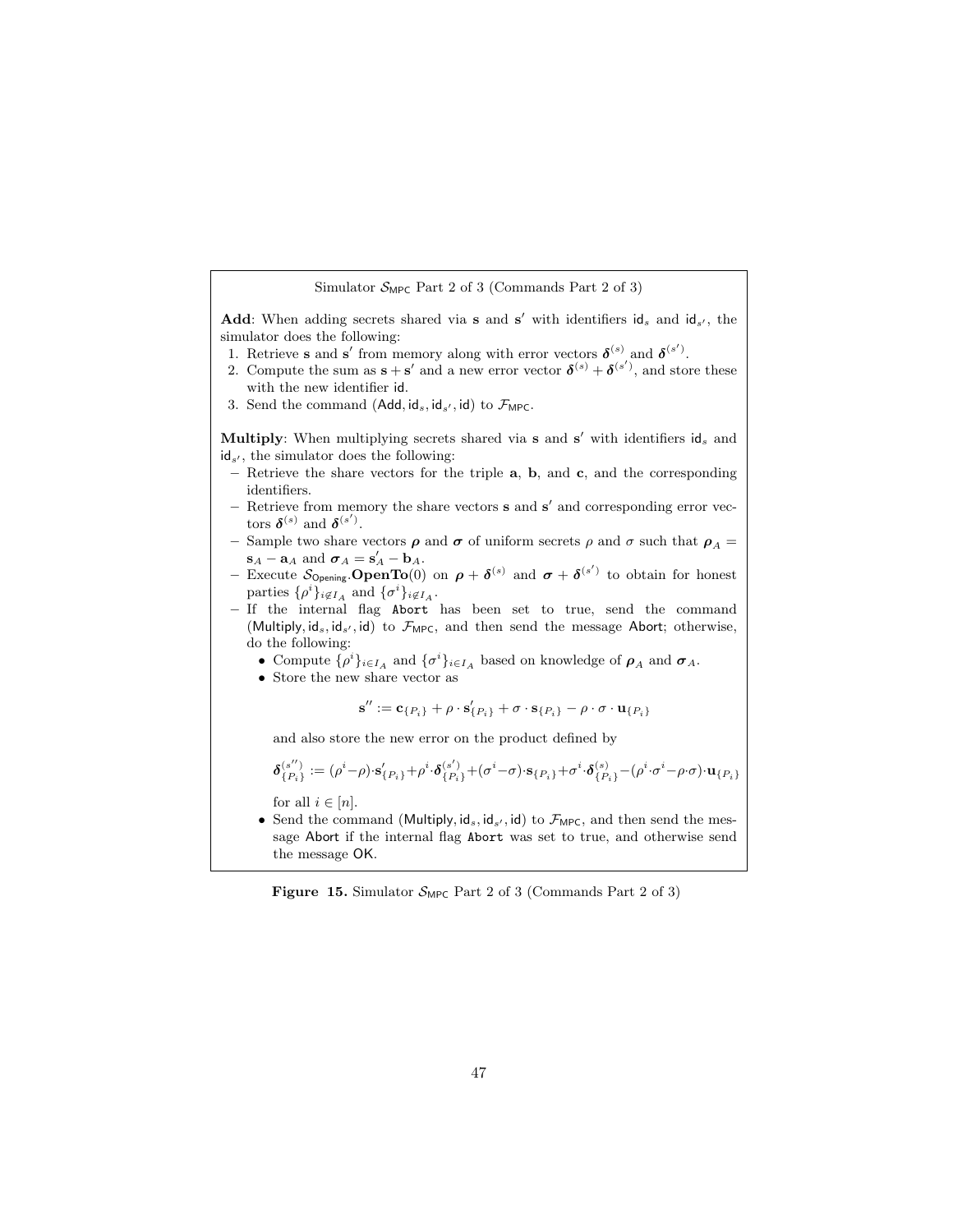| Simulator $S_{\text{MPC}}$ Part 3 of 3 (Commands Part 3 of 3)                                                                                                                                                                                                                                                                                                               |  |  |  |  |
|-----------------------------------------------------------------------------------------------------------------------------------------------------------------------------------------------------------------------------------------------------------------------------------------------------------------------------------------------------------------------------|--|--|--|--|
| <b>Output To</b> $(i)$ : When the adversary requests to open a sharing <b>s</b> encoding secret s,<br>the simulator does the following:<br>1. Send the command (Output, id, 0) to $\mathcal{F}_{\text{MPC}}$ .<br>2. Retrieve the identifier id used for this secret and the error vector $\delta^{(s)}$ .<br>3. Run $S_{\text{Opening}}$ Verify.<br>$-$ If $i = 0$ ,<br>4. |  |  |  |  |
| (a) Receive the secret s from $\mathcal{F}_{\text{MPC}}$ .                                                                                                                                                                                                                                                                                                                  |  |  |  |  |
| (b) Run $\mathcal{S}_{\text{Opening}}$ . <b>OpenTo</b> (0) to open $\mathbf{s} + \boldsymbol{\delta}^{(s)}$ .                                                                                                                                                                                                                                                               |  |  |  |  |
| (c) If the internal flag Abort has been set to true, send the message Abort                                                                                                                                                                                                                                                                                                 |  |  |  |  |
| to $\mathcal{F}_{\text{MPC}}$ and otherwise run $\mathcal{S}_{\text{Opening}}$ . Verify.<br>(d) If the internal flag Abort has been set to true, send Abort to $\mathcal{F}_{\text{MPC}}$ , and<br>otherwise send OK.                                                                                                                                                       |  |  |  |  |
| $-$ If $P_i \in \mathcal{P}$ ,                                                                                                                                                                                                                                                                                                                                              |  |  |  |  |
| • If $P_i$ is corrupt,                                                                                                                                                                                                                                                                                                                                                      |  |  |  |  |
| (a) Send the command (Output, id, i) to $\mathcal{F}_{\text{MPC}}$ and receive back the<br>secret s.                                                                                                                                                                                                                                                                        |  |  |  |  |
| (b) Retrieve from memory the share vector <b>s</b> corresponding to this<br>secret along with its error vector $\delta^{(s)}$ and sample a new share<br>vector <b>t</b> that encodes the secret <i>s</i> and it holds that $s_A = t_A$ .<br>(c) Run $S_{\text{Opening}}$ <b>OpenTo</b> ( <i>i</i> ) on $t + \delta^{(s)}$ .                                                 |  |  |  |  |
| (d) If the internal flag Abort has been set to true, send Abort to $\mathcal{F}_{\text{MPC}}$ ,<br>and otherwise send OK.                                                                                                                                                                                                                                                   |  |  |  |  |
| • If $P_i$ is honest.                                                                                                                                                                                                                                                                                                                                                       |  |  |  |  |
| (a) Run $\mathcal{S}_{\text{Opening}}$ <b>OpenTo</b> ( <i>i</i> ) with the adversary.                                                                                                                                                                                                                                                                                       |  |  |  |  |
| (b) If the internal flag Abort has been set to true, send Abort to $\mathcal{F}_{\text{MPC}}$ ,<br>and otherwise send OK.                                                                                                                                                                                                                                                   |  |  |  |  |

Figure 16. Simulator  $S_{\text{MPC}}$  Part 3 of 3 (Commands Part 3 of 3)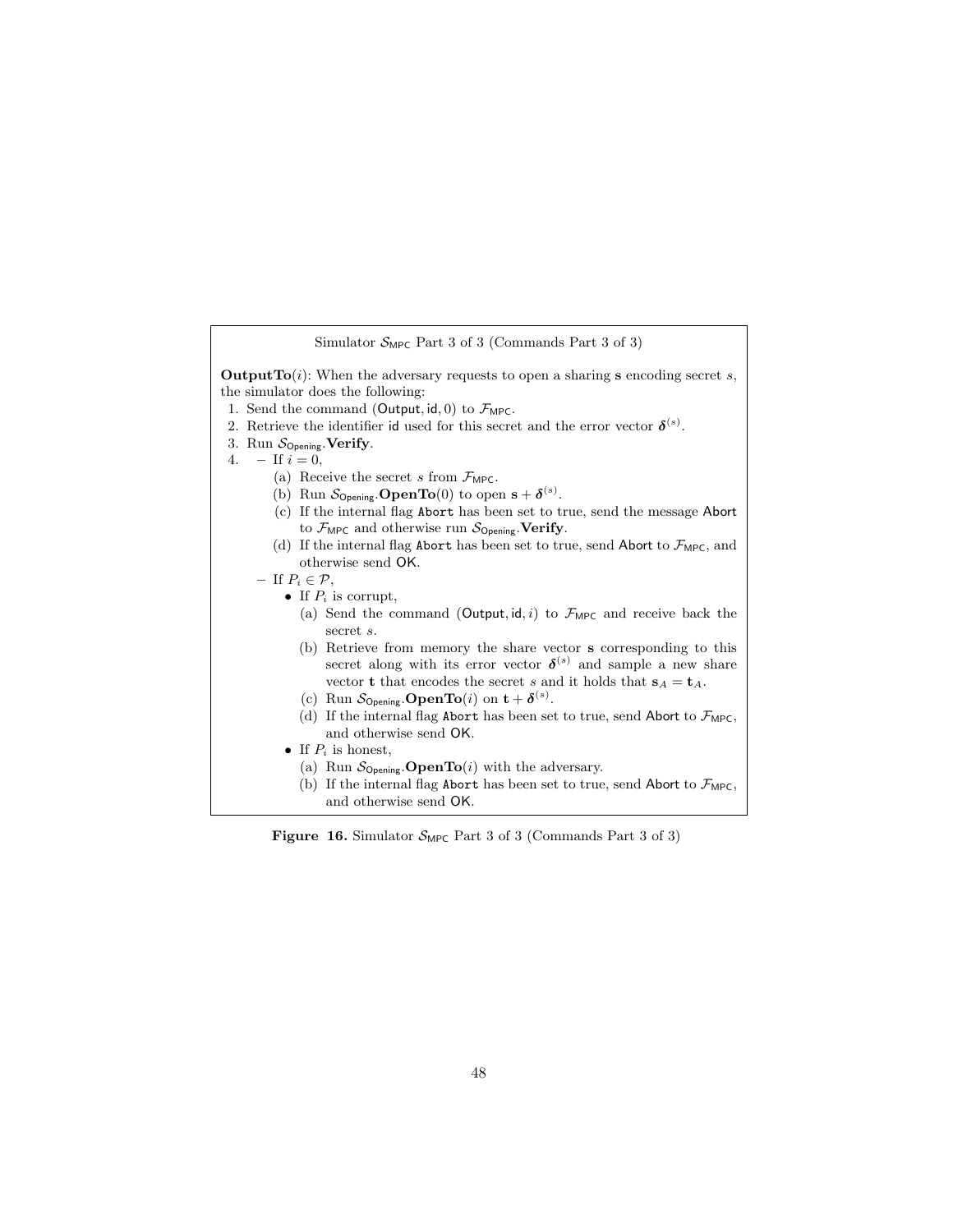#### Simulator  $S_{\text{Prep}}$

We omit indices for the  $N_T$  triples for the sake of clarity and because all triples are generated independently. The simulator does the following:

- 1. Initialise count.
- 2. For i from 1 to  $N_T$ , do the following:
	- When the adversary sends a message PRSS to the simulator for  $\mathcal{F}_{\text{Rand}}$ , invoke  $\mathcal{F}_{\text{Prep}}$  and forward to the adversary the vectors  $\mathbf{a}_A$  and  $\mathbf{b}_A$  it receives. Create share vectors  $a'$  and  $b'$  such that they share uniform secrets  $a'$  and b', respectively, and such that  $\mathbf{a}'_A = \mathbf{a}_A$  and  $\mathbf{b}'_A = \mathbf{b}_A$ .
	- When the adversary asks for shares of  $x$  and  $y$ , run  $\mathcal{F}_{\text{Rand}}$  internally and give the appropriate outputs to the adversary.
	- As in the protocol, perform the local computations to obtain additive sharings of the products of  $a'$  with  $b'$  and  $x$  with  $y$ . Using knowledge of the shares given to the adversary from  $\mathcal{F}_{\text{Rand}}$  and  $\mathcal{F}_{\text{Prep}}$ , the simulator can do this for all parties, including corrupt.
	- Now run  $\mathcal{S}_{\text{Convert}}$  with the adversary; the simulator obtains share vectors **c**,  $\tilde{\mathbf{c}}$  and an error vector  $\boldsymbol{\delta}^{a,b}$ , where **c** is computed by emulating the whole  $\Pi_{\mathsf{Convert}}$  protocol honestly using knowledge of  $\mathbf{a}'_A$  and  $\mathbf{b}'_A$ .
	- Do similarly for  $x$  and  $y$  to obtain share vectors  $z$  and  $\tilde{z}$  and error vector  $\delta^{x,y}$ .
	- Send to  $\mathcal{F}_{\text{Prep}}$  the share (sub)-vector  $c_A$  computed as in the execution of  $\Pi_{\text{Convert}}$  on the additive sharing of the product of  $\mathbf{a}'$  and  $\mathbf{b}'$ .
	- Run  $\mathcal{F}_{\text{Rand}}$  honestly internally to obtain some r and send it to the adversary.
	- Create sharings  $\rho$  and  $\sigma$  of uniform secrets  $\rho$  and  $\sigma$  subject to the requirement that  $\rho_A = r \cdot \mathbf{x}_A - \mathbf{a}'_A$  and  $\sigma_A = \mathbf{y}_A - \mathbf{b}'_A$ , which is possible as A is unqualified.
	- Execute  $\Pi_{\text{Opening}}$ . **OpenTo**(0) as in the protocol (aborting if necessary and sending the message Abort to  $\mathcal{F}_{\text{Prep}}$ ), but opening  $\rho$  and  $\sigma$  instead of  $r \cdot \mathbf{x} - \mathbf{a}'$ and **y** – **b**'. Denote by  $\rho^i$  and  $\sigma^i$  respectively the values each party  $i \notin I_A$ opened the secrets to.
	- Now set

$$
\mathbf{t}_{\{P_i\}} := r \cdot (\mathbf{z}_{\{P_i\}} + \delta_{\{P_i\}}^{x,y}) - \rho^i \cdot (\mathbf{y}_{\{P_i\}} - \sigma_{\{P_i\}}) - \sigma^i \cdot (r \cdot \mathbf{x}_{\{P_i\}} - \rho_{\{P_i\}}))
$$

$$
-(\mathbf{c}_{\{P_i\}} + \delta_{\{P_i\}}^{a,b}) - \rho^i \cdot \sigma^i \cdot \mathbf{u}_{\{P_i\}}
$$

and run  $\Pi_{\text{Opening}}$ . **OpenTo**(0) on **t**. If the procedure  $\Pi_{\text{Opening}}$ . **OpenTo**(0) aborts or one of the (emulated) honest parties computes an opening different from 0, then the simulator sends the message Abort to  $\mathcal{F}_{\text{Prep}}$  and the adversary.

3. Execute  $\Pi_{\text{Opening}}$ . Verify as in the protocol, sending the message Abort to  $\mathcal{F}_{\text{Prep}}$ if an honest party would abort and otherwise sending OK.

<span id="page-48-0"></span>Figure 17. Simulator  $S_{\text{Prep}}$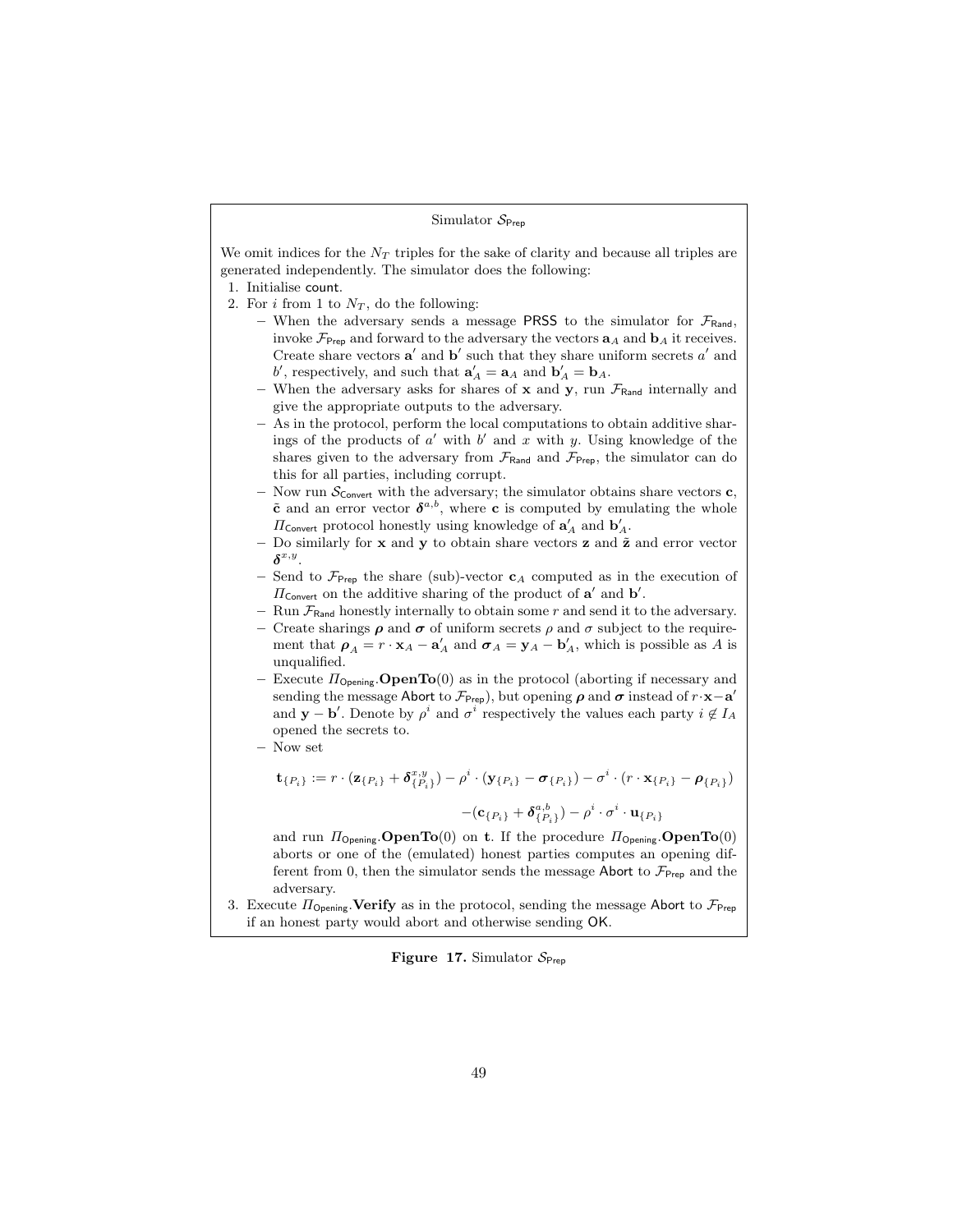#### Simulator  $S_{\text{Convert}}$

When this part of the simulation is called, the simulator has one summand  $x_i$  of the secret product for each party (including summands the corrupt parties are supposed to be holding, since they were derived from secrets known to the simulator).

- 1. Following the protocol, the simulator samples a set of shares  $\{x_{i,k} : i \notin A, k \in \mathbb{R}\}$  $K_i$  such that  $\sum_{k \in K_i} x_{i,k} = x_i$  for each  $i \notin I_A$ .
- 2. Following the protocol, for each  $j \in [m]$ , the simulator does the following:
- 3. If  $j$  is not a standard basis vector, the simulator does the following:
	- (a) When the adversary sends the command (PRZS, count,  $P$ ) to the simulator, run  $\mathcal{F}_{\text{Rand}}$  honestly to obtain some PRZS  $\langle t^j \rangle$ , record all outputs, and forward appropriate outputs to the adversary.
	- (b) If  $\psi(j) \notin A$  then wait to receive a set  $\{\tilde{a}_i^j : i \in I_A\}$  of shares from the adversary, and additionally compute the shares  $\{a_i^j : i \notin I_A\}$  by following the protocol for honest parties. Compute  $\tilde{\mathbf{s}}_j := \sum_{i \in I_A}^n \tilde{a}_i^j + \sum_{i \notin I_A} a_i^j$  and  $s_j := \sum_{i=1}^n a_i^j$ .
	- (c) If  $\psi(j) \in A$  then execute the protocol honestly to compute the shares  ${a_i^j : i \notin I_A}$ , and send them to the adversary. Additionally, compute the shares an honest adversary would compute  $\{a_i^j : i \in I_A\}$  using knowledge of outputs of  $\mathcal{F}_{\mathsf{Prep}}$  and  $\mathcal{F}_{\mathsf{Rand}}$  and then set  $\mathbf{s}_j := \tilde{\mathbf{s}}_j := \sum_{i=1}^n a_i^j$ .
- 4. If j is a standard basis vector  $e^k$  for some k, the simulator does the following:

(a) When the adversary sends the command  $(PRZS, \text{count}, X)$  to the simulator, run  $\mathcal{F}_{\text{Rand}}$  honestly to obtain some PRZS  $\langle t^j \rangle$ , record all outputs, and forward appropriate outputs to the adversary.

- (b) If  $\psi(j) \notin A$  then wait to receive a set  $\{\tilde{a}_i^j : i \in X \cap I_A\}$  of shares from the adversary. Compute  $\tilde{\mathbf{s}}_j := \sum_{i \in X \cap I_A} \tilde{a}_i^j + \sum_{i \in X \setminus I_A} a_i^j$  and  $\mathbf{s}_j := \sum_{i \in X} a_i^j$ .
- (c) If  $\psi(j) \in A$  then, execute the protocol honestly and send  $\{a_i^j : i \in X \setminus I_A\}$ to the adversary. Additionally, compute the shares an honest adversary would compute  $\{a_i^j : i \in I_A\}$  using knowledge of outputs of  $\mathcal{F}_{\mathsf{Prep}}$  and  $\mathcal{F}_{\mathsf{Rand}}$ and then set  $\mathbf{s}_j := \tilde{\mathbf{s}}_j := \sum_{i=1}^n a_i^j$ .
- 5. The simulator computes an error

<span id="page-49-0"></span>
$$
\boldsymbol{\delta} := \mathbf{s} - \tilde{\mathbf{s}}
$$

(and note that  $\delta_{\mathcal{P}\setminus A} = 0$ ).

Figure 18. Simulator  $S_{\text{Convert}}$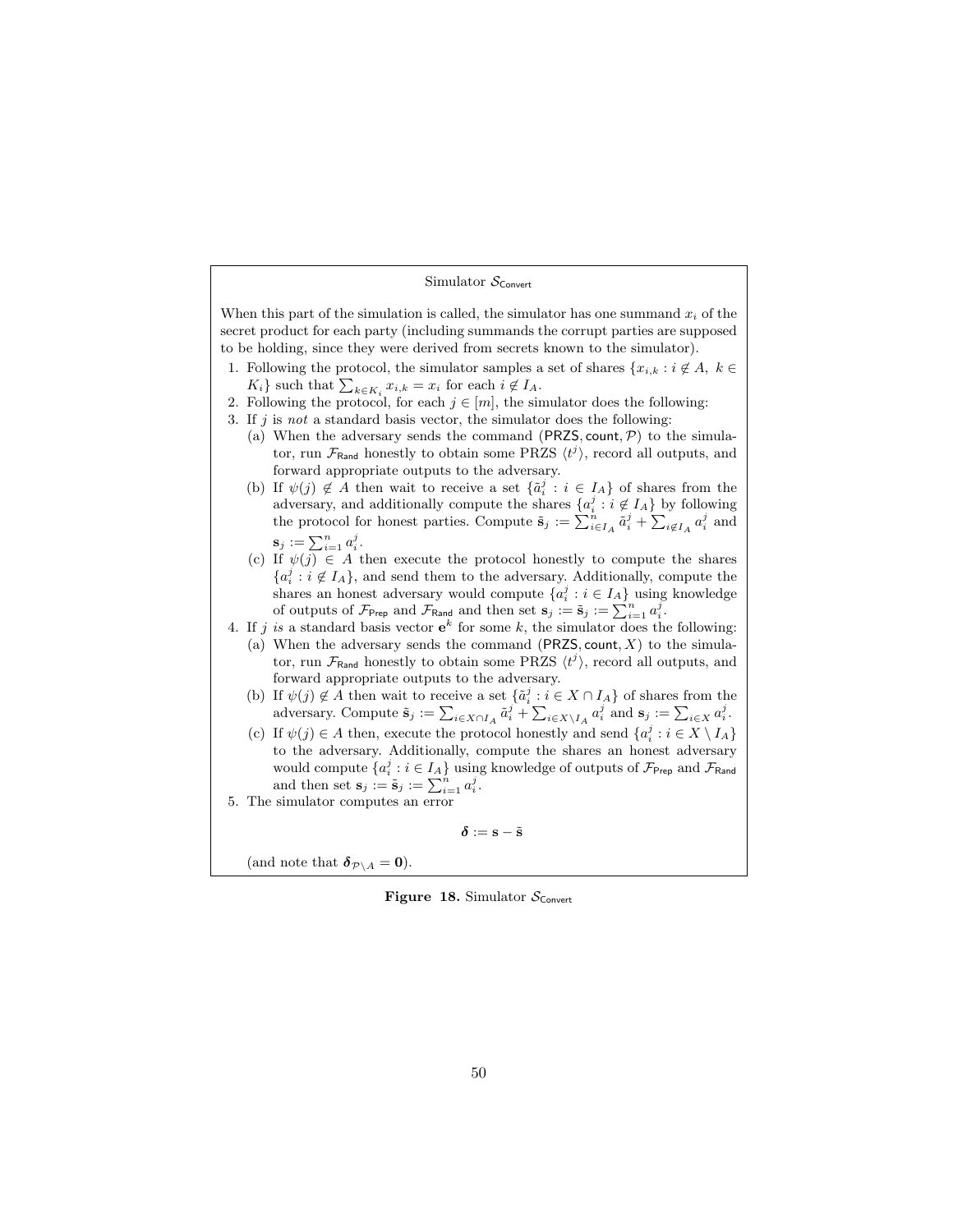# <span id="page-50-0"></span>C Algorithm for finding a (crudely optimised) map q

See Section [4](#page-11-0) for the definition of q. In this section we provide an algorithm to find a map q such that  $|supp(q(i))|$  is "quite small", for all *i*. We assume each party computes this algorithm and selects the lexicographically first map, having already agreed on the access structure  $\Gamma$  and ordering its sets lexicographically. We have a choice as to whether to minimise the number of implied uni- or bidirectional channels. In the algorithm below, by choosing the qualified sets as described we crudely optimise the number of uni-directional channels.

For the algorithm, we assume the MSP matrix  $M$  has linearly independent columns, since if not then we can take a linearly independent subset to obtain a new LSSS which realises the same access structure [\[4\]](#page-25-10). We also assume that the map  $\psi$  is increasing so that each party owns a contiguous submatrix of M. If it is not, the rows can be interchanged so that this is true.

| Algorithm for determining q                                                                                                                                                                                                                                                                                                                                                                                                                                                                                                                   |
|-----------------------------------------------------------------------------------------------------------------------------------------------------------------------------------------------------------------------------------------------------------------------------------------------------------------------------------------------------------------------------------------------------------------------------------------------------------------------------------------------------------------------------------------------|
| 1. For each $P_i \in \mathcal{P}$ ,<br>(a) Set $A := M_{\{P_i\}}$ , $S := \emptyset$ , $k := 1$ , and ExhaustedQ := false.<br>(b) Set $Q \in \Gamma^-$ to be a smallest minimally qualified set containing $P_i$ .<br>(c) While rank $(A)$ < NoOfColumns $(M)$ and ExhaustedQ = false Do<br>i. While $\psi(k) \notin Q$ and $k \leq \text{NoOfRows}(M)$ do $k := k + 1$ .<br>ii. If $k \leq \text{NoOfRows}(M)$ and the row $M_k$ of M is linearly independent of<br>the rows of A then<br>A. Insert $M_k$ into A.<br>B. $S := S \cup \{k\}.$ |
| iii. End if.<br>iv. $k := k + 1$ .<br>v. If $k > NoOfRows(M)$ then ExhaustedQ := true.                                                                                                                                                                                                                                                                                                                                                                                                                                                        |
| (d) End While.<br>(e) $k := 1$ .                                                                                                                                                                                                                                                                                                                                                                                                                                                                                                              |
| (f) While rank(A) < NoOfColumns(M) and $k \leq$ NoOfRows(M) do<br>i. While $\psi(k) \in Q$ and $k \leq \text{NoOfRows}(M)$ do $k := k + 1$ .<br>ii. If $k \leq \text{NoOfRows}(M)$ and the row $M_k$ of M is linearly independent of                                                                                                                                                                                                                                                                                                          |
| the rows of A then<br>A. Insert $M_k$ into A.<br>B. $S := S \cup \{k\}.$<br>iii. End if.                                                                                                                                                                                                                                                                                                                                                                                                                                                      |
| iv. $k := k + 1$ .<br>$(g)$ End While.<br>(h) Set $q(P_i) := S$ .                                                                                                                                                                                                                                                                                                                                                                                                                                                                             |
| 2. End For.                                                                                                                                                                                                                                                                                                                                                                                                                                                                                                                                   |
| 3. Output q.                                                                                                                                                                                                                                                                                                                                                                                                                                                                                                                                  |

Figure 19. Algorithm for determining q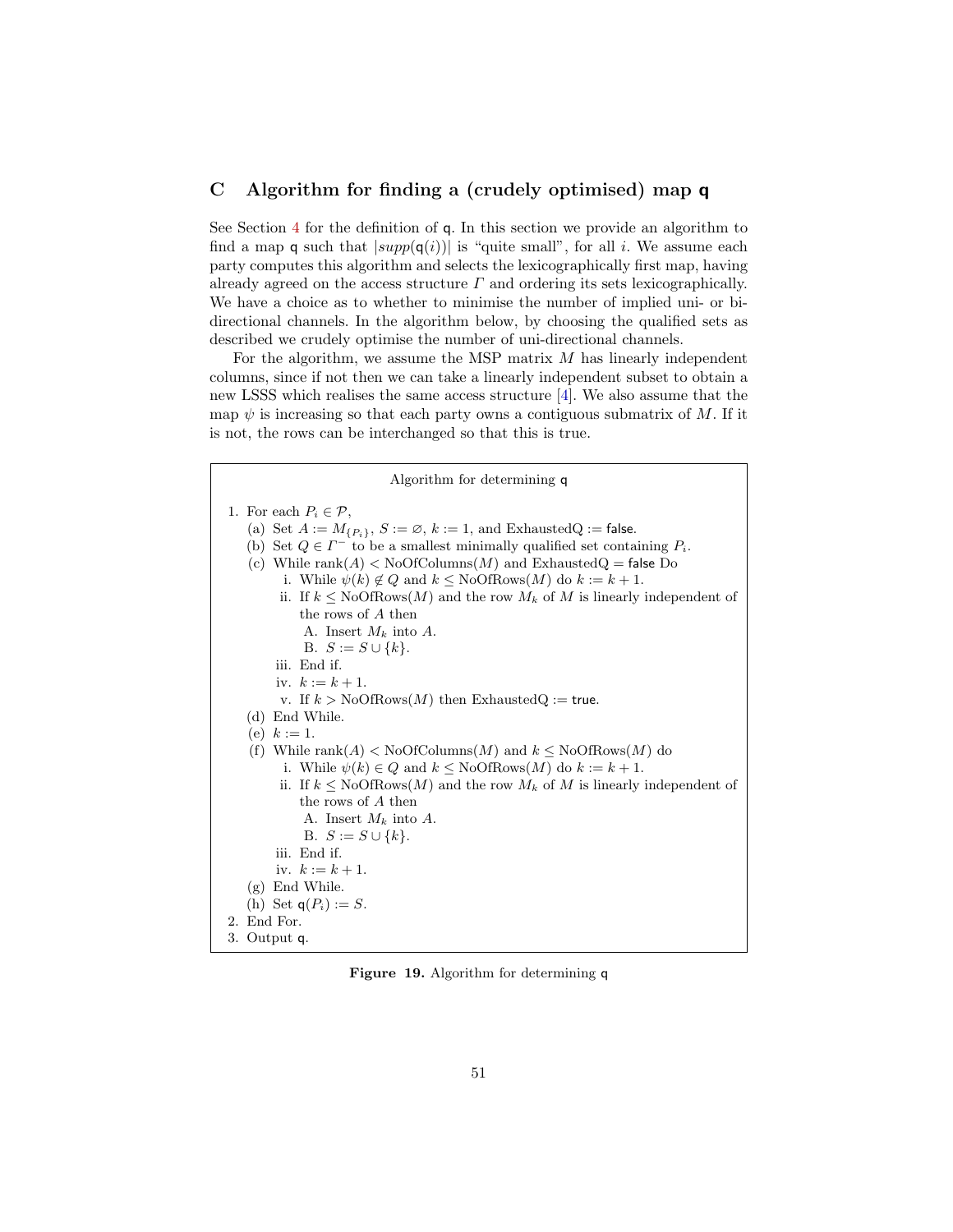# <span id="page-51-0"></span>D Share-reconstructable

In this section, we briefly define "share-reconstructable" MSPs as those in which share vectors can be reconstructed entirely from any qualified subvector. They are of interest to us because their use offers particularly good communication efficiency in our protocol, as  $q(P_i)$  is "as small as possible" for each  $P_i \in \mathcal{P}$ , which makes our opening protocol very efficient. If an MSP is used in our protocol which is both share-reconstructable *and* ideal (such as Shamir's scheme), then the communication cost in our protocol obtains its minimum for that access structure.

**Definition 2.** Let  $\mathcal{M} = (\mathbb{F}, M, \varepsilon, \psi)$  be an MSP, where ker $(M) = \{0\}$ , computing a  $\mathcal{Q}_2$  access structure  $\Gamma$ . M is called share-reconstructable if for every any  $\mathbf{s} \in im(M)$ , for every  $Q \in \Gamma$ ,  $\mathbf{s}_Q$  uniquely determines the vector  $\mathbf{s}$ .

The following lemma is a restatement but provides a more concrete check of whether or not a given MSP is share-reconstructable, though it requires the computation of exponentially-many submatrices (naïvely).

<span id="page-51-1"></span>**Lemma 4.** Let  $\mathcal{M} = (\mathbb{F}, M, \varepsilon, \psi)$  be an MSP, where ker $(M) = \{0\}$ , computing a  $\mathcal{Q}_2$  access structure  $\Gamma$ . Then M is share-reconstructable if and only if for every  $Q \in \Gamma$  it holds that  $\ker(M_Q) = \{0\}.$ 

*Proof.* Suppose  $M_Q$  has full column rank for all  $Q \in \Gamma$ , and that there exist  $s, s' \in \text{im}(M)$  such that  $s \neq s'$  but  $s_Q = s_Q'$  for some  $Q \in \Gamma$ . Then let  $M\mathbf{x} = \mathbf{s}$  and  $M\mathbf{x}' = \mathbf{s}'$ . Then  $M_Q(\mathbf{x} - \mathbf{x}') = M_Q\mathbf{x} - M_Q\mathbf{x}' = \mathbf{s}_Q - \mathbf{s}'_Q = \mathbf{0}$ , so since ker $(M_Q) = \{0\}$ , we have  $\mathbf{x} = \mathbf{x}'$ . But then  $\mathbf{s} = M\mathbf{x} = M\mathbf{x}' = \mathbf{s}'$ , which is a contradiction. Thus no such pair of share vectors exist, so  $\mathcal M$  is sharereconstructable.

Suppose there exists some  $Q \in \Gamma$  such that  $\text{ker}(M_Q) \neq \{0\}$  and suppose we are given  $\mathbf{s}_Q \neq \mathbf{0}$ . Fix some **x** such that  $\mathbf{s}_Q = M_Q \mathbf{x}$  and fix  $\mathbf{k} \in \text{ker}(M_Q) \setminus \{0\}$ . We have  $M_Q(\mathbf{x} + \mathbf{k}) = M_Q \mathbf{x} + M_Q \mathbf{k} = \mathbf{s}_Q + \mathbf{0} = \mathbf{s}_Q$ . Let  $\mathbf{s} = M \mathbf{x}$  and  $\mathbf{s}' = M(\mathbf{x} + \mathbf{k})$ . Since ker(M) = {0} and  $\mathbf{k} \neq 0$  it holds that  $M\mathbf{k} \neq 0$ , so  $\mathbf{s}' = M(\mathbf{x} + \mathbf{k}) =$  $M\mathbf{x} + M\mathbf{k} \neq M\mathbf{x} = \mathbf{s}$ ; but  $\mathbf{s}_Q = \mathbf{s}'_Q$ , so  $\mathbf{s}_Q$  does not have a unique reconstruction, and hence  $\mathcal M$  is not share reconstructable.

Example 1. Shamir's secret-sharing scheme is an example since any  $t$  rows of the Vandermonde matrix are linearly independent.

*Example 2.* Consider the access structure defined by  $\Gamma^- = \{\{1, 2\}, \{1, 3\}, \{1, 4\},\$  $\{2,3,4\}$  and  $\Delta^+ = \{\{1\},\{2,3\},\{2,4\},\{3,4\}\}\$ computed by the MSP given as follows:

| P <sub>1</sub> | 100                          |
|----------------|------------------------------|
| $P_1$          | 010                          |
| $P_{2}$        | 101                          |
| $P_3$          | 011                          |
|                | 0 <sub>1</sub><br>$\epsilon$ |